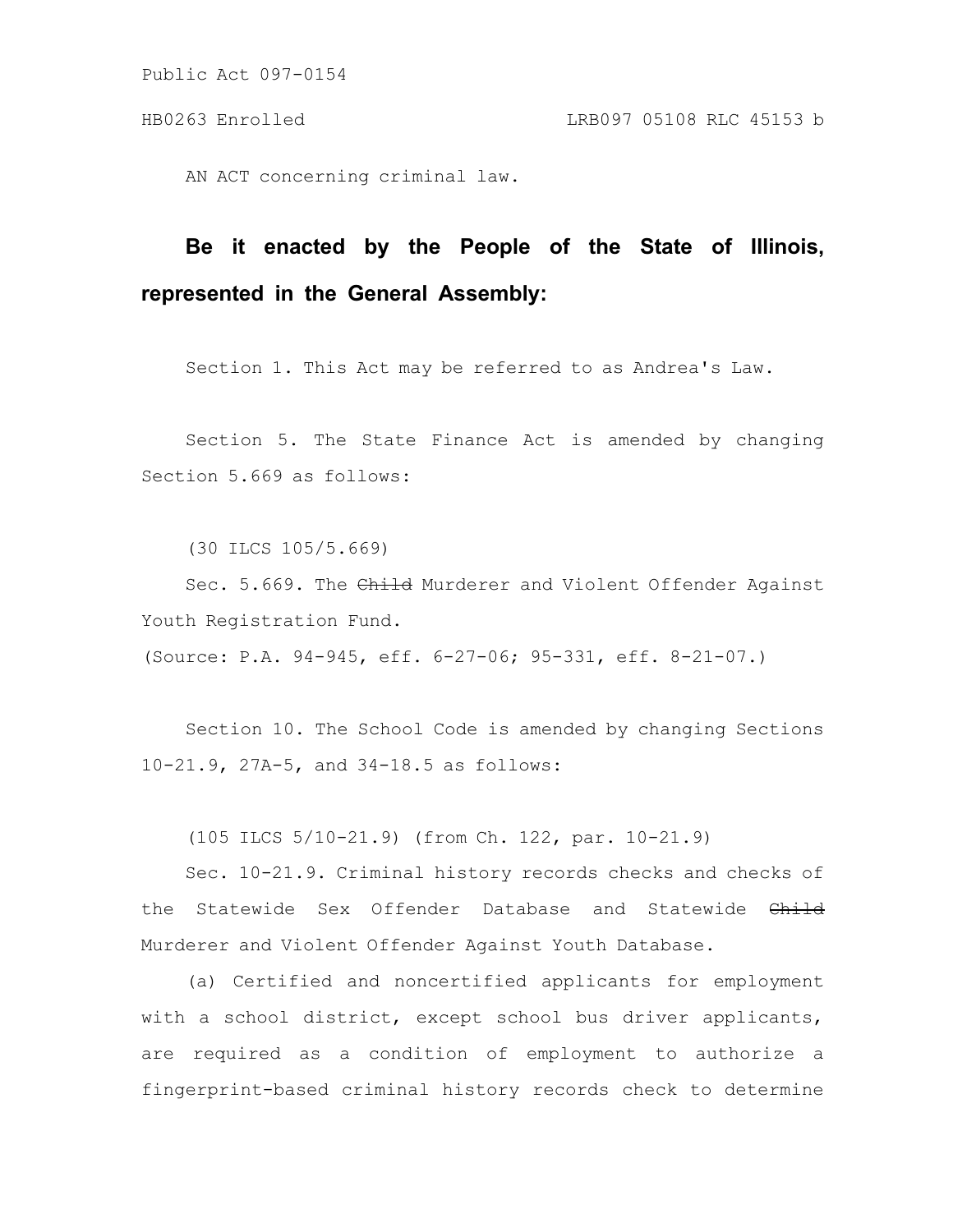if such applicants have been convicted of any of the enumerated criminal or drug offenses in subsection (c) of this Section or have been convicted, within 7 years of the application for employment with the school district, of any other felony under the laws of this State or of any offense committed or attempted in any other state or against the laws of the United States that, if committed or attempted in this State, would have been punishable as a felony under the laws of this State. Authorization for the check shall be furnished by the applicant to the school district, except that if the applicant is a substitute teacher seeking employment in more than one school district, a teacher seeking concurrent part-time employment positions with more than one school district (as a reading specialist, special education teacher or otherwise), or an educational support personnel employee seeking employment positions with more than one district, any such district may require the applicant to furnish authorization for the check to the regional superintendent of the educational service region in which are located the school districts in which the applicant is seeking employment as a substitute or concurrent part-time teacher or concurrent educational support personnel employee. Upon receipt of this authorization, the school district or the appropriate regional superintendent, as the case may be, shall submit the applicant's name, sex, race, date of birth, social security number, fingerprint images, and other identifiers, as prescribed by the Department of State Police,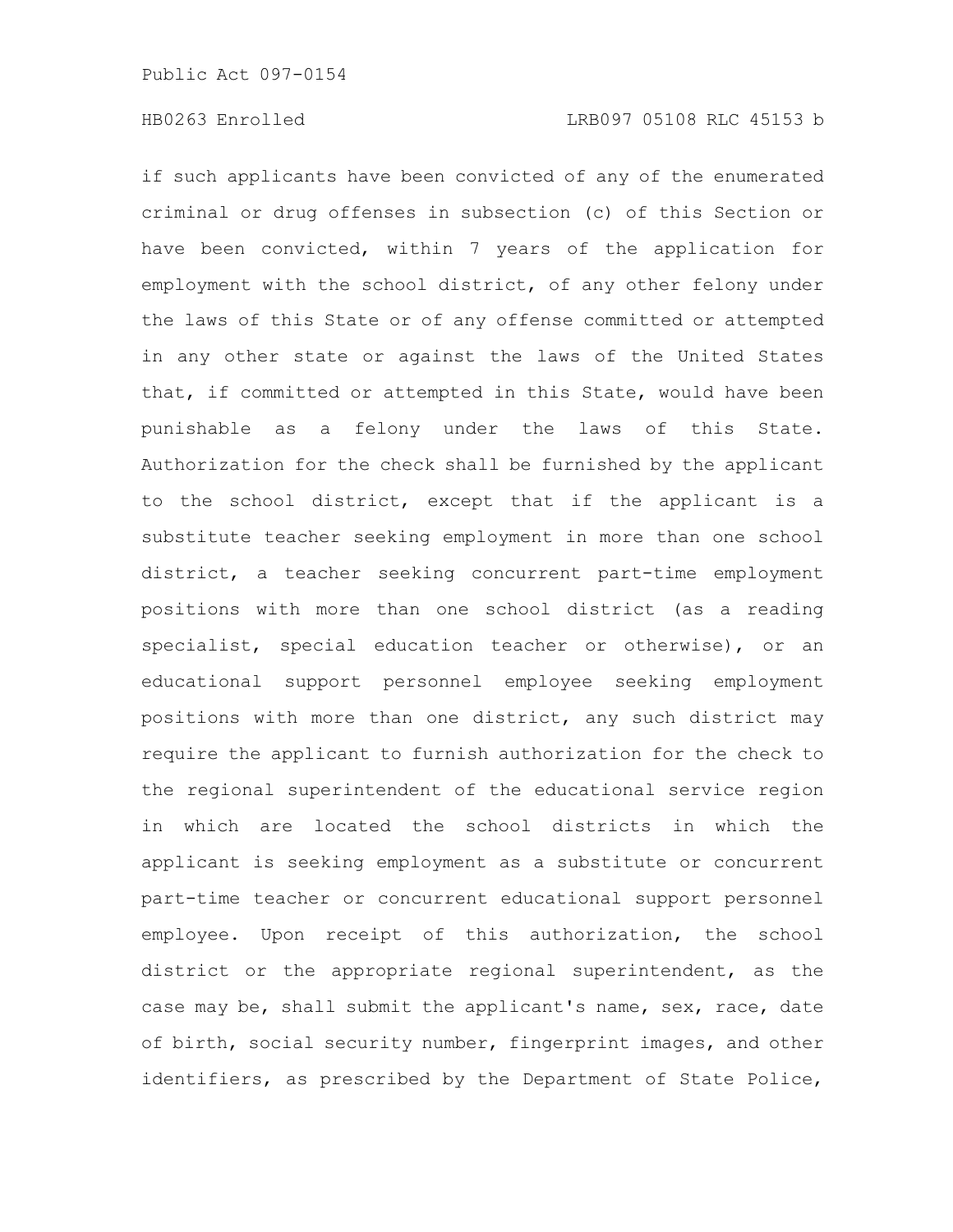to the Department. The regional superintendent submitting the requisite information to the Department of State Police shall promptly notify the school districts in which the applicant is seeking employment as a substitute or concurrent part-time teacher or concurrent educational support personnel employee that the check of the applicant has been requested. The Department of State Police and the Federal Bureau of Investigation shall furnish, pursuant to a fingerprint-based criminal history records check, records of convictions, until expunged, to the president of the school board for the school district that requested the check, or to the regional superintendent who requested the check. The Department shall charge the school district or the appropriate regional superintendent a fee for conducting such check, which fee shall be deposited in the State Police Services Fund and shall not exceed the cost of the inquiry; and the applicant shall not be charged a fee for such check by the school district or by the regional superintendent, except that those applicants seeking employment as a substitute teacher with a school district may be charged a fee not to exceed the cost of the inquiry. Subject to appropriations for these purposes, the State Superintendent of Education shall reimburse school districts and regional superintendents for fees paid to obtain criminal history records checks under this Section.

(a-5) The school district or regional superintendent shall further perform a check of the Statewide Sex Offender Database,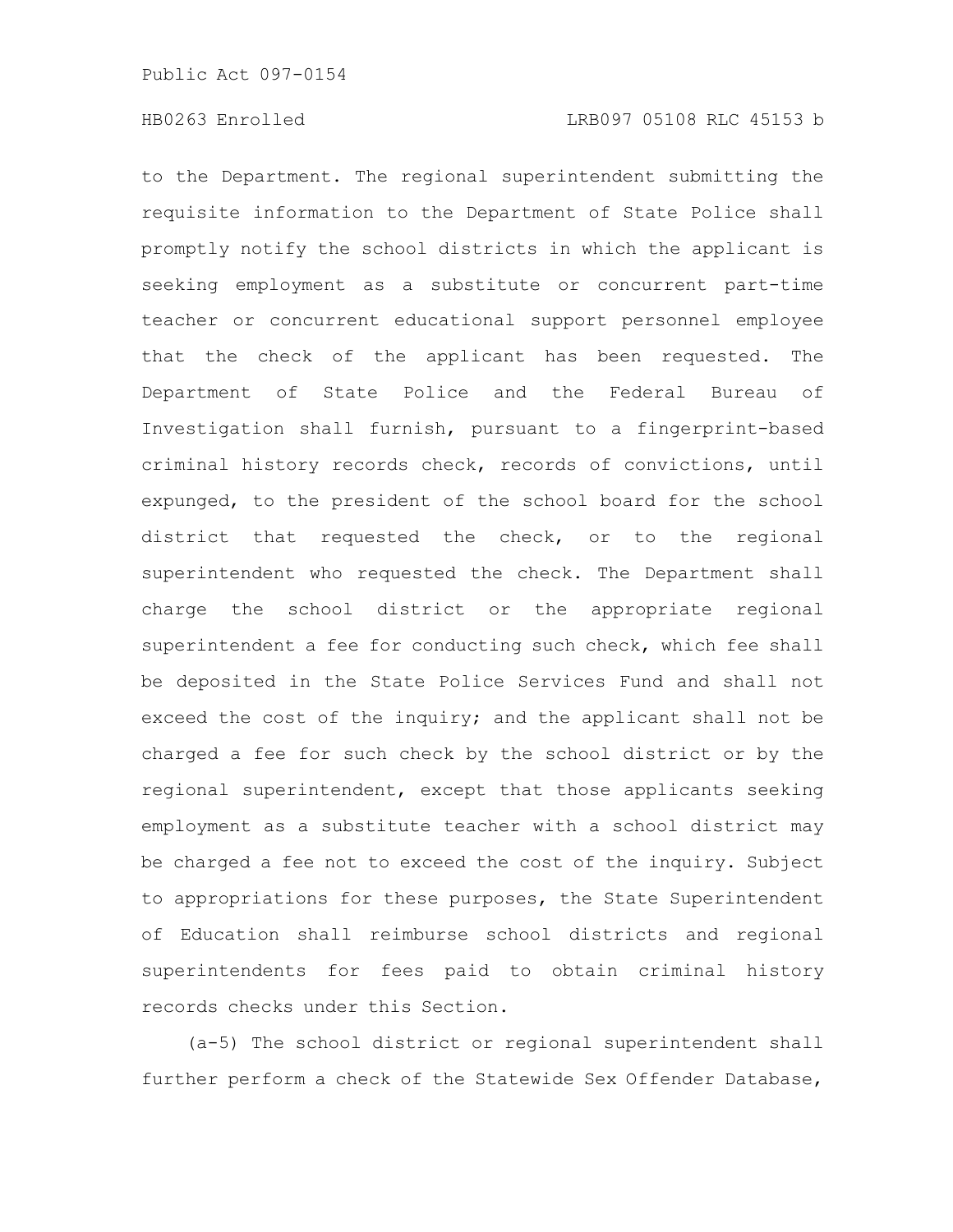as authorized by the Sex Offender Community Notification Law, for each applicant.

(a-6) The school district or regional superintendent shall further perform a check of the Statewide Child Murderer and Violent Offender Against Youth Database, as authorized by the Child Murderer and Violent Offender Against Youth Community Notification Law, for each applicant.

(b) Any information concerning the record of convictions obtained by the president of the school board or the regional superintendent shall be confidential and may only be transmitted to the superintendent of the school district or his designee, the appropriate regional superintendent if the check was requested by the school district, the presidents of the appropriate school boards if the check was requested from the Department of State Police by the regional superintendent, the State Superintendent of Education, the State Teacher Certification Board, any other person necessary to the decision of hiring the applicant for employment, or for clarification purposes the Department of State Police or Statewide Sex Offender Database, or both. A copy of the record of convictions obtained from the Department of State Police shall be provided to the applicant for employment. Upon the check of the Statewide Sex Offender Database, the school district or regional superintendent shall notify an applicant as to whether or not the applicant has been identified in the Database as a sex offender. If a check of an applicant for employment as a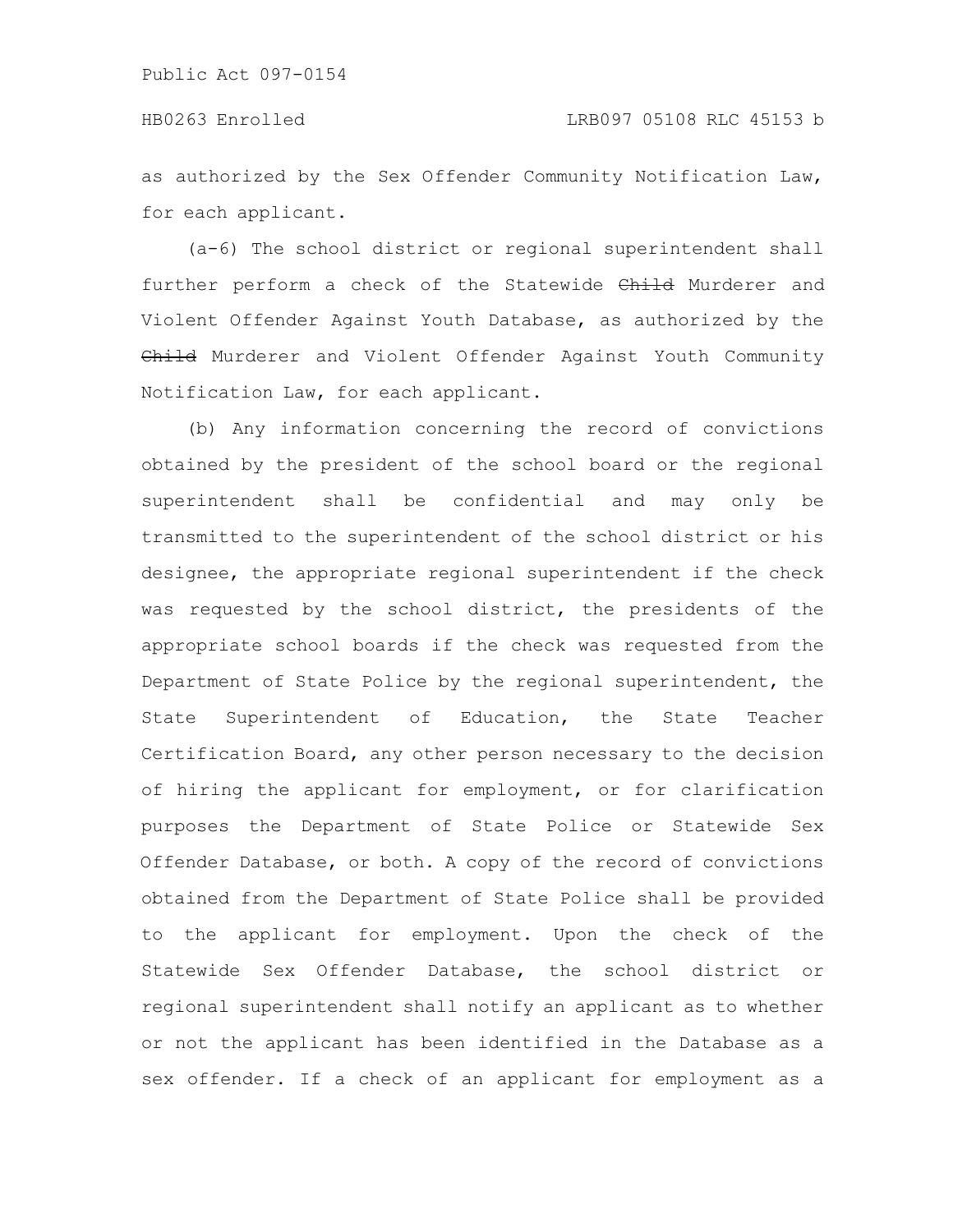substitute or concurrent part-time teacher or concurrent educational support personnel employee in more than one school district was requested by the regional superintendent, and the Department of State Police upon a check ascertains that the applicant has not been convicted of any of the enumerated criminal or drug offenses in subsection (c) or has not been convicted, within 7 years of the application for employment with the school district, of any other felony under the laws of this State or of any offense committed or attempted in any other state or against the laws of the United States that, if committed or attempted in this State, would have been punishable as a felony under the laws of this State and so notifies the regional superintendent and if the regional superintendent upon a check ascertains that the applicant has not been identified in the Sex Offender Database as a sex offender, then the regional superintendent shall issue to the applicant a certificate evidencing that as of the date specified by the Department of State Police the applicant has not been convicted of any of the enumerated criminal or drug offenses in subsection (c) or has not been convicted, within 7 years of the application for employment with the school district, of any other felony under the laws of this State or of any offense committed or attempted in any other state or against the laws of the United States that, if committed or attempted in this State, would have been punishable as a felony under the laws of this State and evidencing that as of the date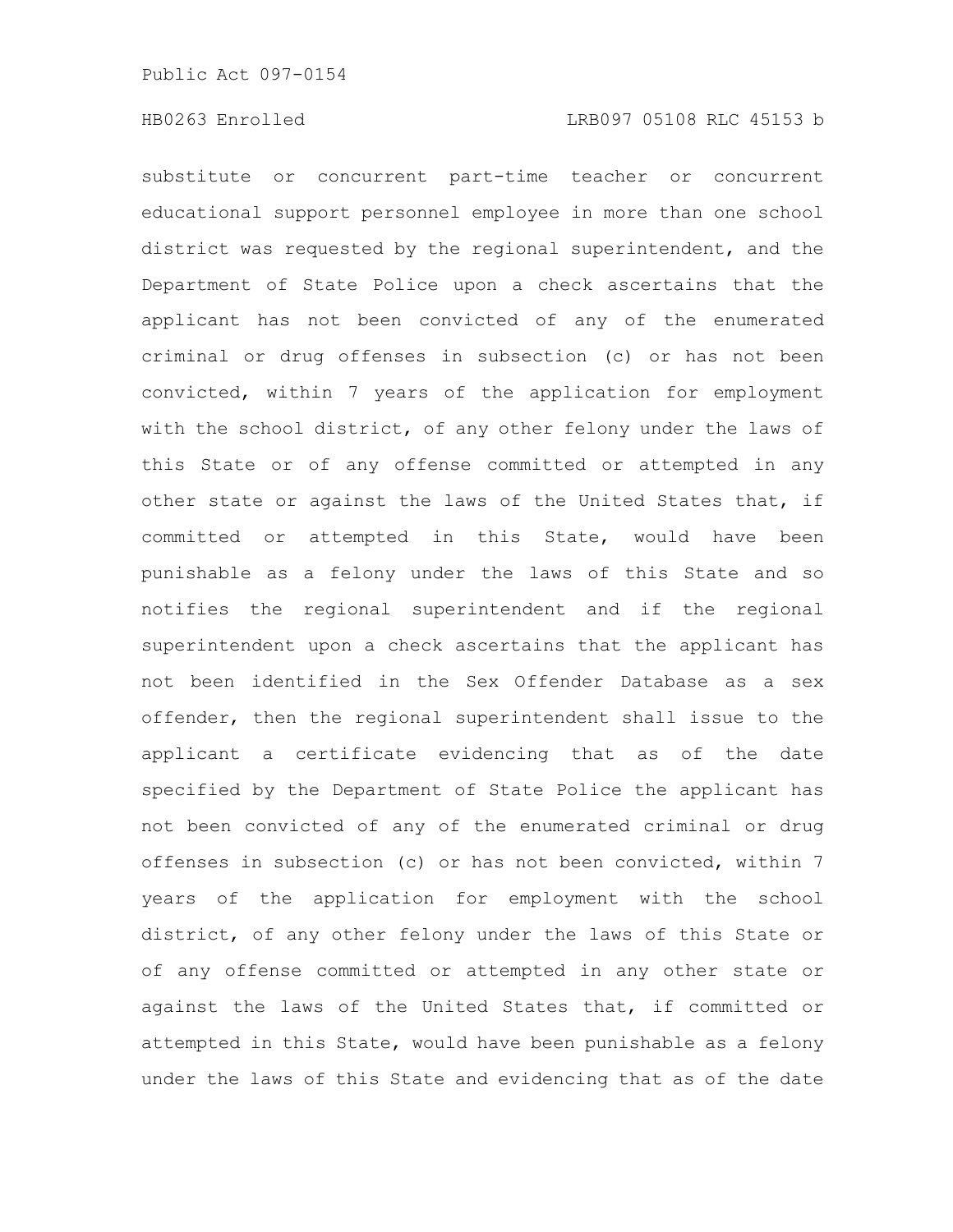that the regional superintendent conducted a check of the Statewide Sex Offender Database, the applicant has not been identified in the Database as a sex offender. The school board of any school district may rely on the certificate issued by any regional superintendent to that substitute teacher, concurrent part-time teacher, or concurrent educational support personnel employee or may initiate its own criminal history records check of the applicant through the Department of State Police and its own check of the Statewide Sex Offender Database as provided in subsection (a). Any person who releases any confidential information concerning any criminal convictions of an applicant for employment shall be guilty of a Class A misdemeanor, unless the release of such information is authorized by this Section.

(c) No school board shall knowingly employ a person who has been convicted of any offense that would subject him or her to certification suspension or revocation pursuant to Section 21-23a of this Code. Further, no school board shall knowingly employ a person who has been found to be the perpetrator of sexual or physical abuse of any minor under 18 years of age pursuant to proceedings under Article II of the Juvenile Court Act of 1987.

(d) No school board shall knowingly employ a person for whom a criminal history records check and a Statewide Sex Offender Database check has not been initiated.

(e) Upon receipt of the record of a conviction of or a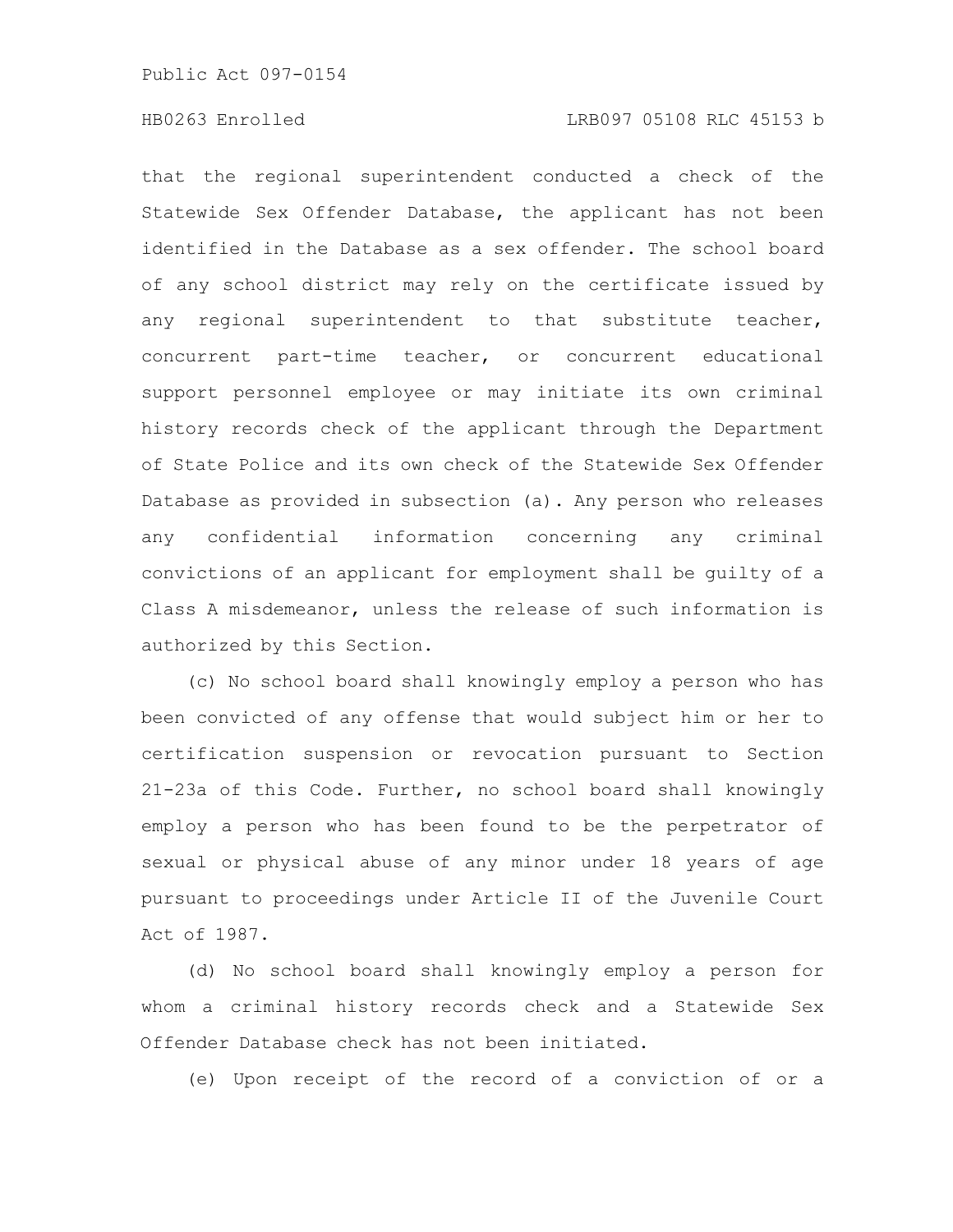# HB0263 Enrolled LRB097 05108 RLC 45153 b

finding of child abuse by a holder of any certificate issued pursuant to Article 21 or Section 34-8.1 or 34-83 of the School Code, the State Superintendent of Education may initiate certificate suspension and revocation proceedings as authorized by law.

(e-5) The superintendent of the employing school board shall, in writing, notify the State Superintendent of Education and the applicable regional superintendent of schools of any certificate holder whom he or she has reasonable cause to believe has committed an intentional act of abuse or neglect with the result of making a child an abused child or a neglected child, as defined in Section 3 of the Abused and Neglected Child Reporting Act, and that act resulted in the certificate holder's dismissal or resignation from the school district. This notification must be submitted within 30 days after the dismissal or resignation. The certificate holder must also be contemporaneously sent a copy of the notice by the superintendent. All correspondence, documentation, and other information so received by the regional superintendent of schools, the State Superintendent of Education, the State Board of Education, or the State Teacher Certification Board under this subsection (e-5) is confidential and must not be disclosed to third parties, except (i) as necessary for the State Superintendent of Education or his or her designee to investigate and prosecute pursuant to Article 21 of this Code, (ii) pursuant to a court order, (iii) for disclosure to the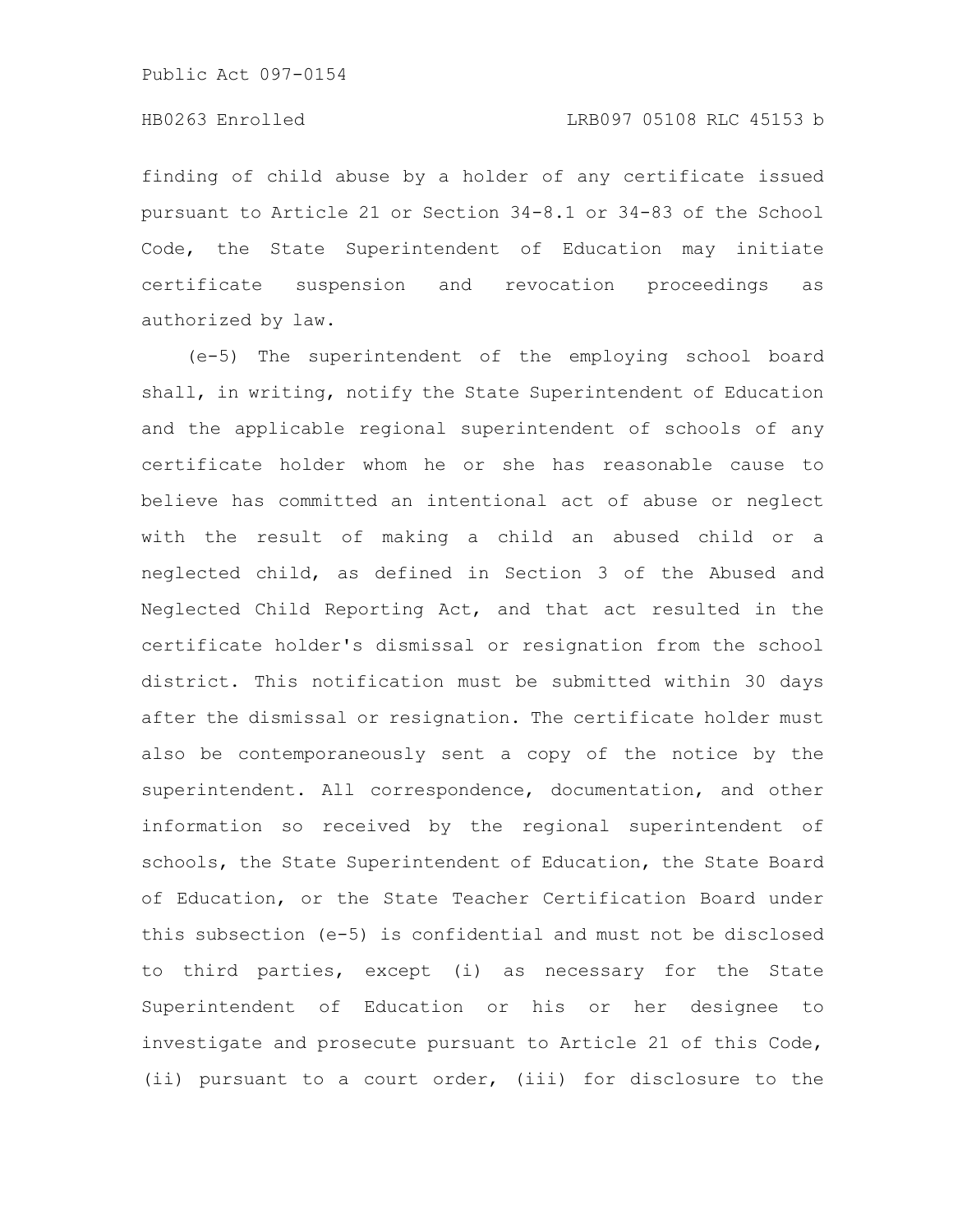# HB0263 Enrolled LRB097 05108 RLC 45153 b

certificate holder or his or her representative, or (iv) as otherwise provided in this Article and provided that any such information admitted into evidence in a hearing is exempt from this confidentiality and non-disclosure requirement. Except for an act of willful or wanton misconduct, any superintendent who provides notification as required in this subsection (e-5) shall have immunity from any liability, whether civil or criminal or that otherwise might result by reason of such action.

(f) After January 1, 1990 the provisions of this Section shall apply to all employees of persons or firms holding contracts with any school district including, but not limited to, food service workers, school bus drivers and other transportation employees, who have direct, daily contact with the pupils of any school in such district. For purposes of criminal history records checks and checks of the Statewide Sex Offender Database on employees of persons or firms holding contracts with more than one school district and assigned to more than one school district, the regional superintendent of the educational service region in which the contracting school districts are located may, at the request of any such school district, be responsible for receiving the authorization for a criminal history records check prepared by each such employee and submitting the same to the Department of State Police and for conducting a check of the Statewide Sex Offender Database for each employee. Any information concerning the record of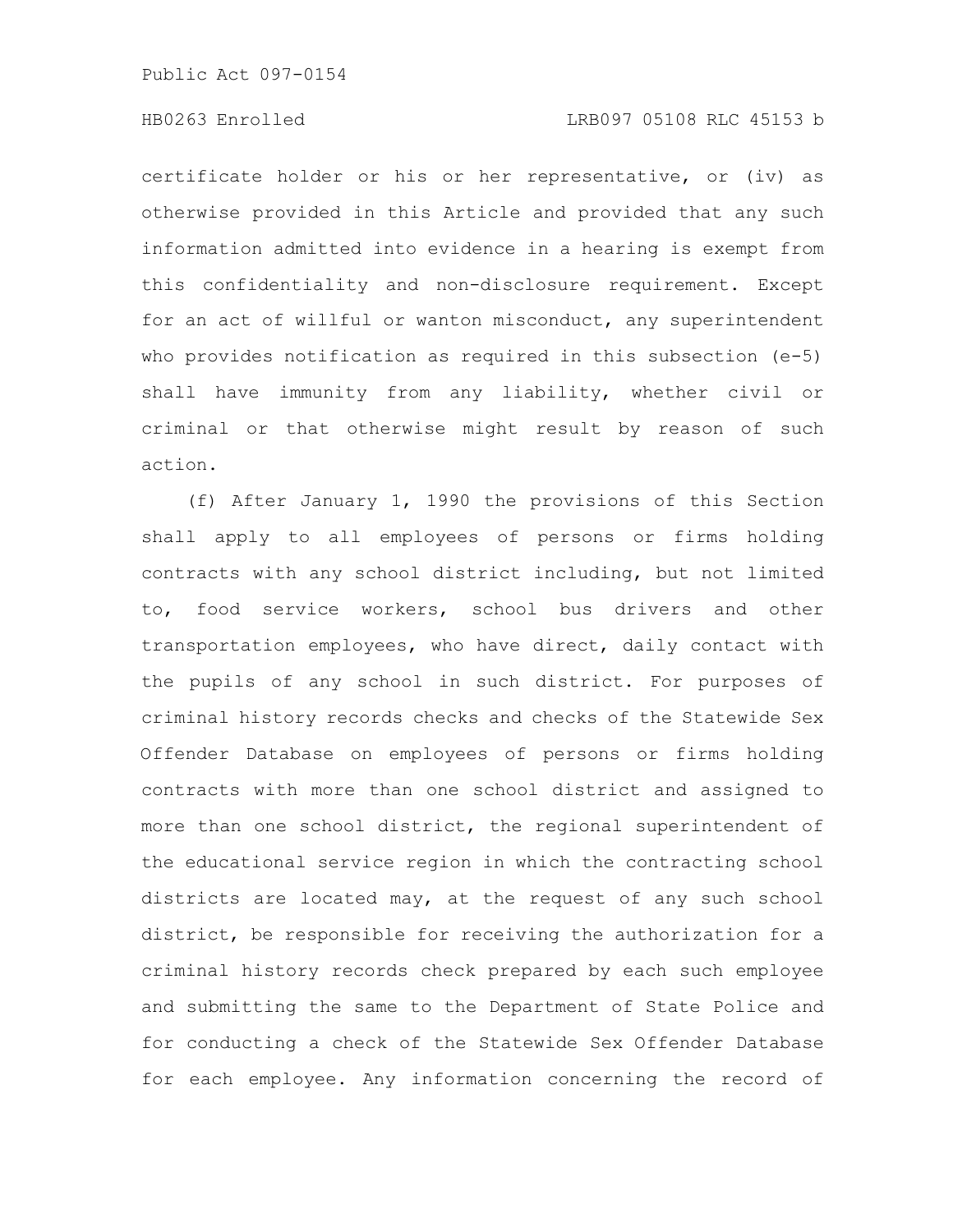conviction and identification as a sex offender of any such employee obtained by the regional superintendent shall be promptly reported to the president of the appropriate school board or school boards.

(g) In order to student teach in the public schools, a person is required to authorize a fingerprint-based criminal history records check and checks of the Statewide Sex Offender Database and Statewide Child Murderer and Violent Offender Against Youth Database prior to participating in any field experiences in the public schools. Authorization for and payment of the costs of the checks must be furnished by the student teacher. Results of the checks must be furnished to the higher education institution where the student teacher is enrolled and the superintendent of the school district where the student is assigned.

(Source: P.A. 95-331, eff. 8-21-07; 96-431, eff. 8-13-09; 96-1452, eff. 8-20-10; 96-1489, eff. 1-1-11; revised 1-4-11.)

(105 ILCS 5/27A-5)

Sec. 27A-5. Charter school; legal entity; requirements.

(a) A charter school shall be a public, nonsectarian, nonreligious, non-home based, and non-profit school. A charter school shall be organized and operated as a nonprofit corporation or other discrete, legal, nonprofit entity authorized under the laws of the State of Illinois.

(b) A charter school may be established under this Article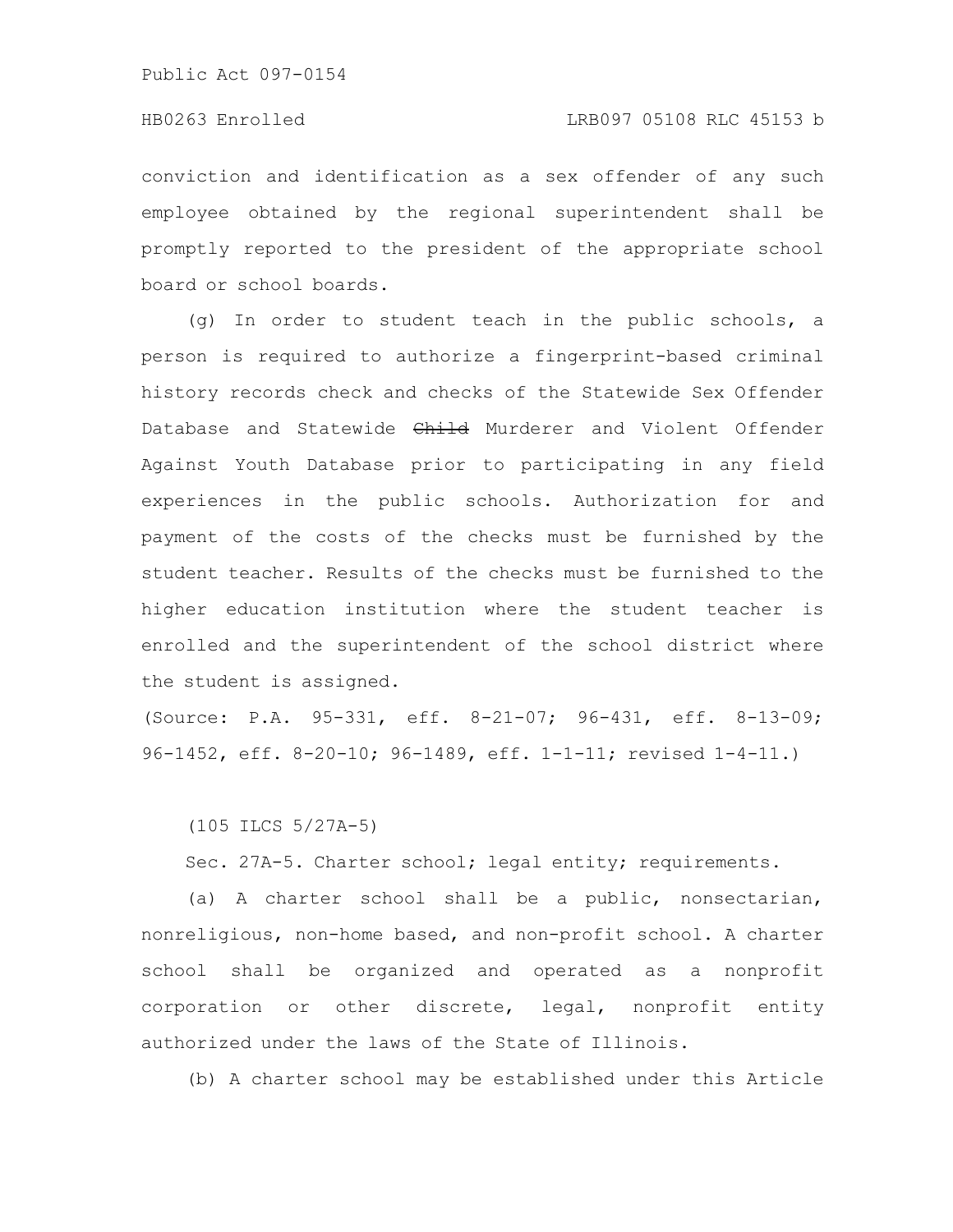# HB0263 Enrolled LRB097 05108 RLC 45153 b

by creating a new school or by converting an existing public school or attendance center to charter school status. Beginning on the effective date of this amendatory Act of the 93rd General Assembly, in all new applications submitted to the State Board or a local school board to establish a charter school in a city having a population exceeding 500,000, operation of the charter school shall be limited to one campus. The changes made to this Section by this amendatory Act of the 93rd General Assembly do not apply to charter schools existing or approved on or before the effective date of this amendatory Act.

(c) A charter school shall be administered and governed by its board of directors or other governing body in the manner provided in its charter. The governing body of a charter school shall be subject to the Freedom of Information Act and the Open Meetings Act.

(d) A charter school shall comply with all applicable health and safety requirements applicable to public schools under the laws of the State of Illinois.

(e) Except as otherwise provided in the School Code, a charter school shall not charge tuition; provided that a charter school may charge reasonable fees for textbooks, instructional materials, and student activities.

(f) A charter school shall be responsible for the management and operation of its fiscal affairs including, but not limited to, the preparation of its budget. An audit of each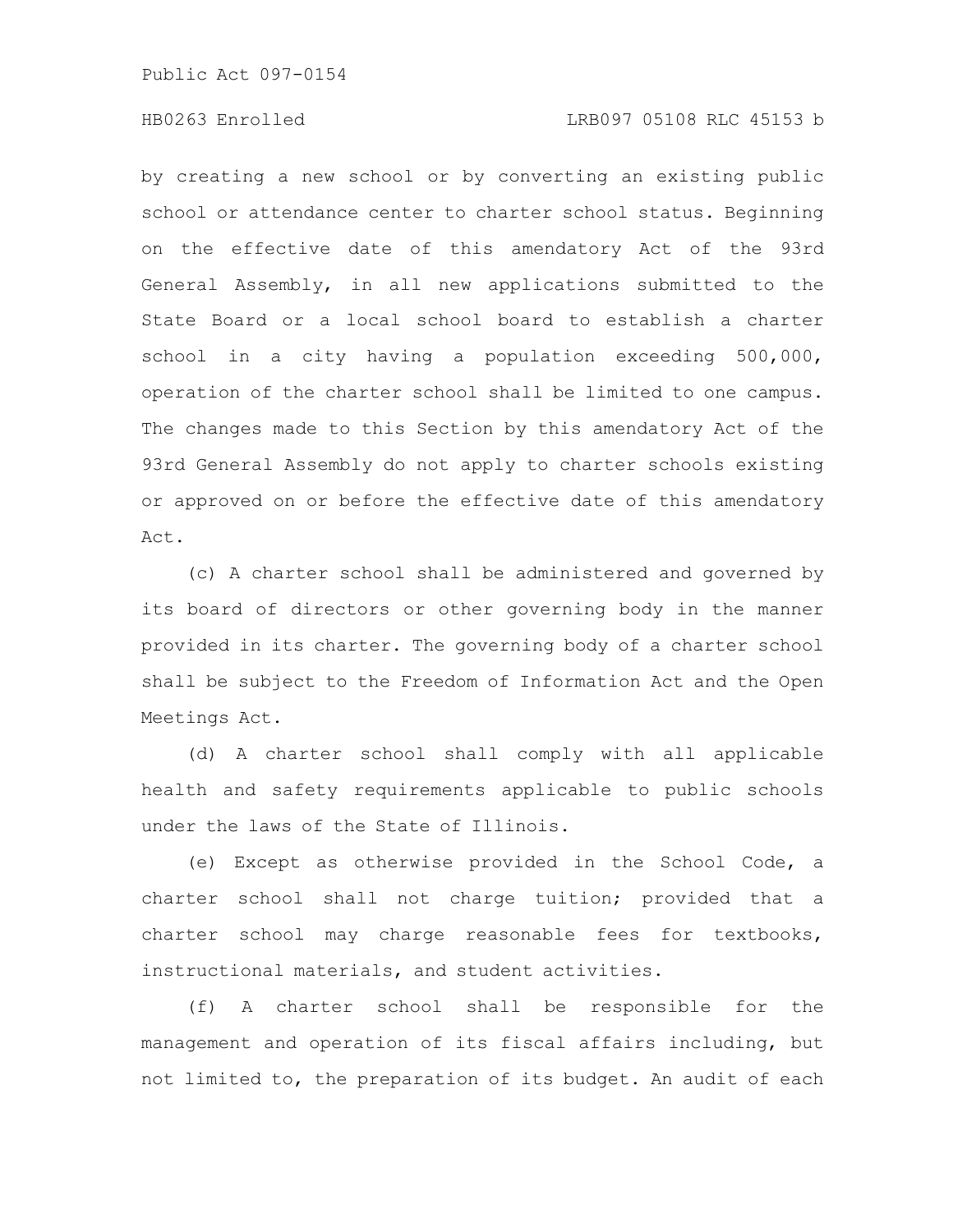# HB0263 Enrolled LRB097 05108 RLC 45153 b

charter school's finances shall be conducted annually by an outside, independent contractor retained by the charter school. Annually, by December 1, every charter school must submit to the State Board a copy of its audit and a copy of the Form 990 the charter school filed that year with the federal Internal Revenue Service.

(g) A charter school shall comply with all provisions of this Article, the Illinois Educational Labor Relations Act, and its charter. A charter school is exempt from all other State laws and regulations in the School Code governing public schools and local school board policies, except the following:

(1) Sections 10-21.9 and 34-18.5 of the School Code regarding criminal history records checks and checks of the Statewide Sex Offender Database and Statewide Child Murderer and Violent Offender Against Youth Database of applicants for employment;

(2) Sections 24-24 and 34-84A of the School Code regarding discipline of students;

(3) The Local Governmental and Governmental Employees Tort Immunity Act;

(4) Section 108.75 of the General Not For Profit Corporation Act of 1986 regarding indemnification of officers, directors, employees, and agents;

(5) The Abused and Neglected Child Reporting Act;

(6) The Illinois School Student Records Act;

(7) Section 10-17a of the School Code regarding school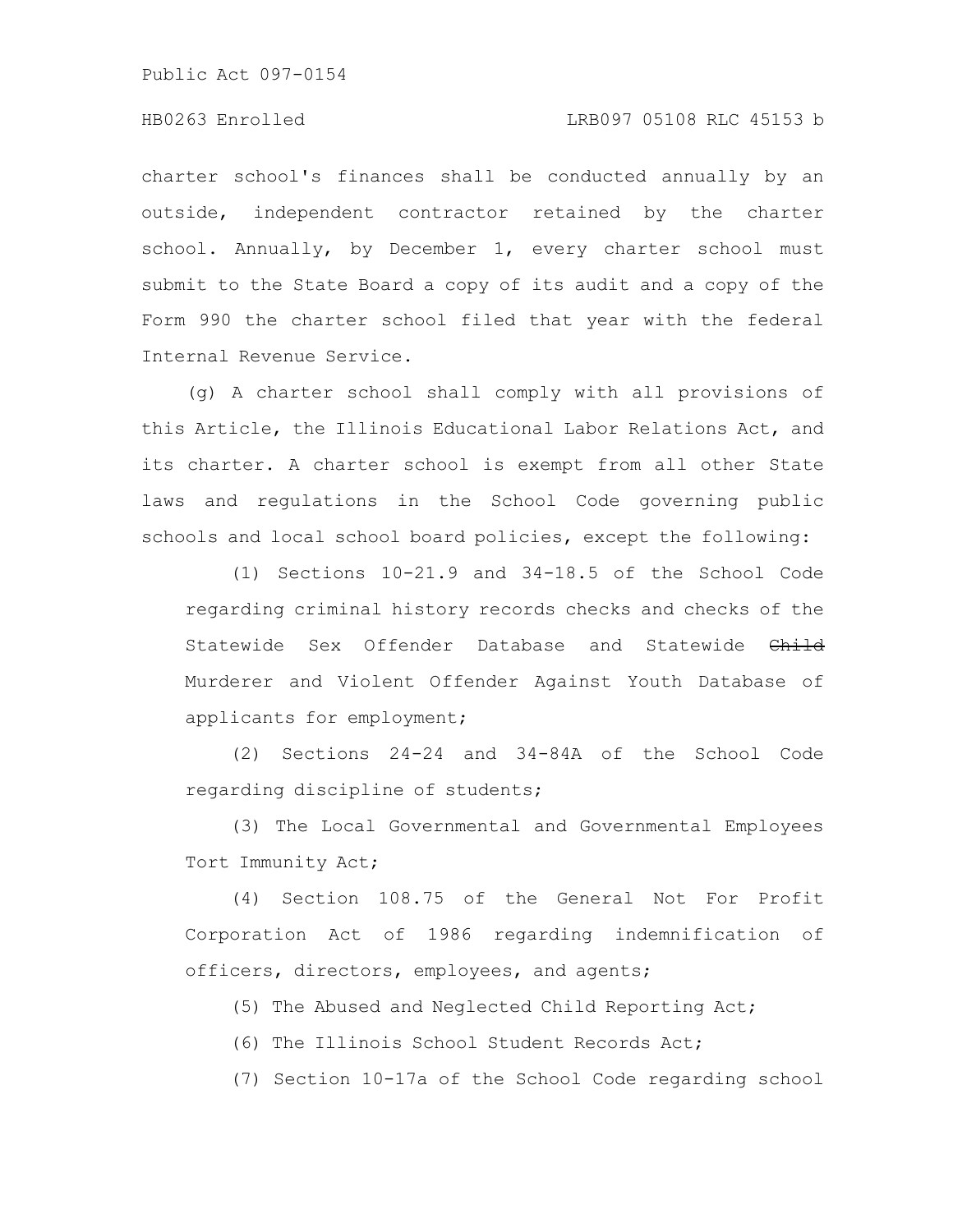report cards; and

(8) The P-20 Longitudinal Education Data System Act.

The change made by Public Act 96-104 to this subsection (g) is declaratory of existing law.

(h) A charter school may negotiate and contract with a school district, the governing body of a State college or university or public community college, or any other public or for-profit or nonprofit private entity for: (i) the use of a school building and grounds or any other real property or facilities that the charter school desires to use or convert for use as a charter school site, (ii) the operation and maintenance thereof, and (iii) the provision of any service, activity, or undertaking that the charter school is required to perform in order to carry out the terms of its charter. However, a charter school that is established on or after the effective date of this amendatory Act of the 93rd General Assembly and that operates in a city having a population exceeding 500,000 may not contract with a for-profit entity to manage or operate the school during the period that commences on the effective date of this amendatory Act of the 93rd General Assembly and concludes at the end of the 2004-2005 school year. Except as provided in subsection (i) of this Section, a school district may charge a charter school reasonable rent for the use of the district's buildings, grounds, and facilities. Any services for which a charter school contracts with a school district shall be provided by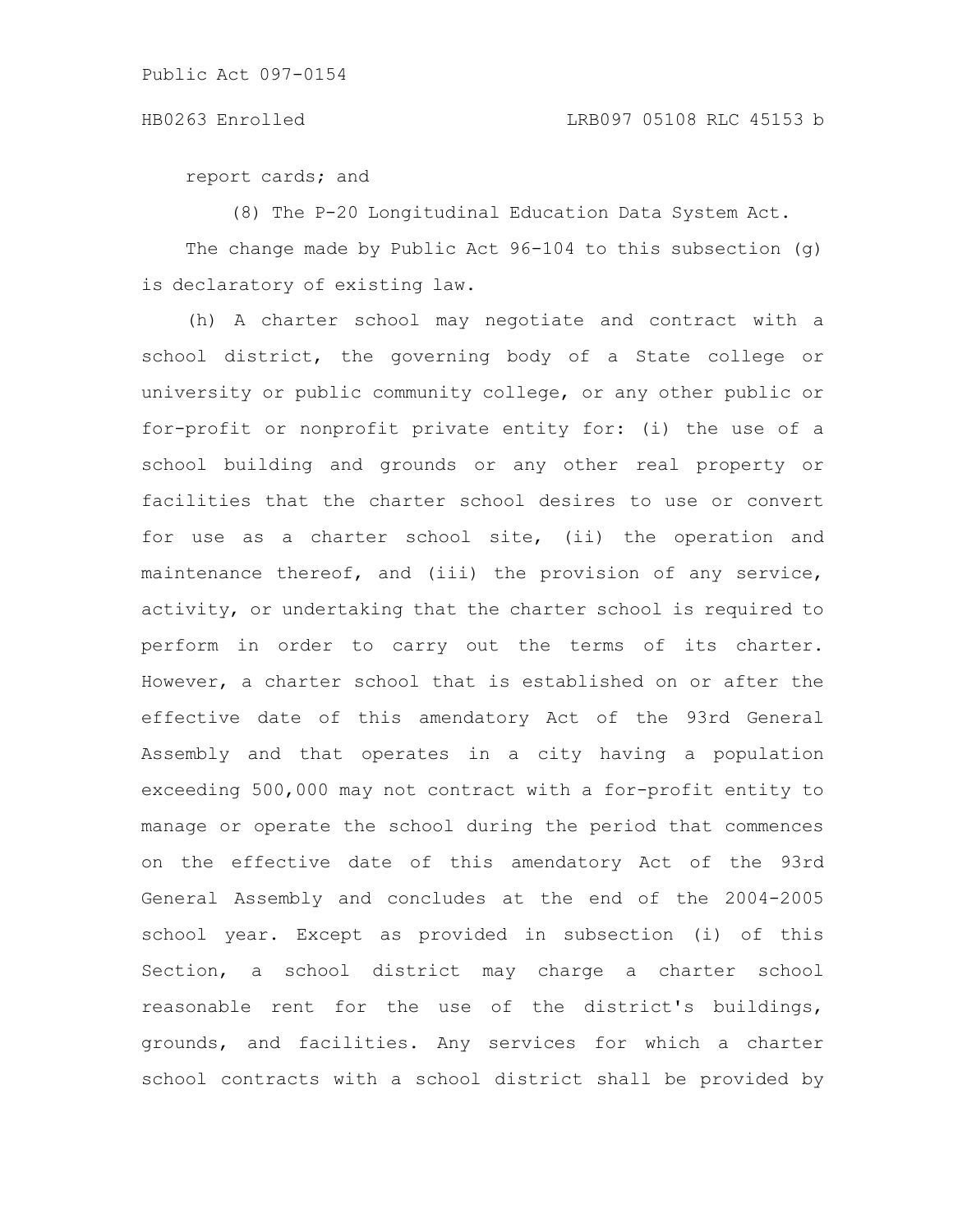the district at cost. Any services for which a charter school contracts with a local school board or with the governing body of a State college or university or public community college shall be provided by the public entity at cost.

(i) In no event shall a charter school that is established by converting an existing school or attendance center to charter school status be required to pay rent for space that is deemed available, as negotiated and provided in the charter agreement, in school district facilities. However, all other costs for the operation and maintenance of school district facilities that are used by the charter school shall be subject to negotiation between the charter school and the local school board and shall be set forth in the charter.

(j) A charter school may limit student enrollment by age or grade level.

(Source: P.A. 96-104, eff. 1-1-10; 96-105, eff. 7-30-09; 96-107, eff. 7-30-09; 96-734, eff. 8-25-09; 96-1000, eff.  $7 - 2 - 10.$ 

(105 ILCS 5/34-18.5) (from Ch. 122, par. 34-18.5)

Sec. 34-18.5. Criminal history records checks and checks of the Statewide Sex Offender Database and Statewide Child Murderer and Violent Offender Against Youth Database.

(a) Certified and noncertified applicants for employment with the school district are required as a condition of employment to authorize a fingerprint-based criminal history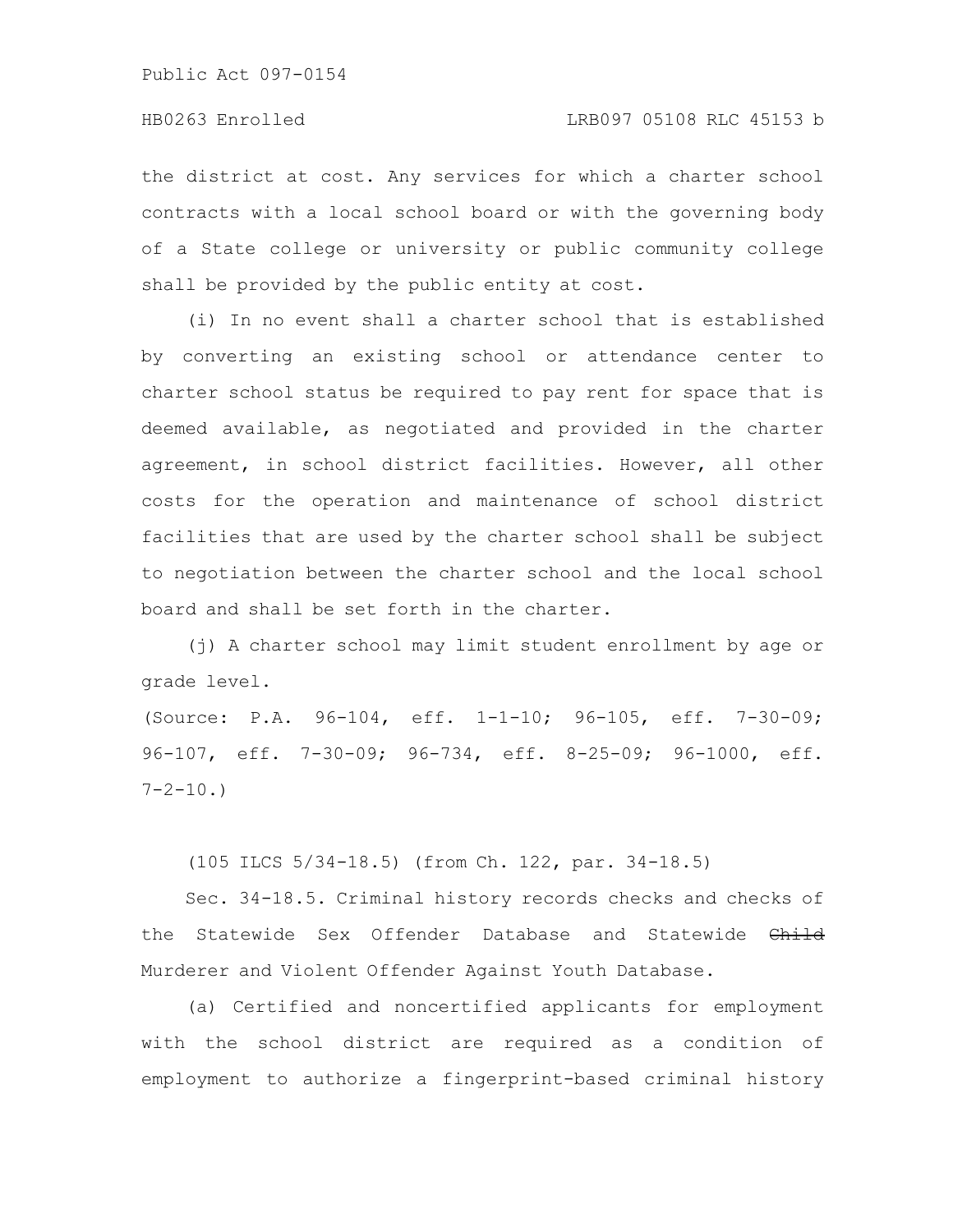records check to determine if such applicants have been convicted of any of the enumerated criminal or drug offenses in subsection (c) of this Section or have been convicted, within 7 years of the application for employment with the school district, of any other felony under the laws of this State or of any offense committed or attempted in any other state or against the laws of the United States that, if committed or attempted in this State, would have been punishable as a felony under the laws of this State. Authorization for the check shall be furnished by the applicant to the school district, except that if the applicant is a substitute teacher seeking employment in more than one school district, or a teacher seeking concurrent part-time employment positions with more than one school district (as a reading specialist, special education teacher or otherwise), or an educational support personnel employee seeking employment positions with more than one district, any such district may require the applicant to furnish authorization for the check to the regional superintendent of the educational service region in which are located the school districts in which the applicant is seeking employment as a substitute or concurrent part-time teacher or concurrent educational support personnel employee. Upon receipt of this authorization, the school district or the appropriate regional superintendent, as the case may be, shall submit the applicant's name, sex, race, date of birth, social security number, fingerprint images, and other identifiers, as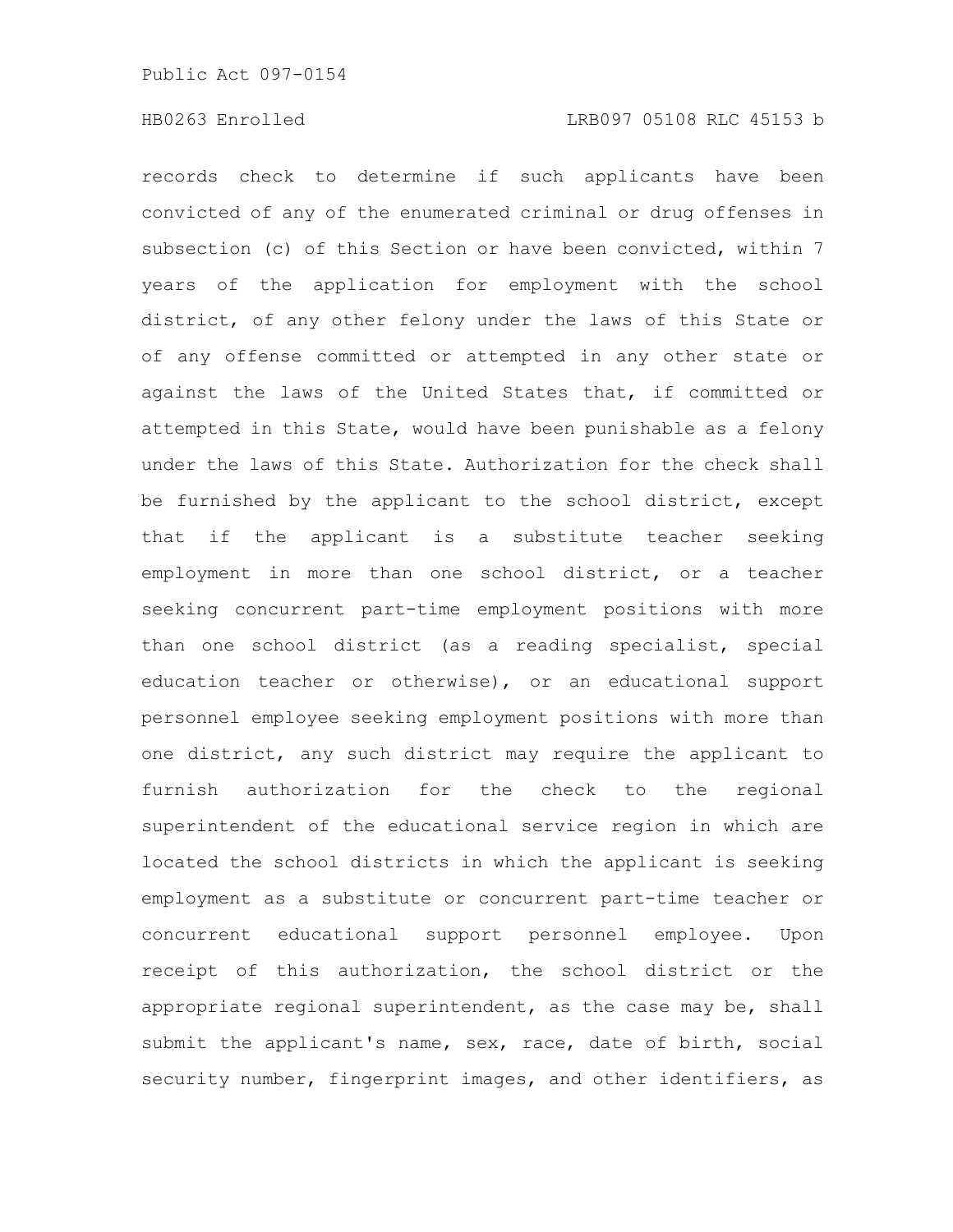prescribed by the Department of State Police, to the Department. The regional superintendent submitting the requisite information to the Department of State Police shall promptly notify the school districts in which the applicant is seeking employment as a substitute or concurrent part-time teacher or concurrent educational support personnel employee that the check of the applicant has been requested. The Department of State Police and the Federal Bureau of Investigation shall furnish, pursuant to a fingerprint-based criminal history records check, records of convictions, until expunged, to the president of the school board for the school district that requested the check, or to the regional superintendent who requested the check. The Department shall charge the school district or the appropriate regional superintendent a fee for conducting such check, which fee shall be deposited in the State Police Services Fund and shall not exceed the cost of the inquiry; and the applicant shall not be charged a fee for such check by the school district or by the regional superintendent. Subject to appropriations for these purposes, the State Superintendent of Education shall reimburse the school district and regional superintendent for fees paid to obtain criminal history records checks under this Section.

(a-5) The school district or regional superintendent shall further perform a check of the Statewide Sex Offender Database, as authorized by the Sex Offender Community Notification Law,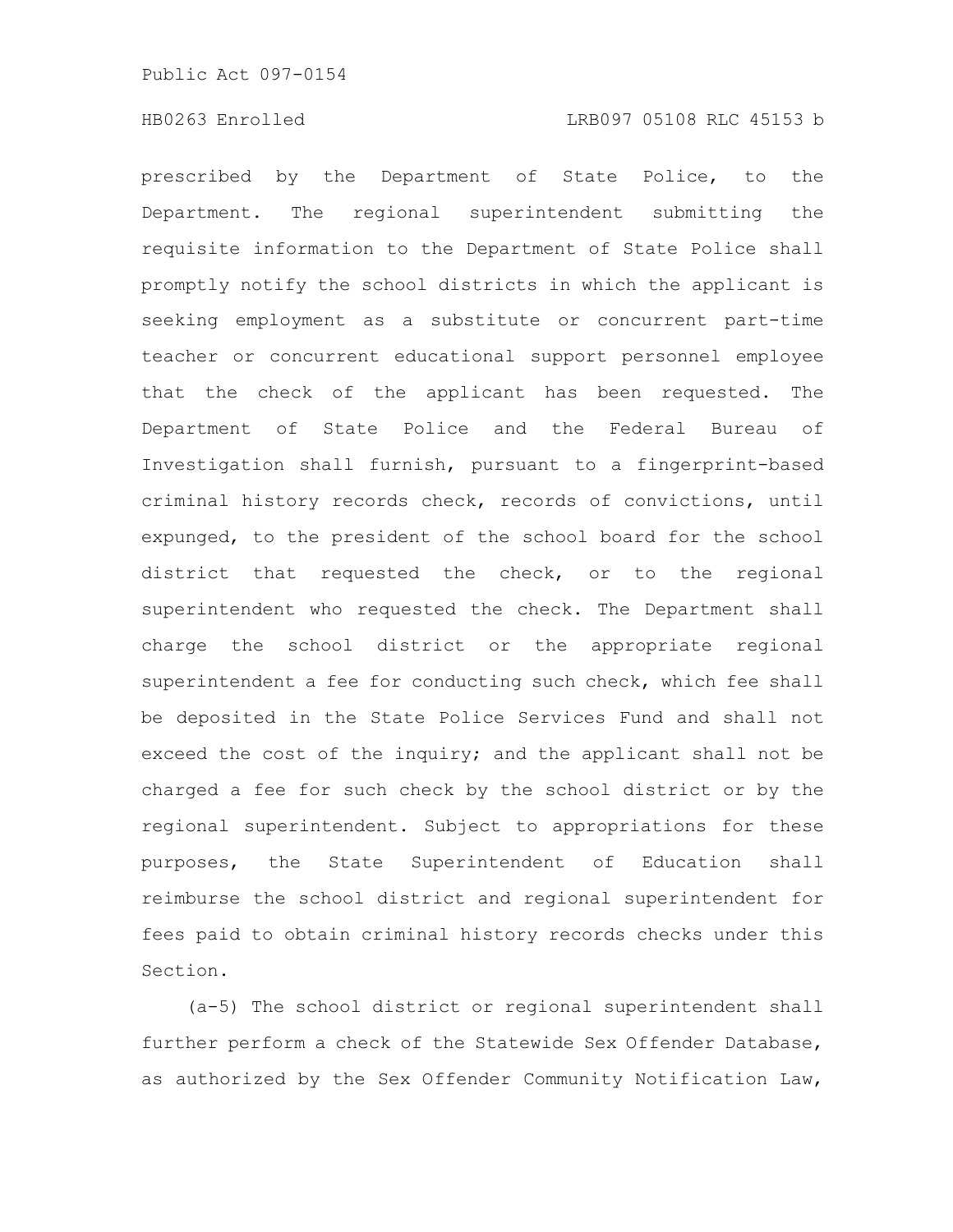for each applicant.

(a-6) The school district or regional superintendent shall further perform a check of the Statewide Child Murderer and Violent Offender Against Youth Database, as authorized by the Child Murderer and Violent Offender Against Youth Community Notification Law, for each applicant.

(b) Any information concerning the record of convictions obtained by the president of the board of education or the regional superintendent shall be confidential and may only be transmitted to the general superintendent of the school district or his designee, the appropriate regional superintendent if the check was requested by the board of education for the school district, the presidents of the appropriate board of education or school boards if the check was requested from the Department of State Police by the regional superintendent, the State Superintendent of Education, the State Teacher Certification Board or any other person necessary to the decision of hiring the applicant for employment. A copy of the record of convictions obtained from the Department of State Police shall be provided to the applicant for employment. Upon the check of the Statewide Sex Offender Database, the school district or regional superintendent shall notify an applicant as to whether or not the applicant has been identified in the Database as a sex offender. If a check of an applicant for employment as a substitute or concurrent part-time teacher or concurrent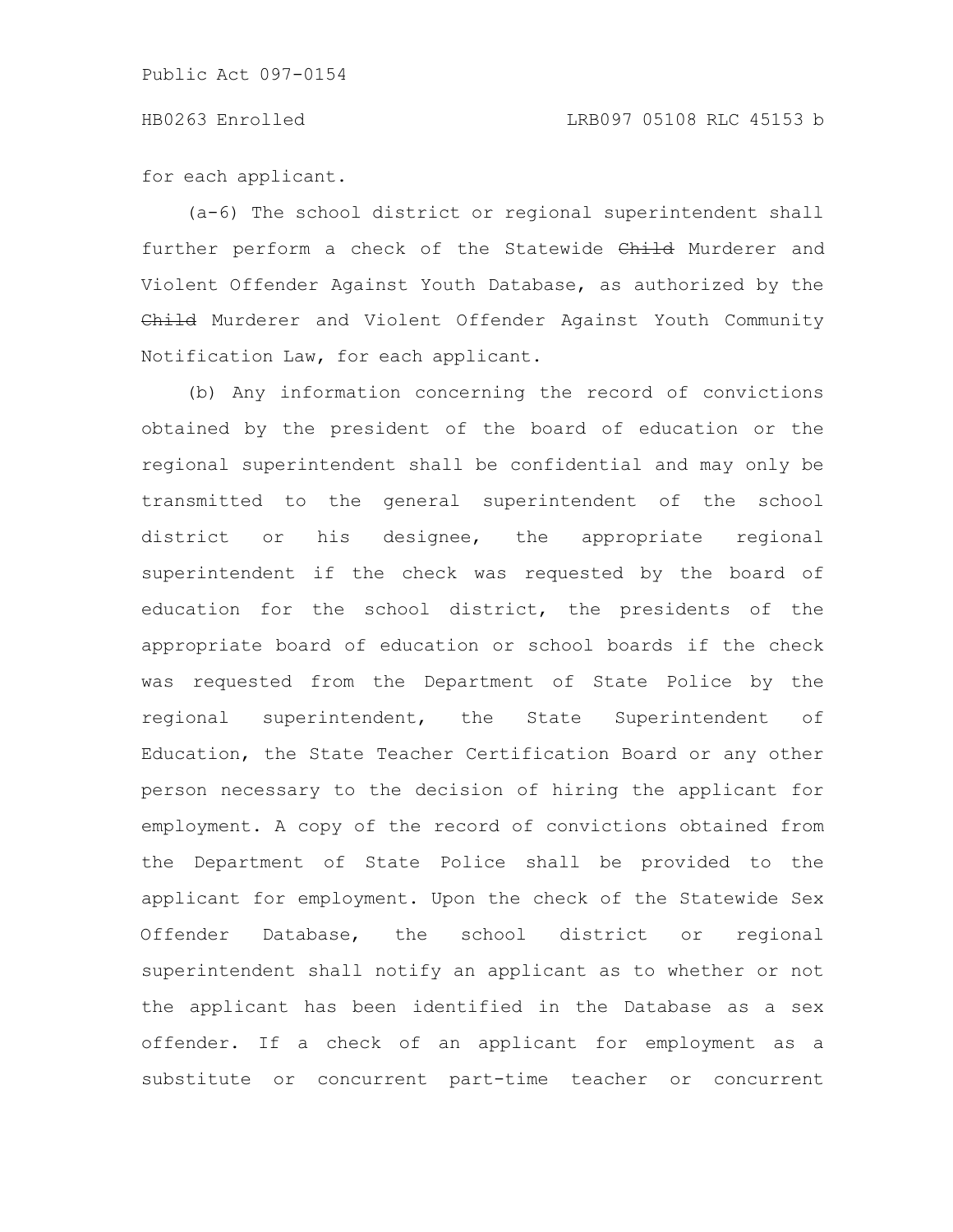educational support personnel employee in more than one school district was requested by the regional superintendent, and the Department of State Police upon a check ascertains that the applicant has not been convicted of any of the enumerated criminal or drug offenses in subsection (c) or has not been convicted, within 7 years of the application for employment with the school district, of any other felony under the laws of this State or of any offense committed or attempted in any other state or against the laws of the United States that, if committed or attempted in this State, would have been punishable as a felony under the laws of this State and so notifies the regional superintendent and if the regional superintendent upon a check ascertains that the applicant has not been identified in the Sex Offender Database as a sex offender, then the regional superintendent shall issue to the applicant a certificate evidencing that as of the date specified by the Department of State Police the applicant has not been convicted of any of the enumerated criminal or drug offenses in subsection (c) or has not been convicted, within 7 years of the application for employment with the school district, of any other felony under the laws of this State or of any offense committed or attempted in any other state or against the laws of the United States that, if committed or attempted in this State, would have been punishable as a felony under the laws of this State and evidencing that as of the date that the regional superintendent conducted a check of the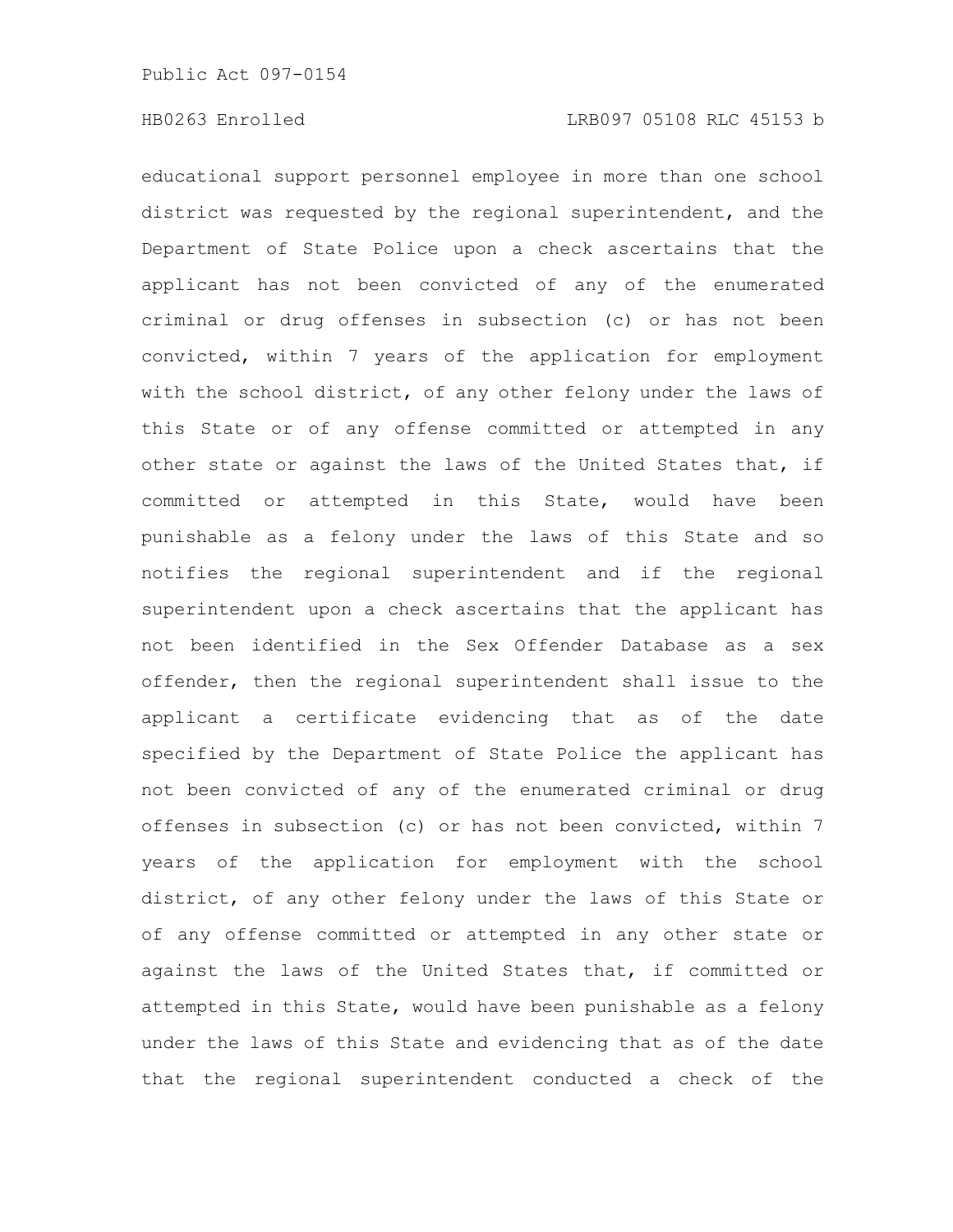Statewide Sex Offender Database, the applicant has not been identified in the Database as a sex offender. The school board of any school district may rely on the certificate issued by any regional superintendent to that substitute teacher, concurrent part-time teacher, or concurrent educational support personnel employee or may initiate its own criminal history records check of the applicant through the Department of State Police and its own check of the Statewide Sex Offender Database as provided in subsection (a). Any person who releases any confidential information concerning any criminal convictions of an applicant for employment shall be guilty of a Class A misdemeanor, unless the release of such information is authorized by this Section.

(c) The board of education shall not knowingly employ a person who has been convicted of any offense that would subject him or her to certification suspension or revocation pursuant to Section 21-23a of this Code. Further, the board of education shall not knowingly employ a person who has been found to be the perpetrator of sexual or physical abuse of any minor under 18 years of age pursuant to proceedings under Article II of the Juvenile Court Act of 1987.

(d) The board of education shall not knowingly employ a person for whom a criminal history records check and a Statewide Sex Offender Database check has not been initiated.

(e) Upon receipt of the record of a conviction of or a finding of child abuse by a holder of any certificate issued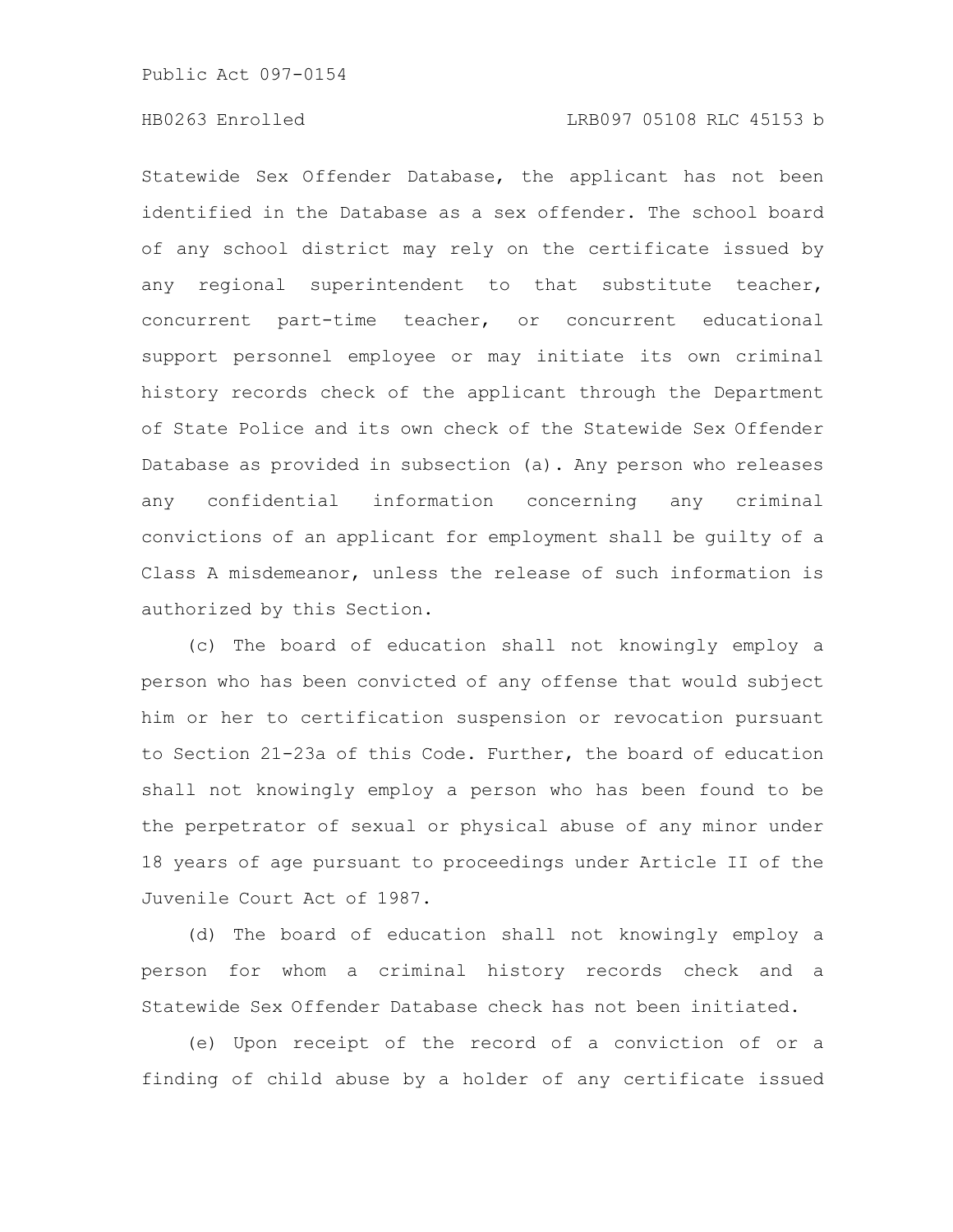pursuant to Article 21 or Section 34-8.1 or 34-83 of the School Code, the State Superintendent of Education may initiate certificate suspension and revocation proceedings as authorized by law.

(e-5) The general superintendent of schools shall, in writing, notify the State Superintendent of Education of any certificate holder whom he or she has reasonable cause to believe has committed an intentional act of abuse or neglect with the result of making a child an abused child or a neglected child, as defined in Section 3 of the Abused and Neglected Child Reporting Act, and that act resulted in the certificate holder's dismissal or resignation from the school district. This notification must be submitted within 30 days after the dismissal or resignation. The certificate holder must also be contemporaneously sent a copy of the notice by the superintendent. All correspondence, documentation, and other information so received by the State Superintendent of Education, the State Board of Education, or the State Teacher Certification Board under this subsection (e-5) is confidential and must not be disclosed to third parties, except (i) as necessary for the State Superintendent of Education or his or her designee to investigate and prosecute pursuant to Article 21 of this Code, (ii) pursuant to a court order, (iii) for disclosure to the certificate holder or his or her representative, or (iv) as otherwise provided in this Article and provided that any such information admitted into evidence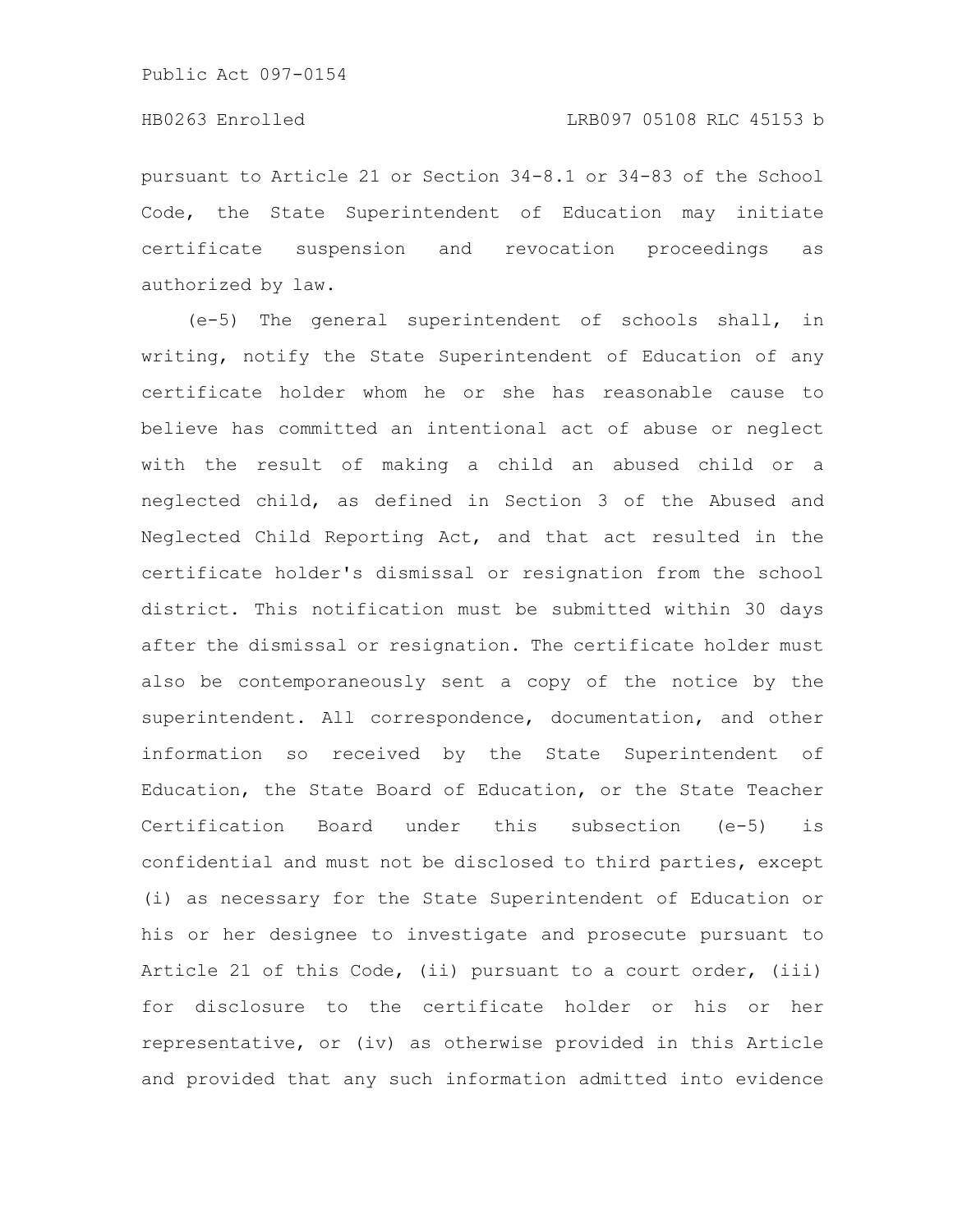in a hearing is exempt from this confidentiality and non-disclosure requirement. Except for an act of willful or wanton misconduct, any superintendent who provides notification as required in this subsection (e-5) shall have immunity from any liability, whether civil or criminal or that otherwise might result by reason of such action.

(f) After March 19, 1990, the provisions of this Section shall apply to all employees of persons or firms holding contracts with any school district including, but not limited to, food service workers, school bus drivers and other transportation employees, who have direct, daily contact with the pupils of any school in such district. For purposes of criminal history records checks and checks of the Statewide Sex Offender Database on employees of persons or firms holding contracts with more than one school district and assigned to more than one school district, the regional superintendent of the educational service region in which the contracting school districts are located may, at the request of any such school district, be responsible for receiving the authorization for a criminal history records check prepared by each such employee and submitting the same to the Department of State Police and for conducting a check of the Statewide Sex Offender Database for each employee. Any information concerning the record of conviction and identification as a sex offender of any such employee obtained by the regional superintendent shall be promptly reported to the president of the appropriate school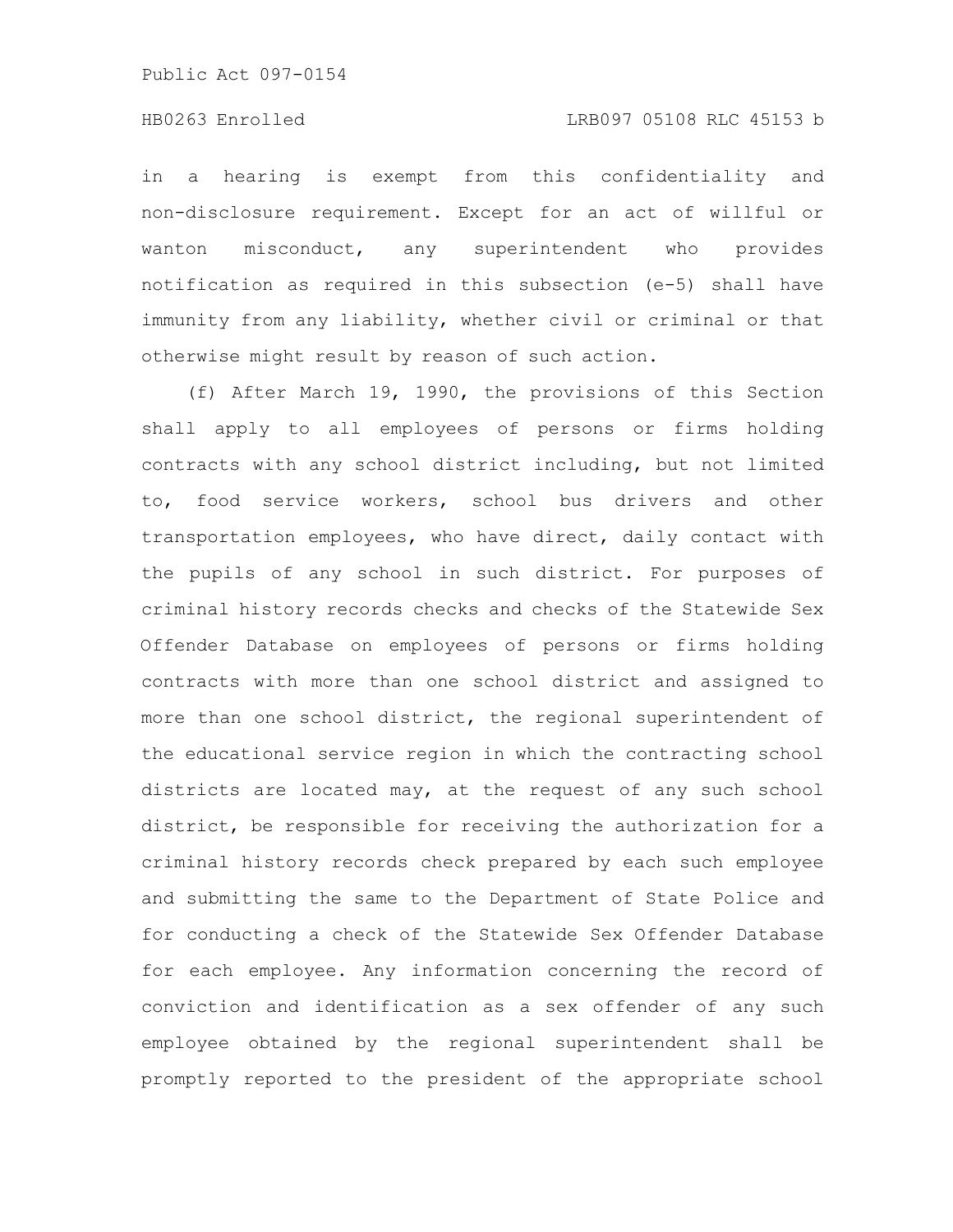board or school boards.

(g) In order to student teach in the public schools, a person is required to authorize a fingerprint-based criminal history records check and checks of the Statewide Sex Offender Database and Statewide Child Murderer and Violent Offender Against Youth Database prior to participating in any field experiences in the public schools. Authorization for and payment of the costs of the checks must be furnished by the student teacher. Results of the checks must be furnished to the higher education institution where the student teacher is enrolled and the general superintendent of schools. (Source: P.A. 95-331, eff. 8-21-07; 96-431, eff. 8-13-09; 96-1452, eff. 8-20-10.)

Section 15. The Intergovernmental Missing Child Recovery Act of 1984 is amended by changing Section 6 as follows:

(325 ILCS 40/6) (from Ch. 23, par. 2256)

Sec. 6. The Department shall:

(a) Establish and maintain a statewide Law Enforcement Agencies Data System (LEADS) for the purpose of effecting an immediate law enforcement response to reports of missing children. The Department shall implement an automated data exchange system to compile, to maintain and to make available for dissemination to Illinois and out-of-State law enforcement agencies, data which can assist appropriate agencies in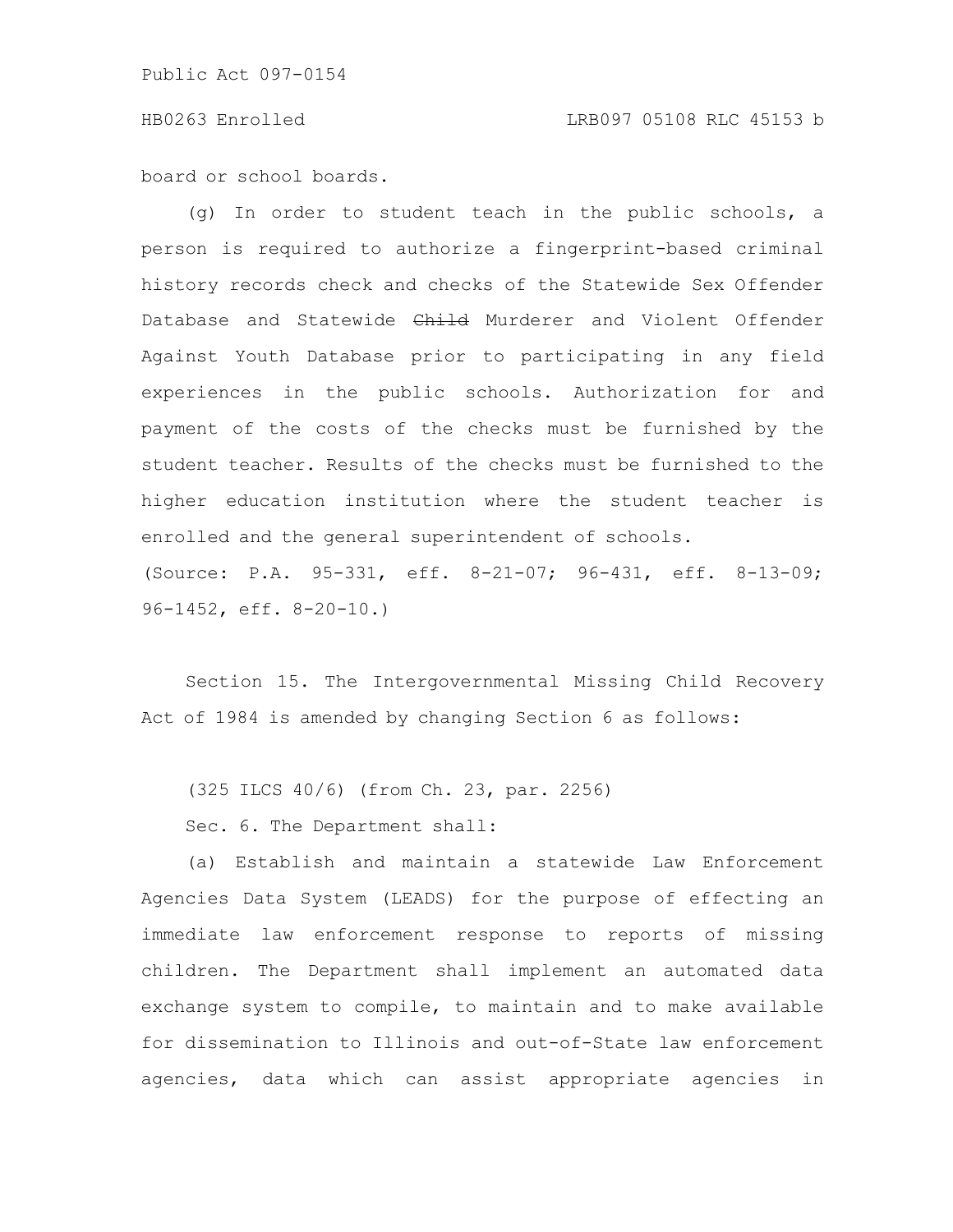recovering missing children.

(b) Establish contacts and exchange information regarding lost, missing or runaway children with nationally recognized "missing person and runaway" service organizations and monitor national research and publicize important developments.

(c) Provide a uniform reporting format for the entry of pertinent information regarding reports of missing children into LEADS.

(d) Develop and implement a policy whereby a statewide or regional alert would be used in situations relating to the disappearances of children, based on criteria and in a format established by the Department. Such a format shall include, but not be limited to, the age and physical description of the missing child and the suspected circumstances of the disappearance.

(e) Notify all law enforcement agencies that reports of missing persons shall be entered as soon as the minimum level of data specified by the Department is available to the reporting agency and that no waiting period for entry of such data exists.

(f) Provide a procedure for prompt confirmation of the receipt and entry of the missing child report into LEADS to the parent or guardian of the missing child.

(g) Compile and retain information regarding missing children in a separate data file, in a manner that allows such information to be used by law enforcement and other agencies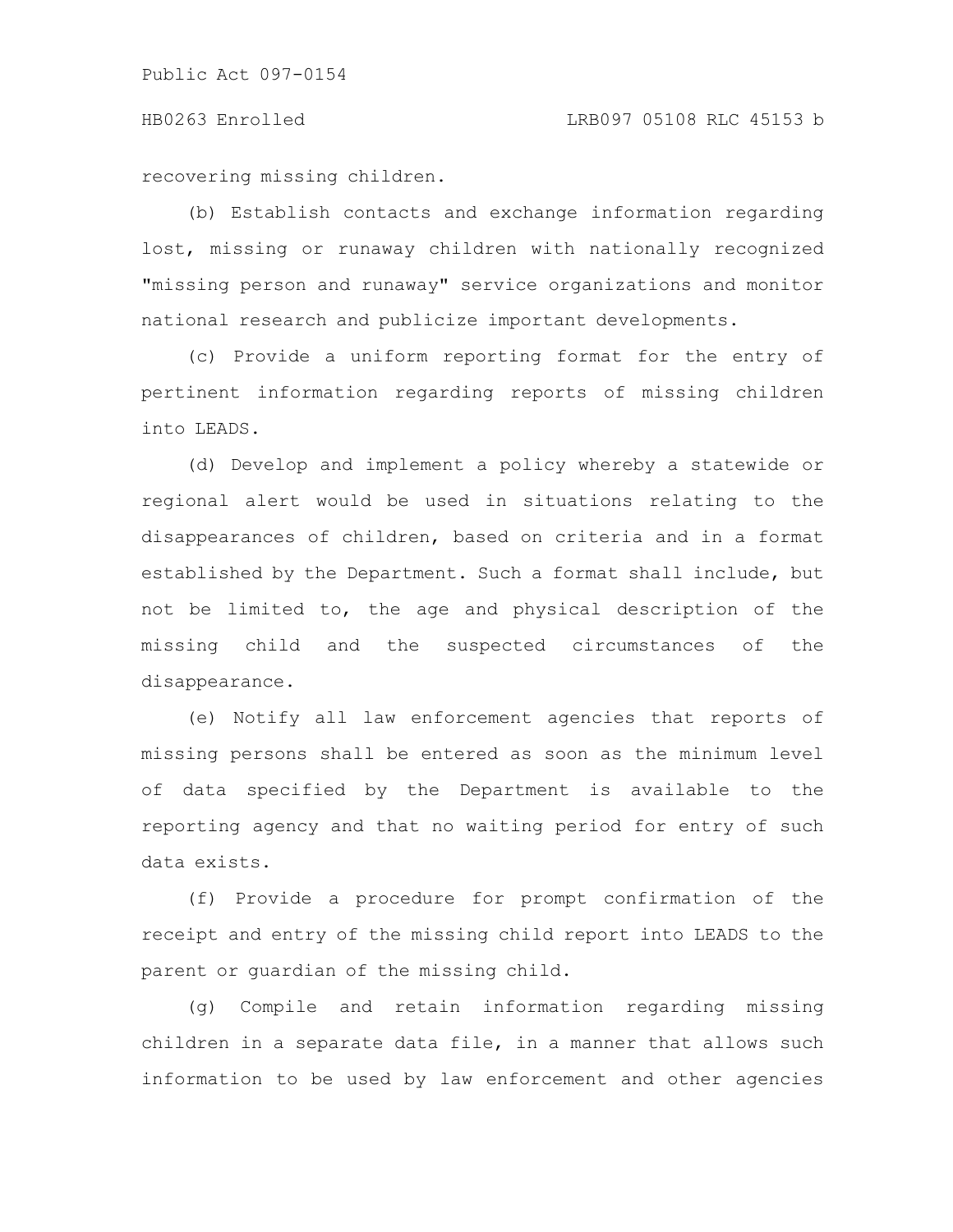deemed appropriate by the Director, for investigative purposes. Such files shall be updated to reflect and include information relating to the disposition of the case.

(h) Compile and maintain an historic data repository relating to missing children in order (1) to develop and improve techniques utilized by law enforcement agencies when responding to reports of missing children and (2) to provide a factual and statistical base for research that would address the problem of missing children.

(i) Create a quality control program to monitor timeliness of entries of missing children reports into LEADS and conduct performance audits of all entering agencies.

(j) Prepare a periodic information bulletin concerning missing children who it determines may be present in this State, compiling such bulletin from information contained in both the National Crime Information Center computer and from reports, alerts and other information entered into LEADS or otherwise compiled and retained by the Department pursuant to this Act. The bulletin shall indicate the name, age, physical description, suspected circumstances of disappearance if that information is available, a photograph if one is available, the name of the law enforcement agency investigating the case, and such other information as the Director considers appropriate concerning each missing child who the Department determines may be present in this State. The Department shall send a copy of each periodic information bulletin to the State Board of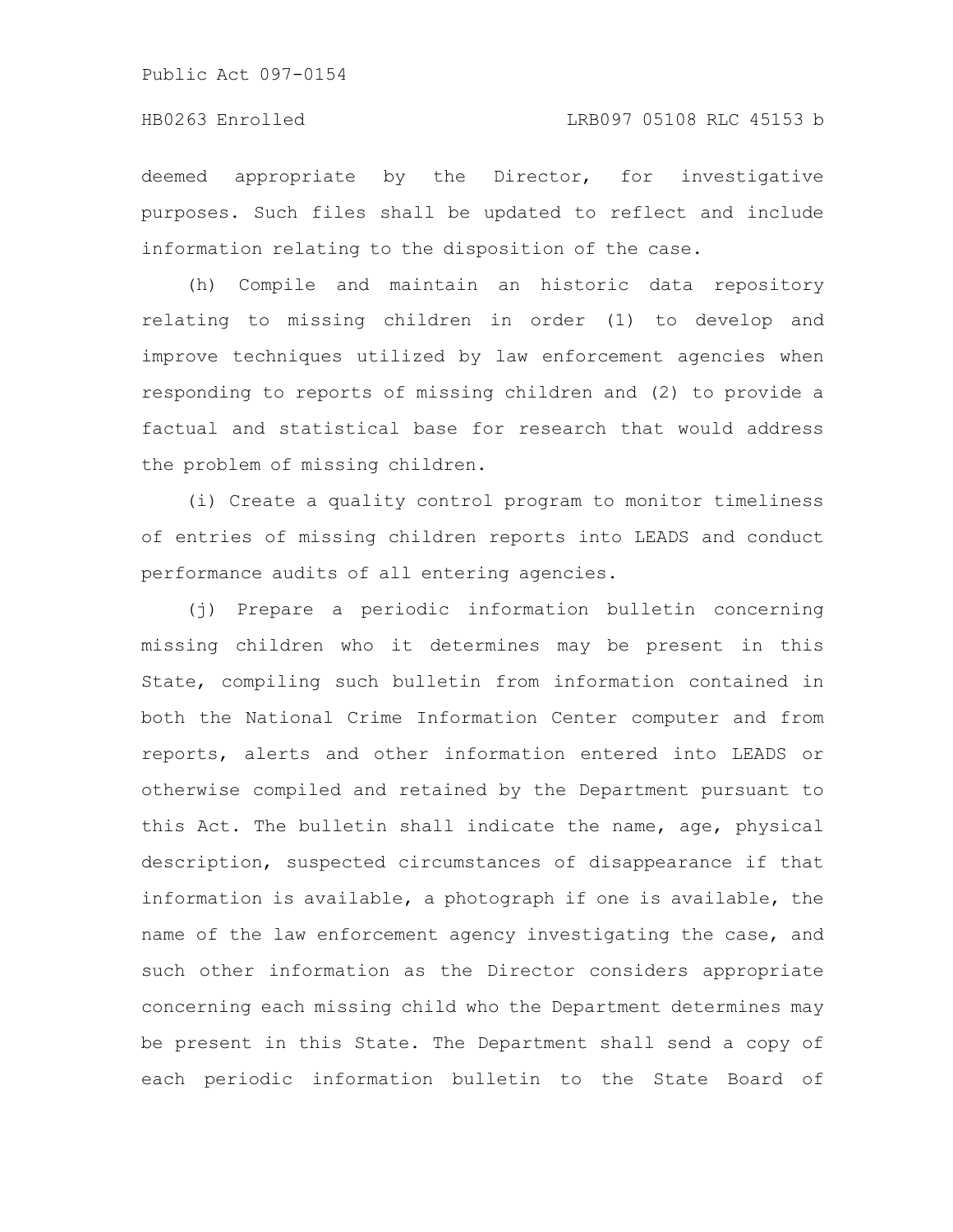### HB0263 Enrolled LRB097 05108 RLC 45153 b

Education for its use in accordance with Section 2-3.48 of the School Code. The Department shall provide a copy of the bulletin, upon request, to law enforcement agencies of this or any other state or of the federal government, and may provide a copy of the bulletin, upon request, to other persons or entities, if deemed appropriate by the Director, and may establish limitations on its use and a reasonable fee for so providing the same, except that no fee shall be charged for providing the periodic information bulletin to the State Board of Education, appropriate units of local government, State agencies, or law enforcement agencies of this or any other state or of the federal government.

(k) Provide for the entry into LEADS of the names and addresses of sex offenders as defined in the Sex Offender Registration Act who are required to register under that Act. The information shall be immediately accessible to law enforcement agencies and peace officers of this State or any other state or of the federal government. Similar information may be requested from any other state or of the federal government for purposes of this Act.

(l) Provide for the entry into LEADS of the names and addresses of violent offenders against youth as defined in the Child Murderer and Violent Offender Against Youth Registration Act who are required to register under that Act. The information shall be immediately accessible to law enforcement agencies and peace officers of this State or any other state or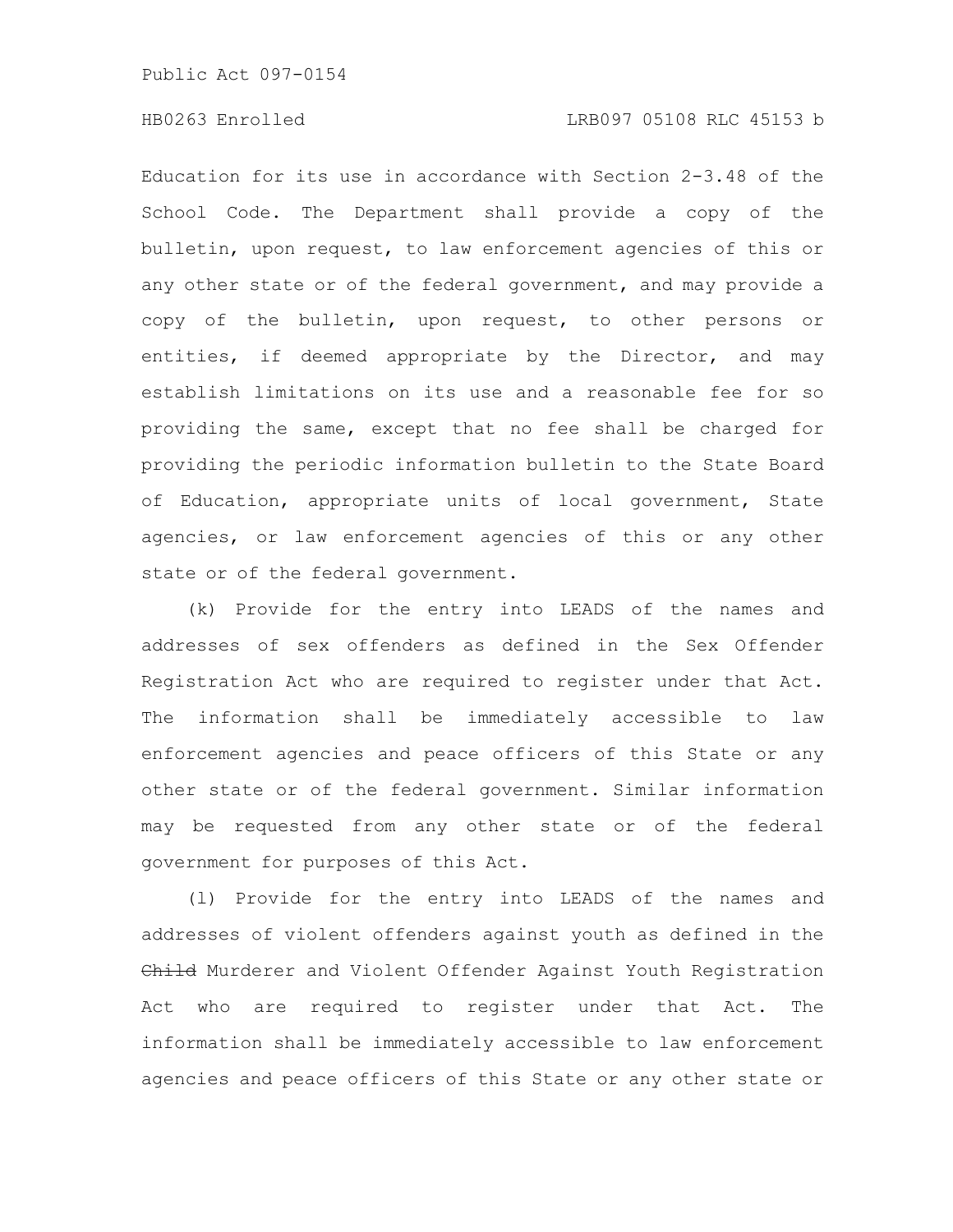of the federal government. Similar information may be requested from any other state or of the federal government for purposes of this Act.

(Source: P.A. 94-945, eff. 6-27-06.)

Section 20. The Unified Code of Corrections is amended by changing Section 5-5.5-5 as follows:

(730 ILCS 5/5-5.5-5)

Sec. 5-5.5-5. Definitions and rules of construction. In this Article:

"Eligible offender" means a person who has been convicted of a crime that does not include any offense or attempted offense that would subject a person to registration under the Sex Offender Registration Act, the Arsonist Registration Act, or the Child Murderer and Violent Offender Against Youth Registration Act, but who has not been convicted more than twice of a felony. "Eligible offender" does not include a person who has been convicted of committing or attempting to commit a Class X felony, aggravated driving under the influence of alcohol, other drug or drugs, or intoxicating compound or compounds, or any combination thereof, aggravated domestic battery, or a forcible felony.

"Felony" means a conviction of a felony in this State, or of an offense in any other jurisdiction for which a sentence to a term of imprisonment in excess of one year, was authorized.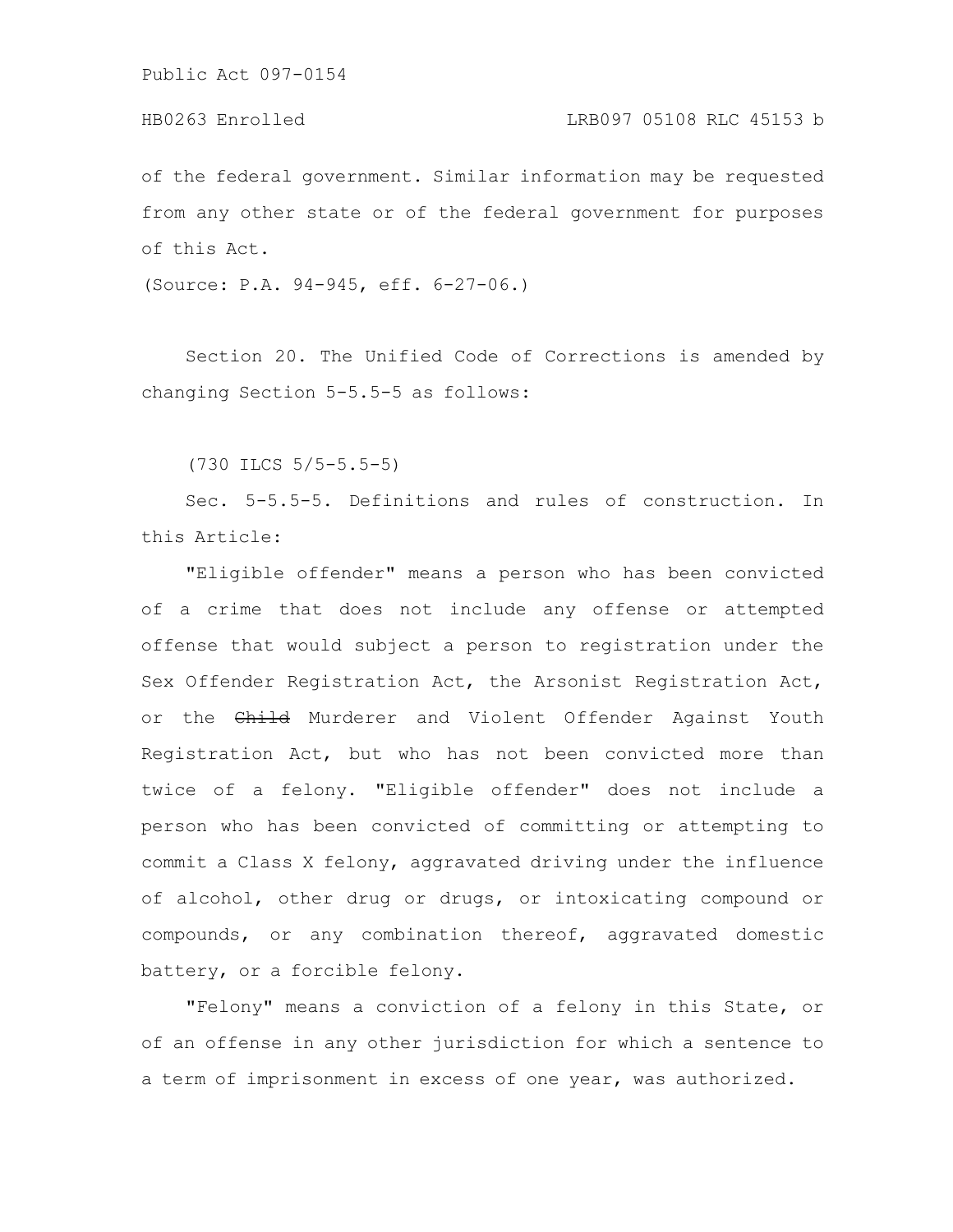For the purposes of this Article the following rules of construction apply:

(i) two or more convictions of felonies charged in separate counts of one indictment or information shall be deemed to be one conviction;

(ii) two or more convictions of felonies charged in 2 or more indictments or informations, filed in the same court prior to entry of judgment under any of them, shall be deemed to be one conviction; and

(iii) a plea or a verdict of guilty upon which a sentence of probation, conditional discharge, or supervision has been imposed shall be deemed to be a conviction.

"Forcible felony" means first degree murder, second degree murder, aggravated arson, arson, aggravated kidnapping, kidnapping, aggravated battery that resulted in great bodily harm or permanent disability, and any other felony which involved the use of physical force or violence against any individual that resulted in great bodily harm or permanent disability.

(Source: P.A. 96-852, eff. 1-1-10.)

Section 25. The Sex Offender Registration Act is amended by changing Sections 2 and 7 as follows:

(730 ILCS 150/2) (from Ch. 38, par. 222)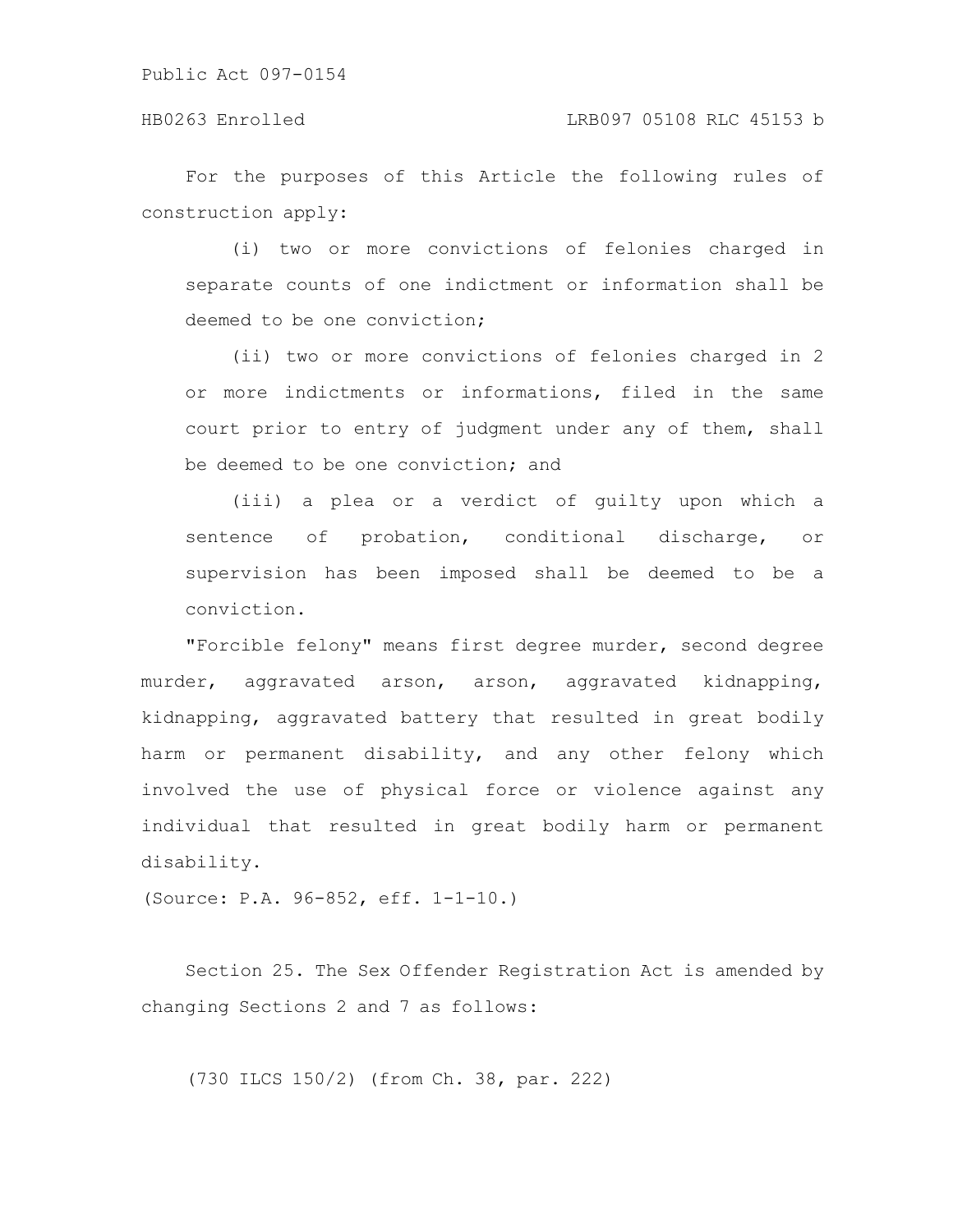(Text of Section after amendment by P.A. 96-1551) Sec. 2. Definitions.

(A) As used in this Article, "sex offender" means any person who is:

(1) charged pursuant to Illinois law, or any substantially similar federal, Uniform Code of Military Justice, sister state, or foreign country law, with a sex offense set forth in subsection (B) of this Section or the attempt to commit an included sex offense, and:

(a) is convicted of such offense or an attempt to commit such offense; or

(b) is found not guilty by reason of insanity of such offense or an attempt to commit such offense; or

(c) is found not guilty by reason of insanity pursuant to Section 104-25(c) of the Code of Criminal Procedure of 1963 of such offense or an attempt to commit such offense; or

(d) is the subject of a finding not resulting in an acquittal at a hearing conducted pursuant to Section 104-25(a) of the Code of Criminal Procedure of 1963 for the alleged commission or attempted commission of such offense; or

(e) is found not guilty by reason of insanity following a hearing conducted pursuant to a federal, Uniform Code of Military Justice, sister state, or foreign country law substantially similar to Section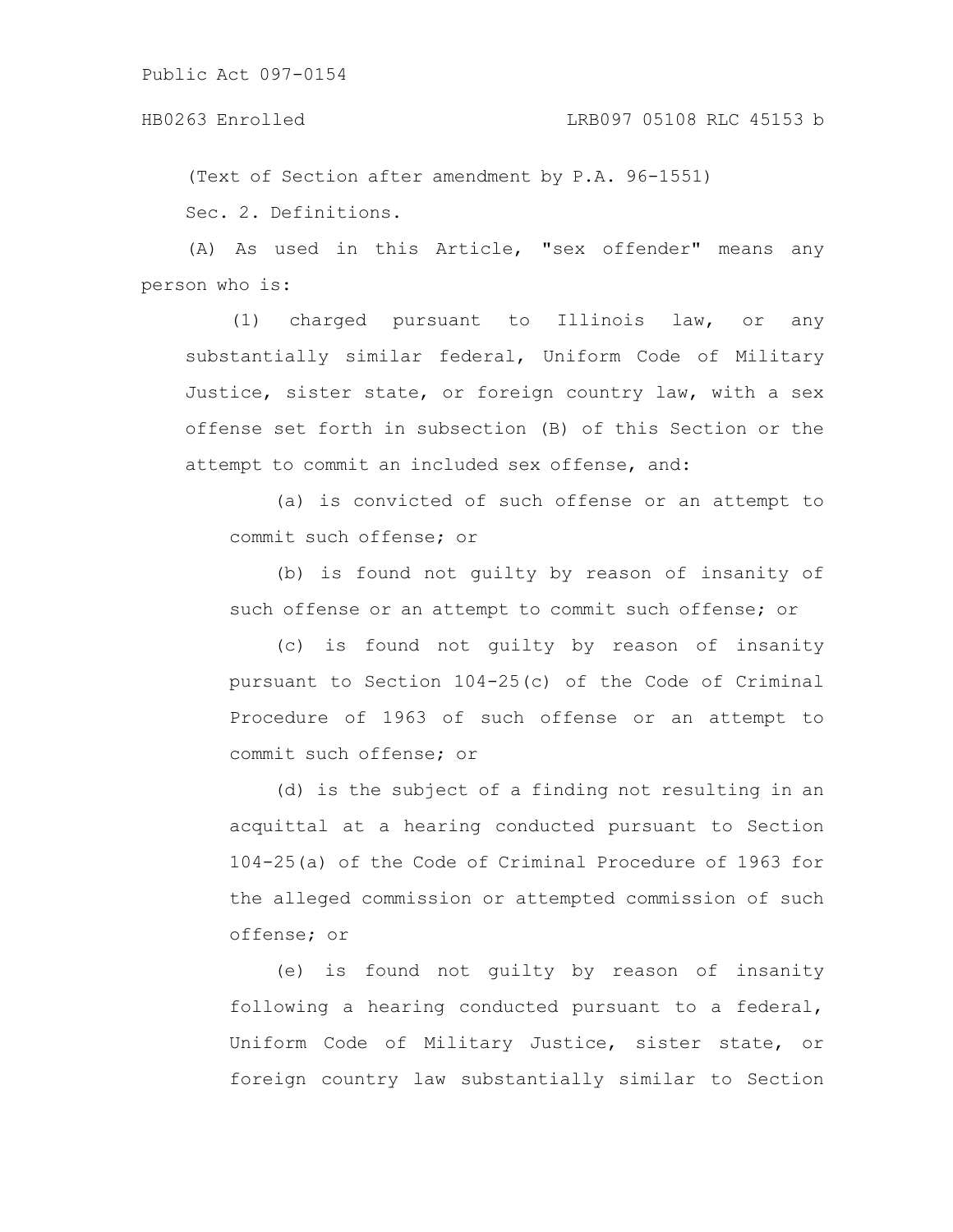104-25(c) of the Code of Criminal Procedure of 1963 of such offense or of the attempted commission of such offense; or

(f) is the subject of a finding not resulting in an acquittal at a hearing conducted pursuant to a federal, Uniform Code of Military Justice, sister state, or foreign country law substantially similar to Section 104-25(a) of the Code of Criminal Procedure of 1963 for the alleged violation or attempted commission of such offense; or

(2) certified as a sexually dangerous person pursuant to the Illinois Sexually Dangerous Persons Act, or any substantially similar federal, Uniform Code of Military Justice, sister state, or foreign country law; or

(3) subject to the provisions of Section 2 of the Interstate Agreements on Sexually Dangerous Persons Act; or

(4) found to be a sexually violent person pursuant to the Sexually Violent Persons Commitment Act or any substantially similar federal, Uniform Code of Military Justice, sister state, or foreign country law; or

(5) adjudicated a juvenile delinquent as the result of committing or attempting to commit an act which, if committed by an adult, would constitute any of the offenses specified in item  $(B)$ ,  $(C)$ , or  $(C-5)$  of this Section or a violation of any substantially similar federal, Uniform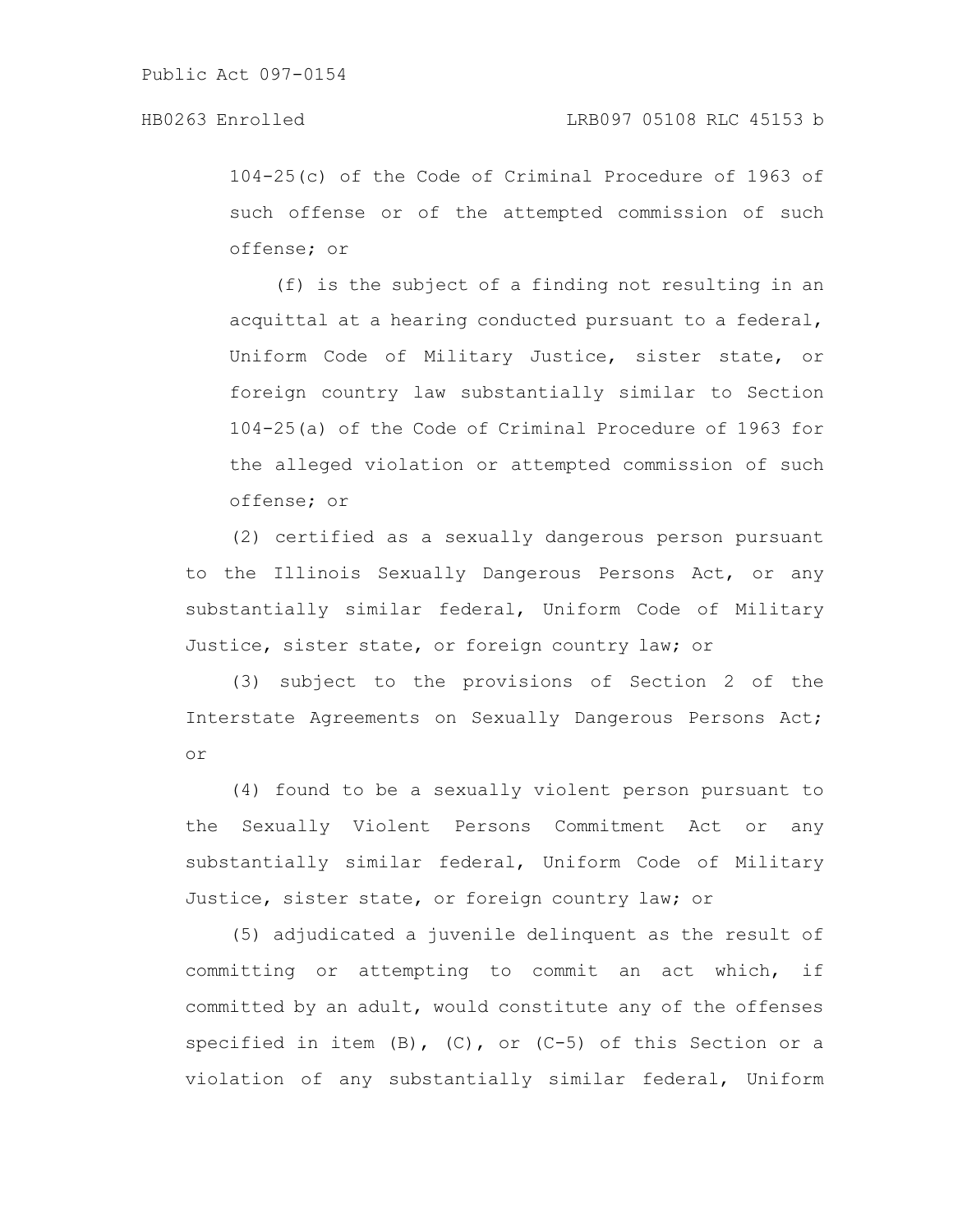# HB0263 Enrolled LRB097 05108 RLC 45153 b

Code of Military Justice, sister state, or foreign country law, or found guilty under Article V of the Juvenile Court Act of 1987 of committing or attempting to commit an act which, if committed by an adult, would constitute any of the offenses specified in item  $(B)$ ,  $(C)$ , or  $(C-5)$  of this Section or a violation of any substantially similar federal, Uniform Code of Military Justice, sister state, or foreign country law.

Convictions that result from or are connected with the same act, or result from offenses committed at the same time, shall be counted for the purpose of this Article as one conviction. Any conviction set aside pursuant to law is not a conviction for purposes of this Article.

For purposes of this Section, "convicted" shall have the same meaning as "adjudicated".

(B) As used in this Article, "sex offense" means:

(1) A violation of any of the following Sections of the Criminal Code of 1961:

11-20.1 (child pornography),

11-20.1B or 11-20.3 (aggravated child pornography),

11-6 (indecent solicitation of a child),

11-9.1 (sexual exploitation of a child),

11-9.2 (custodial sexual misconduct),

11-9.5 (sexual misconduct with a person with a disability),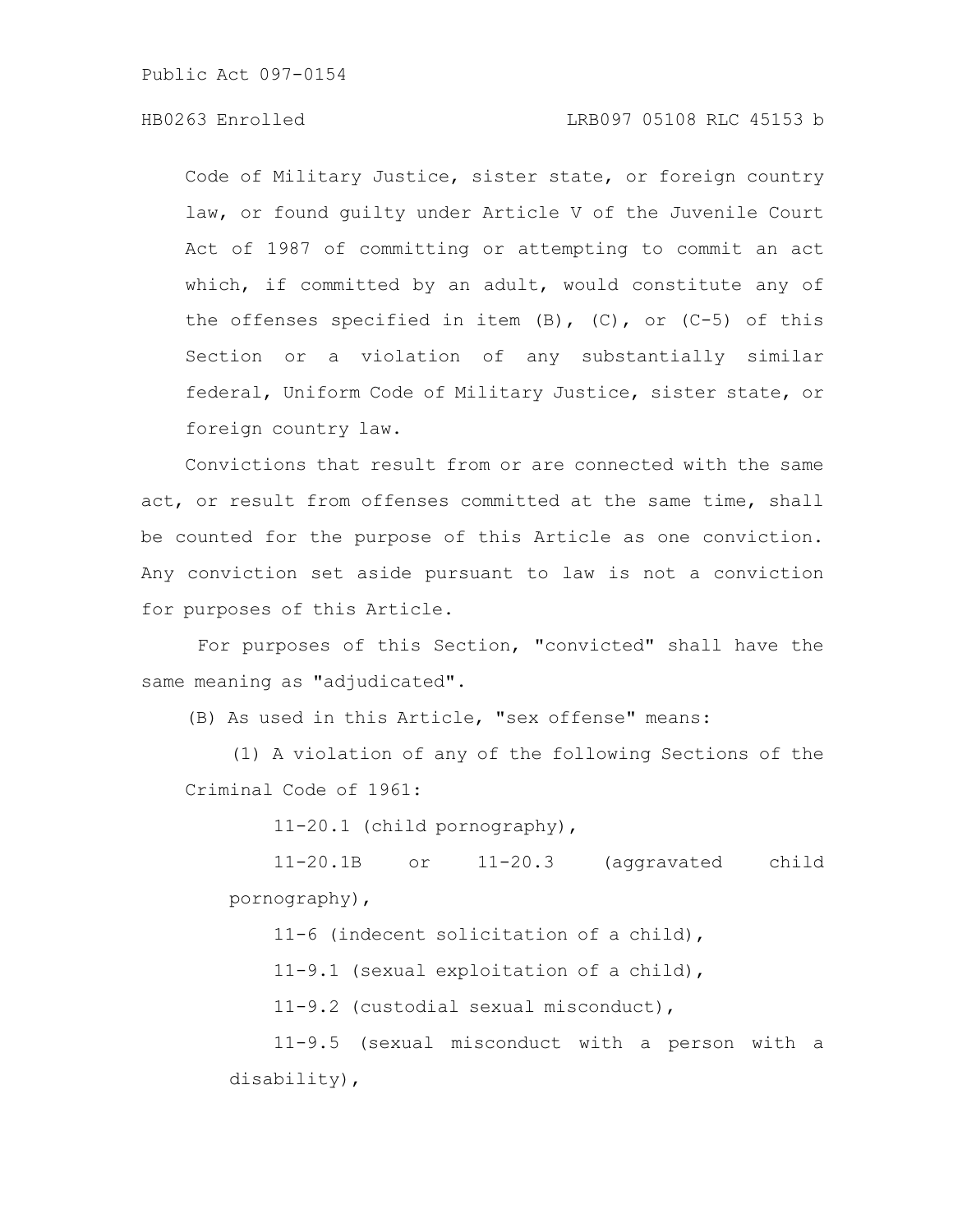11-14.4 (promoting juvenile prostitution), 11-15.1 (soliciting for a juvenile prostitute), 11-18.1 (patronizing a juvenile prostitute), 11-17.1 (keeping a place of juvenile prostitution), 11-19.1 (juvenile pimping), 11-19.2 (exploitation of a child),  $11-25$  (grooming), 11-26 (traveling to meet a minor), 11-1.20 or 12-13 (criminal sexual assault), 11-1.30 or 12-14 (aggravated criminal sexual assault), 11-1.40 or 12-14.1 (predatory criminal sexual HB0263 Enrolled LRB097 05108 RLC 45153 b

assault of a child),

11-1.50 or 12-15 (criminal sexual abuse),

11-1.60 or 12-16 (aggravated criminal sexual abuse),

12-33 (ritualized abuse of a child).

An attempt to commit any of these offenses.

(1.5) A violation of any of the following Sections of the Criminal Code of 1961, when the victim is a person under 18 years of age, the defendant is not a parent of the victim, the offense was sexually motivated as defined in Section 10 of the Sex Offender Management Board Act, and the offense was committed on or after January 1, 1996:

10-1 (kidnapping),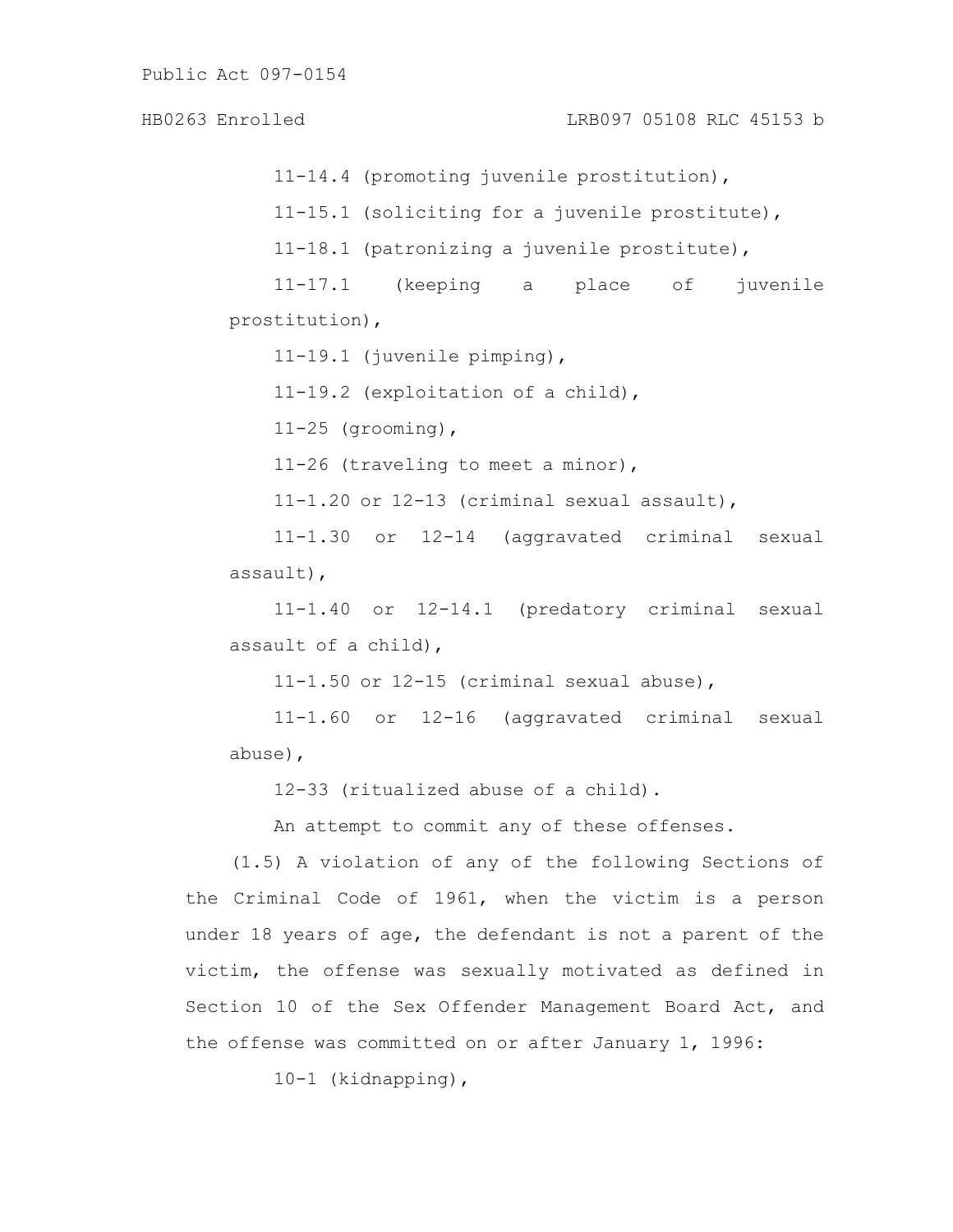10-2 (aggravated kidnapping),

10-3 (unlawful restraint),

10-3.1 (aggravated unlawful restraint).

(1.6) First degree murder under Section 9-1 of the Criminal Code of 1961, when the victim was a person under 18 years of age and the defendant was at least 17 years of age at the time of the commission of the offense, provided the offense was sexually motivated as defined in Section 10 of the Sex Offender Management Board Act.

(1.7) (Blank).

(1.8) A violation or attempted violation of Section 11-11 (sexual relations within families) of the Criminal Code of 1961, and the offense was committed on or after June 1, 1997.

(1.9) Child abduction under paragraph (10) of subsection (b) of Section 10-5 of the Criminal Code of 1961 committed by luring or attempting to lure a child under the age of 16 into a motor vehicle, building, house trailer, or dwelling place without the consent of the parent or lawful custodian of the child for other than a lawful purpose and the offense was committed on or after January 1, 1998, provided the offense was sexually motivated as defined in Section 10 of the Sex Offender Management Board Act.

(1.10) A violation or attempted violation of any of the following Sections of the Criminal Code of 1961 when the offense was committed on or after July 1, 1999: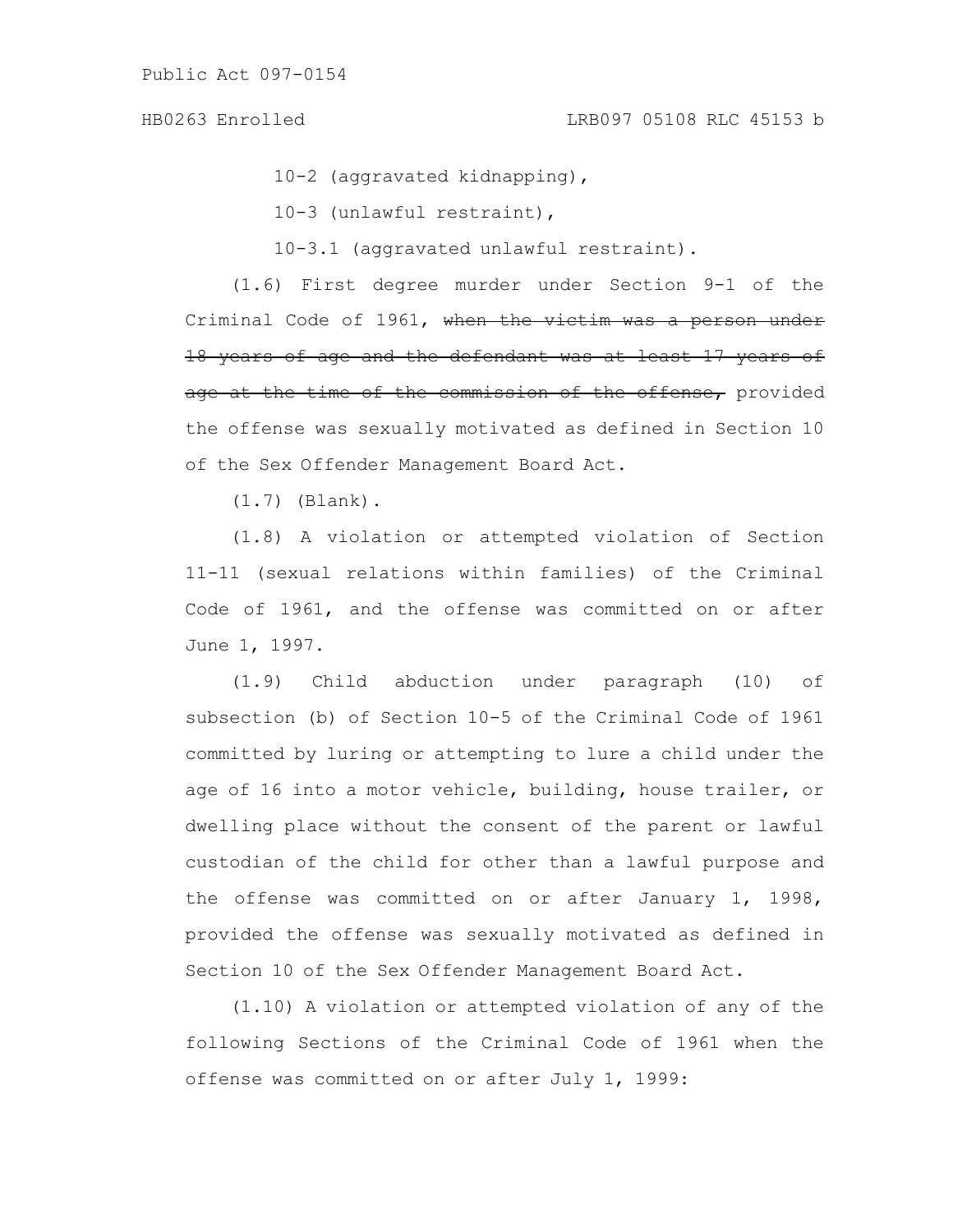10-4 (forcible detention, if the victim is under 18 years of age), provided the offense was sexually motivated as defined in Section 10 of the Sex Offender Management Board Act,

11-6.5 (indecent solicitation of an adult),

11-14.3 that involves soliciting for a prostitute, or 11-15 (soliciting for a prostitute, if the victim is under 18 years of age),

subdivision (a)(2)(A) or (a)(2)(B) of Section 11-14.3, or Section 11-16 (pandering, if the victim is under 18 years of age),

11-18 (patronizing a prostitute, if the victim is under 18 years of age),

subdivision (a)(2)(C) of Section 11-14.3, or Section 11-19 (pimping, if the victim is under 18 years of age).

(1.11) A violation or attempted violation of any of the following Sections of the Criminal Code of 1961 when the offense was committed on or after August 22, 2002:

11-9 or 11-30 (public indecency for a third or subsequent conviction).

(1.12) A violation or attempted violation of Section 5.1 of the Wrongs to Children Act or Section 11-9.1A of the Criminal Code of 1961 (permitting sexual abuse) when the offense was committed on or after August 22, 2002.

(2) A violation of any former law of this State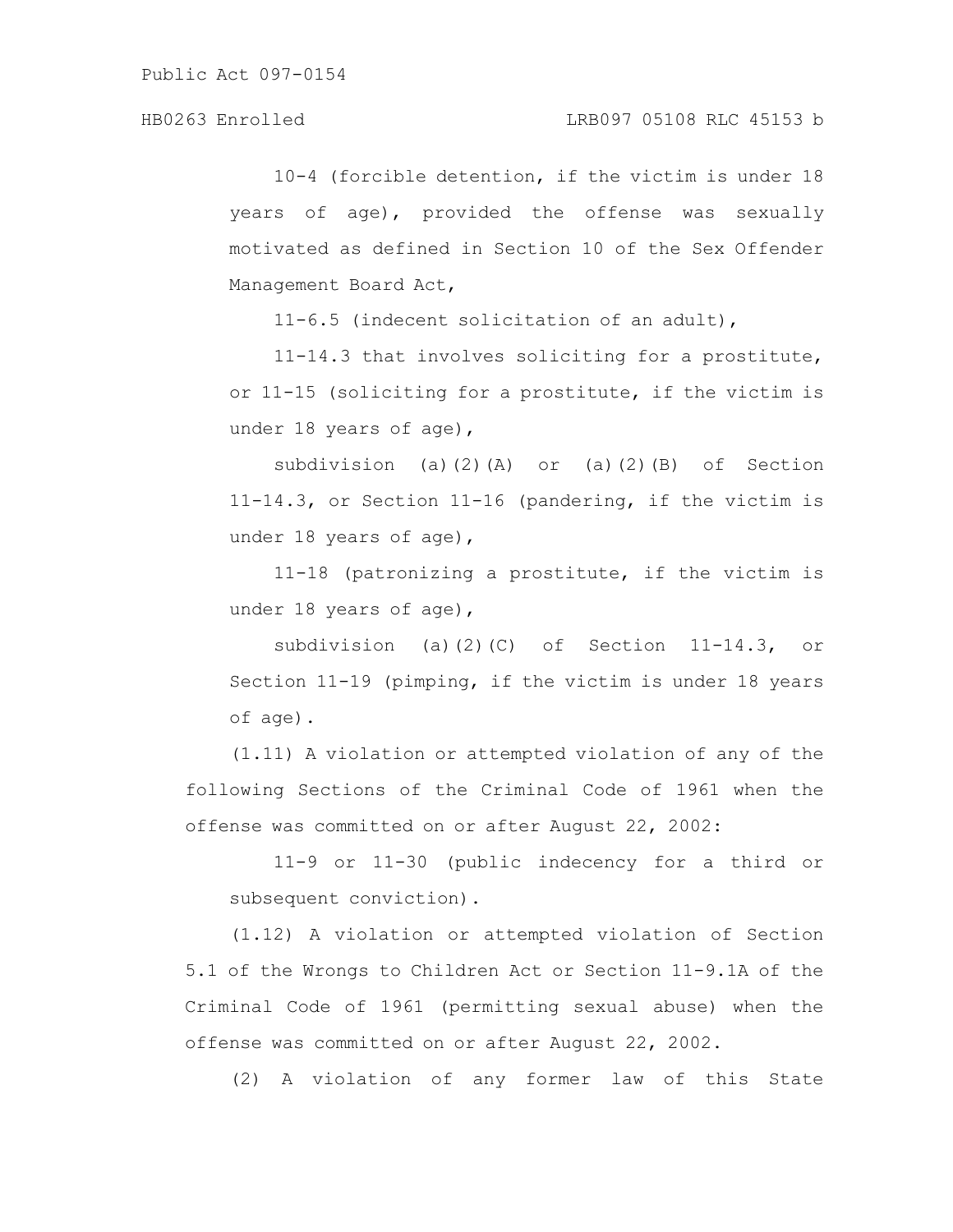substantially equivalent to any offense listed in subsection (B) of this Section.

(C) A conviction for an offense of federal law, Uniform Code of Military Justice, or the law of another state or a foreign country that is substantially equivalent to any offense listed in subsections  $(B)$ ,  $(C)$ ,  $(E)$ , and  $(E-5)$  of this Section shall constitute a conviction for the purpose of this Article. A finding or adjudication as a sexually dangerous person or a sexually violent person under any federal law, Uniform Code of Military Justice, or the law of another state or foreign country that is substantially equivalent to the Sexually Dangerous Persons Act or the Sexually Violent Persons Commitment Act shall constitute an adjudication for the purposes of this Article.

(C-5) A person at least 17 years of age at the time of the commission of the offense who is convicted of first degree murder under Section 9-1 of the Criminal Code of 1961, against a person under 18 years of age, shall be required to register for natural life. A conviction for an offense of federal, Uniform Code of Military Justice, sister state, or foreign country law that is substantially equivalent to any offense listed in subsection (C-5) of this Section shall constitute a conviction for the purpose of this Article. This subsection (C-5) applies to a person who committed the offense before June 1, 1996 only if the person is incarcerated in an Illinois Department of Corrections facility on August 20, 2004 (the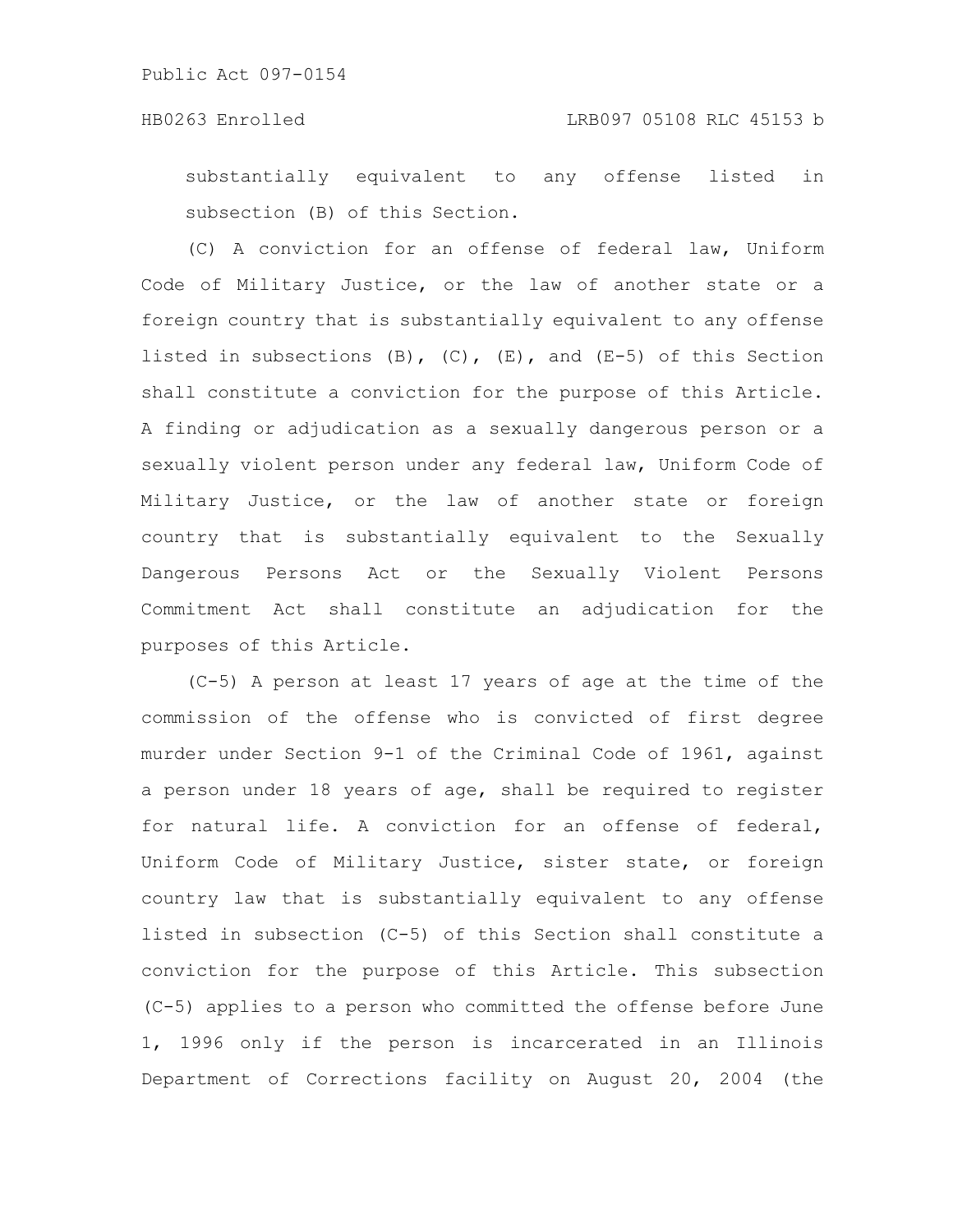effective date of Public Act 93-977).

(C-6) A person who is convicted or adjudicated delinquent of first degree murder as defined in Section 9-1 of the Criminal Code of 1961, against a person 18 years of age or over, shall be required to register for his or her natural life. A conviction for an offense of federal, Uniform Code of Military Justice, sister state, or foreign country law that is substantially equivalent to any offense listed in subsection (C-6) of this Section shall constitute a conviction for the purpose of this Article. This subsection (C-6) does not apply to those individuals released from incarceration more than 10 years prior to the effective date of this amendatory Act of the 97th General Assembly.

(D) As used in this Article, "law enforcement agency having jurisdiction" means the Chief of Police in each of the municipalities in which the sex offender expects to reside, work, or attend school (1) upon his or her discharge, parole or release or (2) during the service of his or her sentence of probation or conditional discharge, or the Sheriff of the county, in the event no Police Chief exists or if the offender intends to reside, work, or attend school in an unincorporated area. "Law enforcement agency having jurisdiction" includes the location where out-of-state students attend school and where out-of-state employees are employed or are otherwise required to register.

(D-1) As used in this Article, "supervising officer" means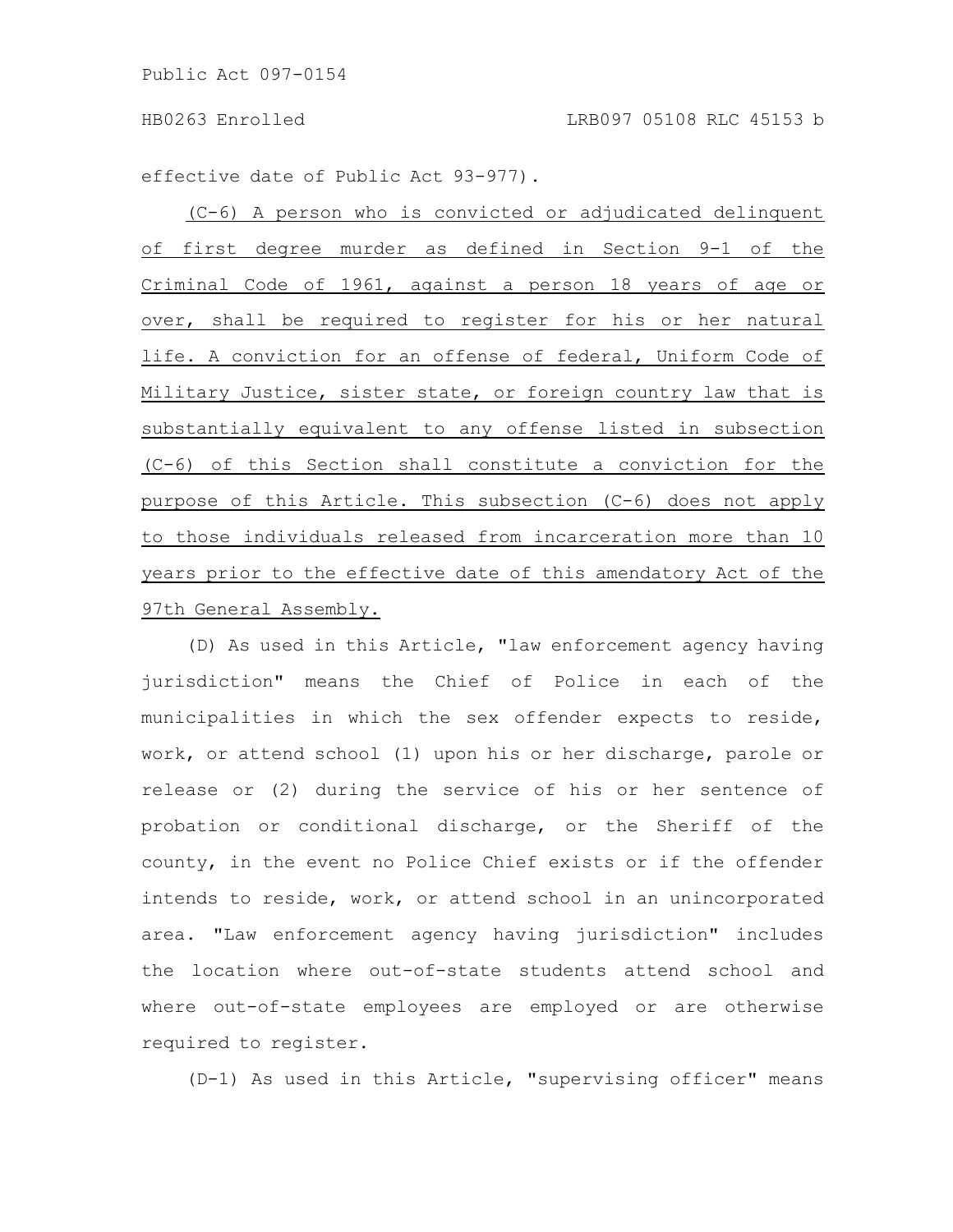the assigned Illinois Department of Corrections parole agent or county probation officer.

(E) As used in this Article, "sexual predator" means any person who, after July 1, 1999, is:

(1) Convicted for an offense of federal, Uniform Code of Military Justice, sister state, or foreign country law that is substantially equivalent to any offense listed in subsection (E) or (E-5) of this Section shall constitute a conviction for the purpose of this Article. Convicted of a violation or attempted violation of any of the following Sections of the Criminal Code of 1961, if the conviction occurred after July 1, 1999:

11-14.4 that involves keeping a place of juvenile prostitution, or 11-17.1 (keeping a place of juvenile prostitution),

subdivision (a)(2) or (a)(3) of Section  $11-14.4$ , or Section 11-19.1 (juvenile pimping),

subdivision (a)(4) of Section 11-14.4, or Section 11-19.2 (exploitation of a child),

11-20.1 (child pornography),

11-20.1B or 11-20.3 (aggravated child pornography),

11-1.20 or 12-13 (criminal sexual assault),

11-1.30 or 12-14 (aggravated criminal sexual assault),

11-1.40 or 12-14.1 (predatory criminal sexual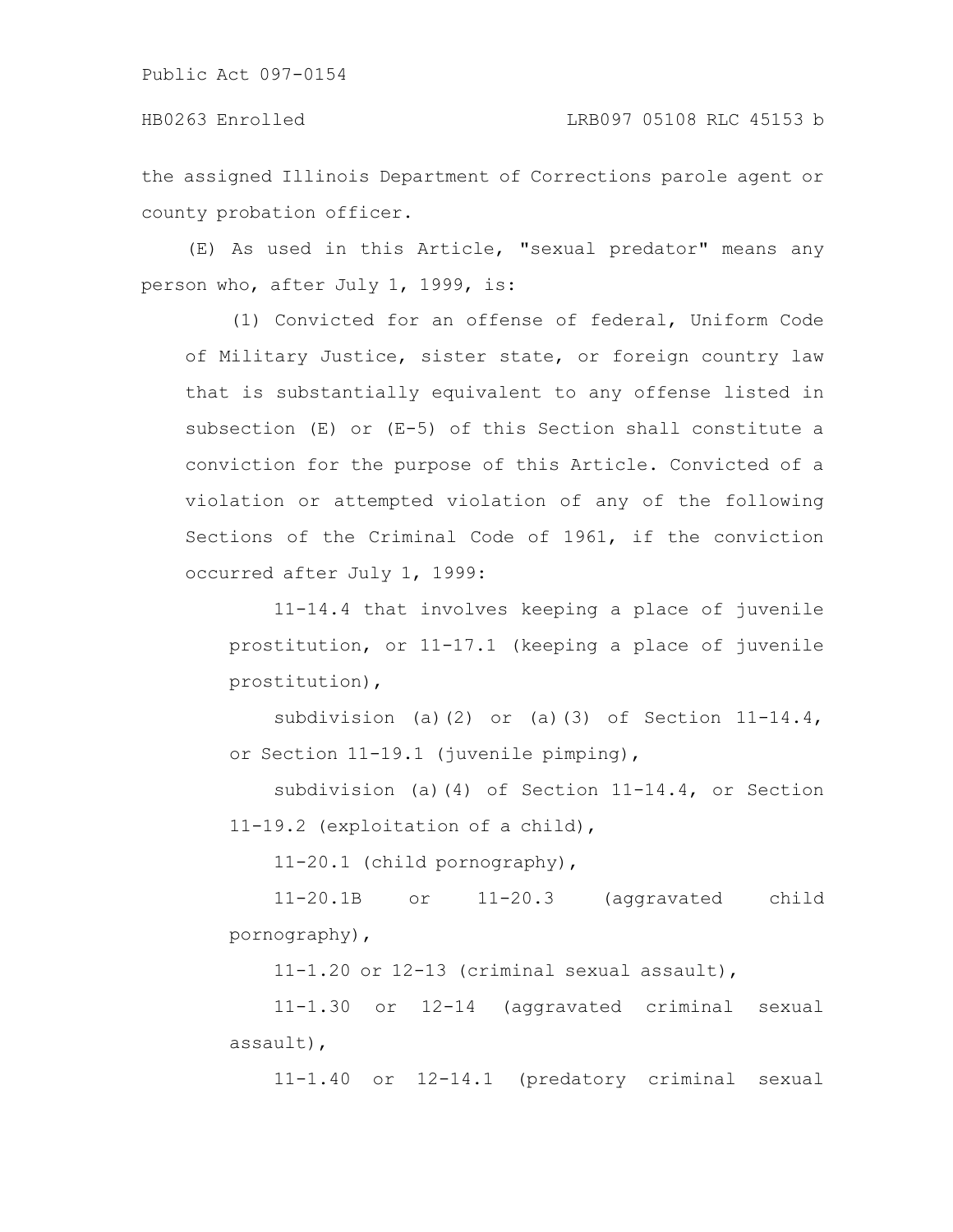assault of a child),

11-1.60 or 12-16 (aggravated criminal sexual abuse),

12-33 (ritualized abuse of a child);

 $(2)$  (blank);

(3) certified as a sexually dangerous person pursuant to the Sexually Dangerous Persons Act or any substantially similar federal, Uniform Code of Military Justice, sister state, or foreign country law;

(4) found to be a sexually violent person pursuant to the Sexually Violent Persons Commitment Act or any substantially similar federal, Uniform Code of Military Justice, sister state, or foreign country law;

(5) convicted of a second or subsequent offense which requires registration pursuant to this Act. The conviction for the second or subsequent offense must have occurred after July 1, 1999. For purposes of this paragraph (5), "convicted" shall include a conviction under any substantially similar Illinois, federal, Uniform Code of Military Justice, sister state, or foreign country law; or

(6) convicted of a second or subsequent offense of luring a minor under Section 10-5.1 of the Criminal Code of 1961.

(E-5) As used in this Article, "sexual predator" also means a person convicted of a violation or attempted violation of any of the following Sections of the Criminal Code of 1961: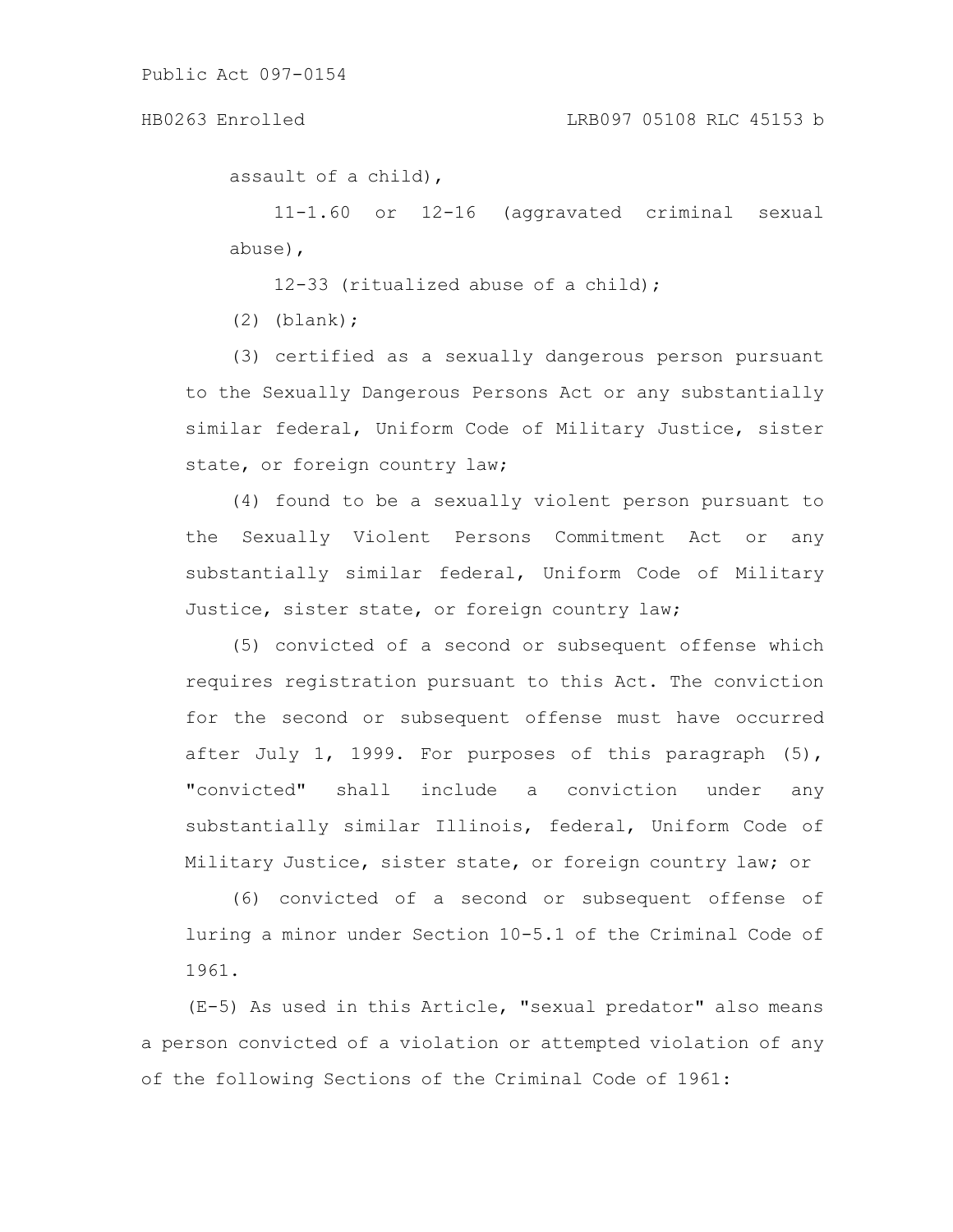# HB0263 Enrolled LRB097 05108 RLC 45153 b

(1) Section 9-1 (first degree murder, when the victim was a person under 18 years of age and the defendant was at least 17 years of age at the time of the commission of the offense, provided the offense was sexually motivated as defined in Section 10 of the Sex Offender Management Board Act);

(2) Section 11-9.5 (sexual misconduct with a person with a disability);

(3) when the victim is a person under 18 years of age, the defendant is not a parent of the victim, the offense was sexually motivated as defined in Section 10 of the Sex Offender Management Board Act, and the offense was committed on or after January 1, 1996: (A) Section 10-1 (kidnapping), (B) Section 10-2 (aggravated kidnapping), (C) Section 10-3 (unlawful restraint), and (D) Section 10-3.1 (aggravated unlawful restraint); and

(4) Section 10-5(b)(10) (child abduction committed by luring or attempting to lure a child under the age of 16 into a motor vehicle, building, house trailer, or dwelling place without the consent of the parent or lawful custodian of the child for other than a lawful purpose and the offense was committed on or after January 1, 1998, provided the offense was sexually motivated as defined in Section 10 of the Sex Offender Management Board Act).

(F) As used in this Article, "out-of-state student" means any sex offender, as defined in this Section, or sexual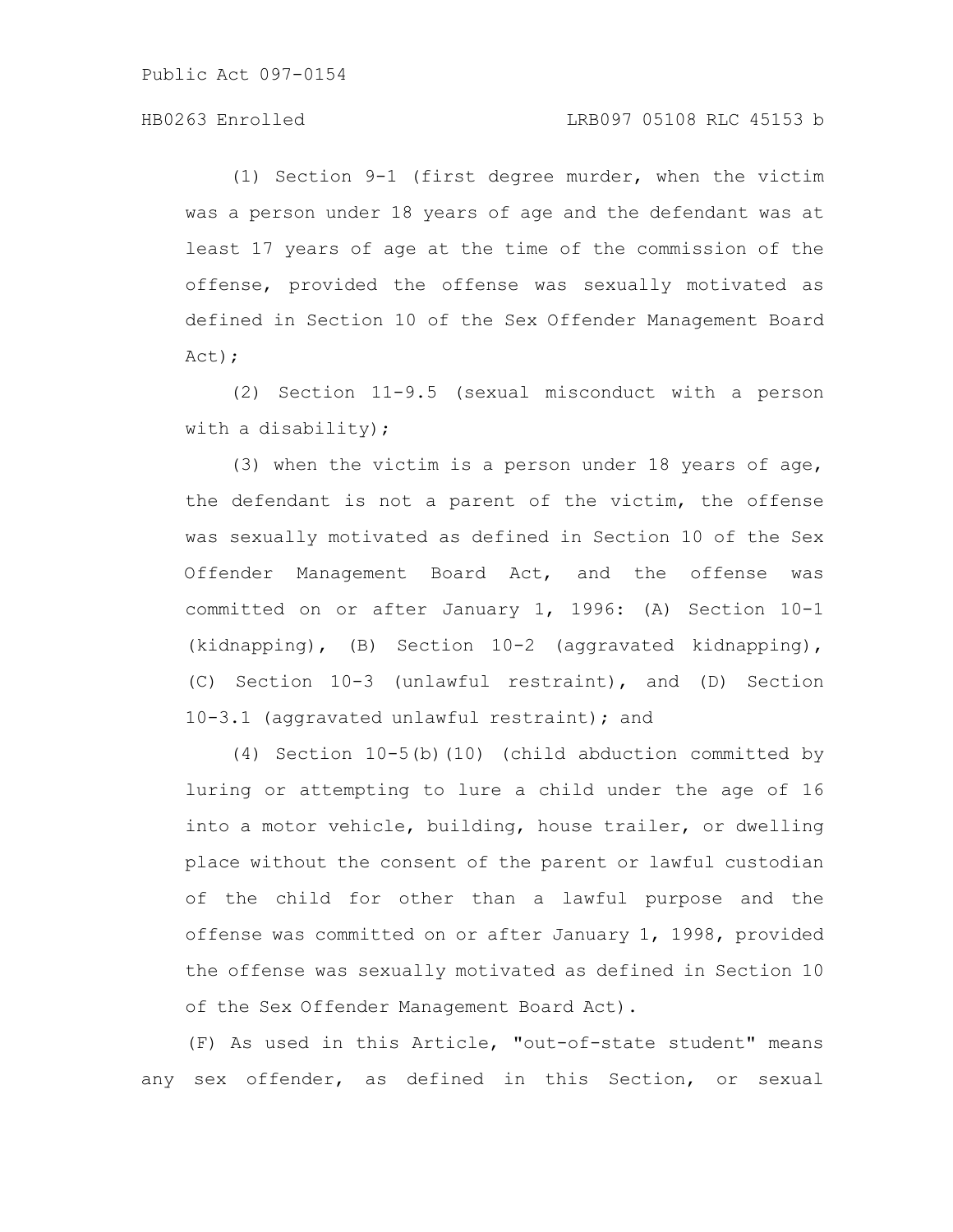# HB0263 Enrolled LRB097 05108 RLC 45153 b

predator who is enrolled in Illinois, on a full-time or part-time basis, in any public or private educational institution, including, but not limited to, any secondary school, trade or professional institution, or institution of higher learning.

(G) As used in this Article, "out-of-state employee" means any sex offender, as defined in this Section, or sexual predator who works in Illinois, regardless of whether the individual receives payment for services performed, for a period of time of 10 or more days or for an aggregate period of time of 30 or more days during any calendar year. Persons who operate motor vehicles in the State accrue one day of employment time for any portion of a day spent in Illinois.

(H) As used in this Article, "school" means any public or private educational institution, including, but not limited to, any elementary or secondary school, trade or professional institution, or institution of higher education.

(I) As used in this Article, "fixed residence" means any and all places that a sex offender resides for an aggregate period of time of 5 or more days in a calendar year.

(J) As used in this Article, "Internet protocol address" means the string of numbers by which a location on the Internet is identified by routers or other computers connected to the Internet.

(Source: P.A. 95-331, eff. 8-21-07; 95-579, eff. 6-1-08; 95-625, eff. 6-1-08; 95-658, eff. 10-11-07; 95-876, eff.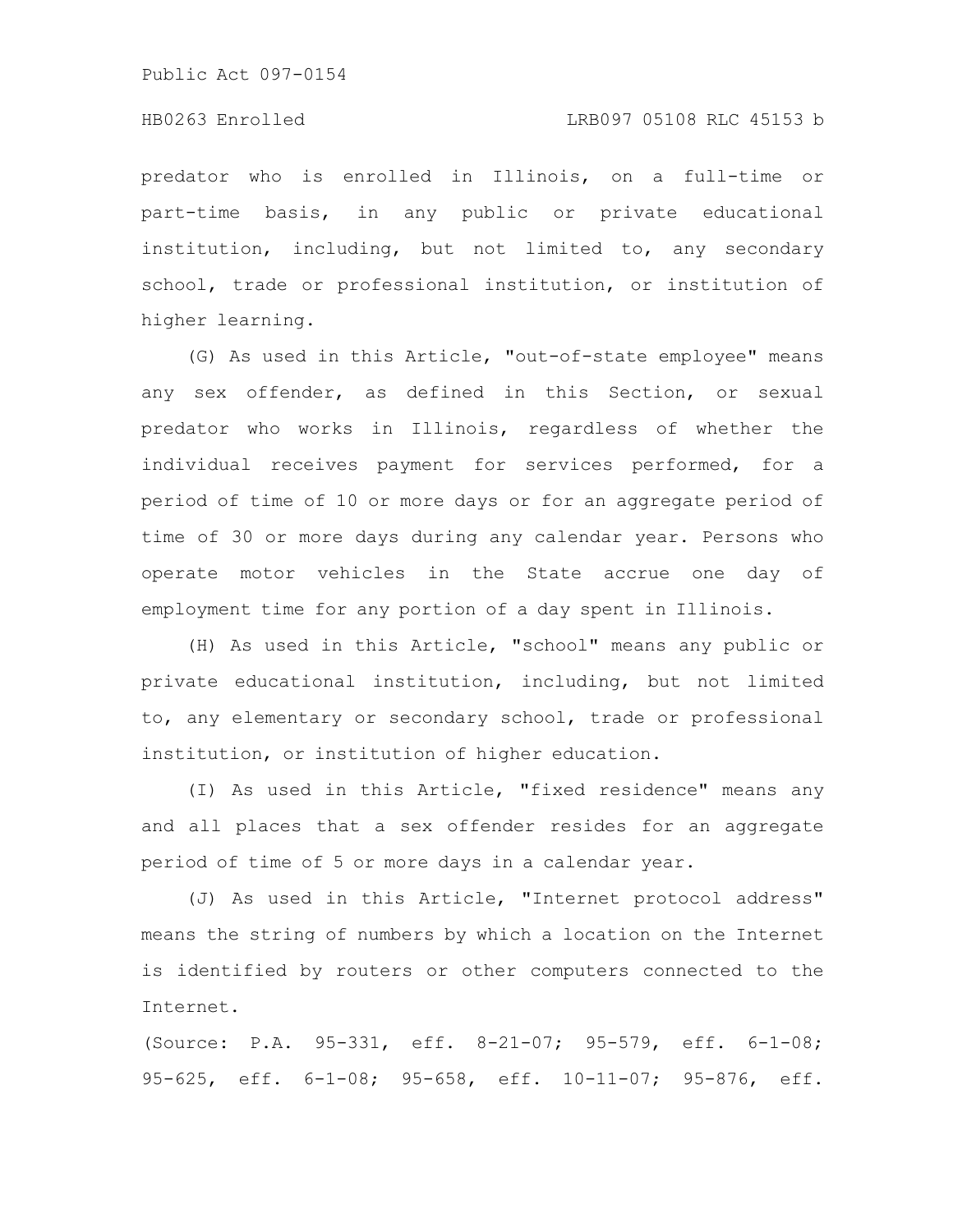8-21-08; 96-301, eff. 8-11-09; 96-1089, eff. 1-1-11; 96-1551, eff. 7-1-11.)

(730 ILCS 150/7) (from Ch. 38, par. 227)

Sec. 7. Duration of registration. A person who has been adjudicated to be sexually dangerous and is later released or found to be no longer sexually dangerous and discharged, shall register for the period of his or her natural life. A sexually violent person or sexual predator shall register for the period of his or her natural life after conviction or adjudication if not confined to a penal institution, hospital, or other institution or facility, and if confined, for the period of his or her natural life after parole, discharge, or release from any such facility. A person who becomes subject to registration under this Article who has previously been subject to registration under this Article or under the Child Murderer and Violent Offender Against Youth Registration Act or similar registration requirements of other jurisdictions shall register for the period of his or her natural life if not confined to a penal institution, hospital, or other institution or facility, and if confined, for the period of his or her natural life after parole, discharge, or release from any such facility. Any other person who is required to register under this Article shall be required to register for a period of 10 years after conviction or adjudication if not confined to a penal institution, hospital or any other institution or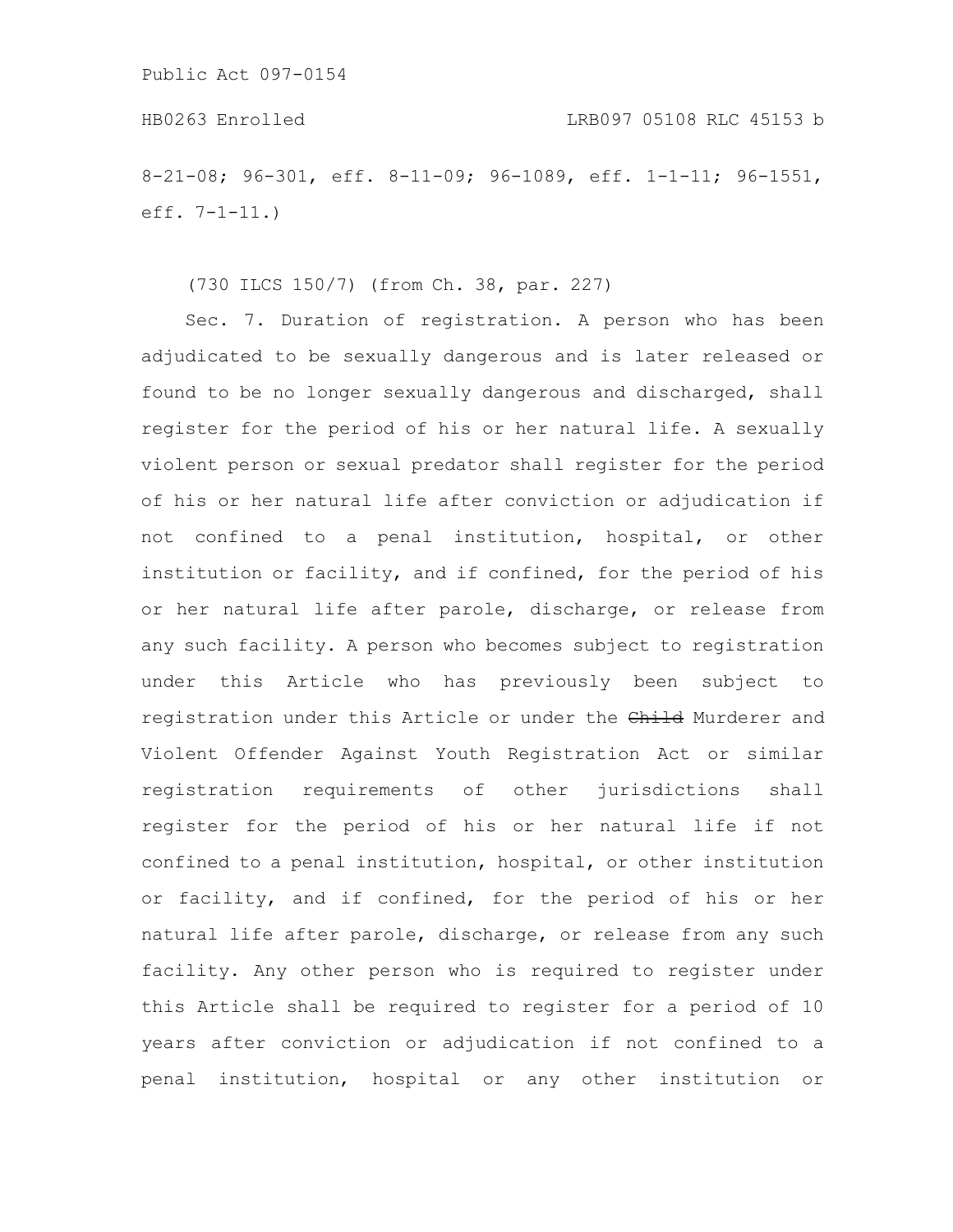facility, and if confined, for a period of 10 years after parole, discharge or release from any such facility. A sex offender who is allowed to leave a county, State, or federal facility for the purposes of work release, education, or overnight visitations shall be required to register within 3 days of beginning such a program. Liability for registration terminates at the expiration of 10 years from the date of conviction or adjudication if not confined to a penal institution, hospital or any other institution or facility and if confined, at the expiration of 10 years from the date of parole, discharge or release from any such facility, providing such person does not, during that period, again become liable to register under the provisions of this Article. Reconfinement due to a violation of parole or other circumstances that relates to the original conviction or adjudication shall extend the period of registration to 10 years after final parole, discharge, or release. Reconfinement due to a violation of parole or other circumstances that do not relate to the original conviction or adjudication shall toll the running of the balance of the 10-year period of registration, which shall not commence running until after final parole, discharge, or release. The Director of State Police, consistent with administrative rules, shall extend for 10 years the registration period of any sex offender, as defined in Section 2 of this Act, who fails to comply with the provisions of this Article. The registration period for any sex offender who fails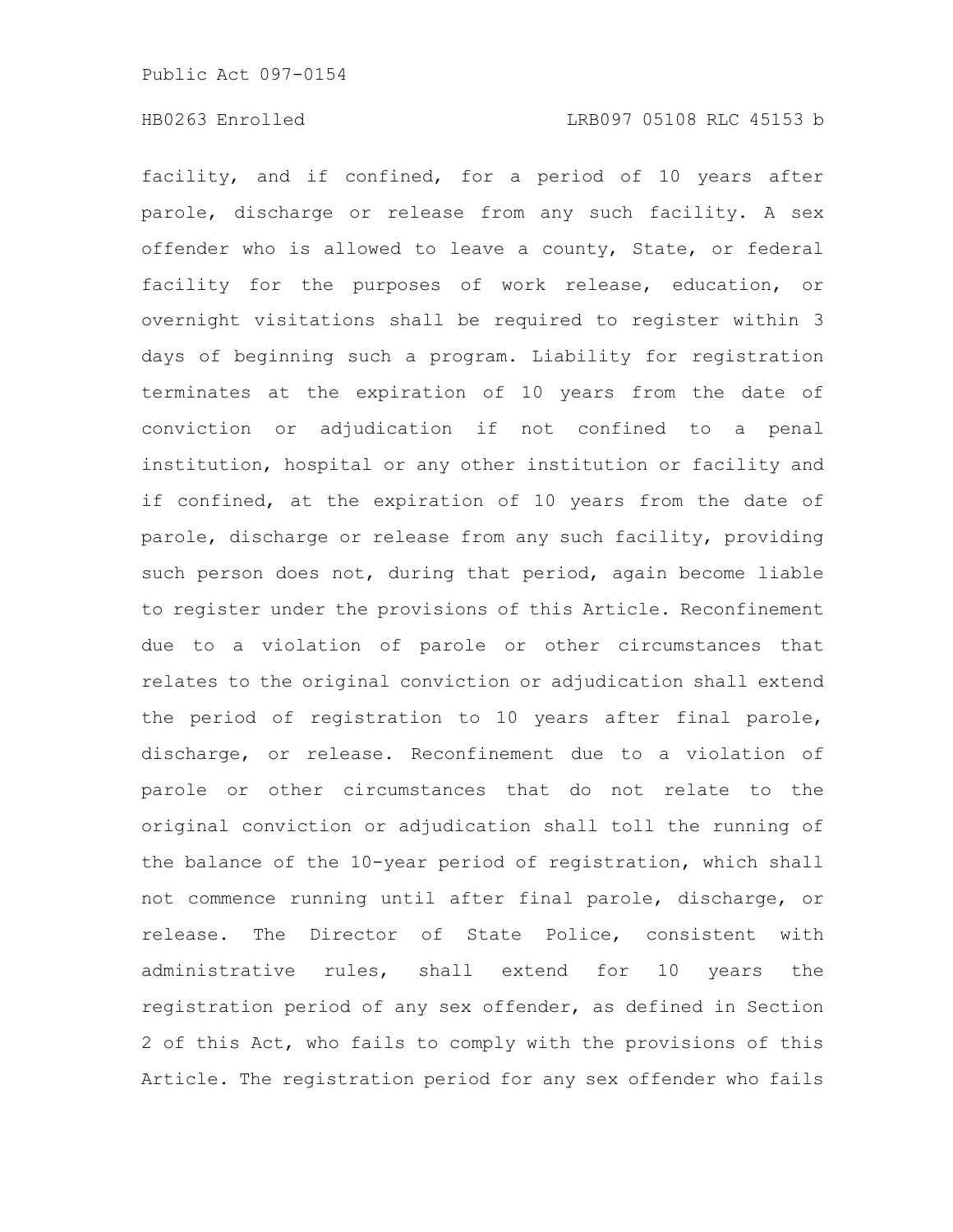# HB0263 Enrolled LRB097 05108 RLC 45153 b

to comply with any provision of the Act shall extend the period of registration by 10 years beginning from the first date of registration after the violation. If the registration period is extended, the Department of State Police shall send a registered letter to the law enforcement agency where the sex offender resides within 3 days after the extension of the registration period. The sex offender shall report to that law enforcement agency and sign for that letter. One copy of that letter shall be kept on file with the law enforcement agency of the jurisdiction where the sex offender resides and one copy shall be returned to the Department of State Police. (Source: P.A. 94-166, eff. 1-1-06; 94-168, eff. 1-1-06; 95-169, eff. 8-14-07; 95-331, eff. 8-21-07; 95-513, eff. 6-1-08; 95-640, eff. 6-1-08; 95-876, eff. 8-21-08.)

Section 30. The Child Murderer and Violent Offender Against Youth Registration Act is amended by changing Sections 1, 5, 10, 11, 55, 60, 65, 75, 85, and 86 as follows:

(730 ILCS 154/1)

Sec. 1. Short title. This Act may be cited as the Child Murderer and Violent Offender Against Youth Registration Act. (Source: P.A. 94-945, eff. 6-27-06.)

(730 ILCS 154/5) Sec. 5. Definitions.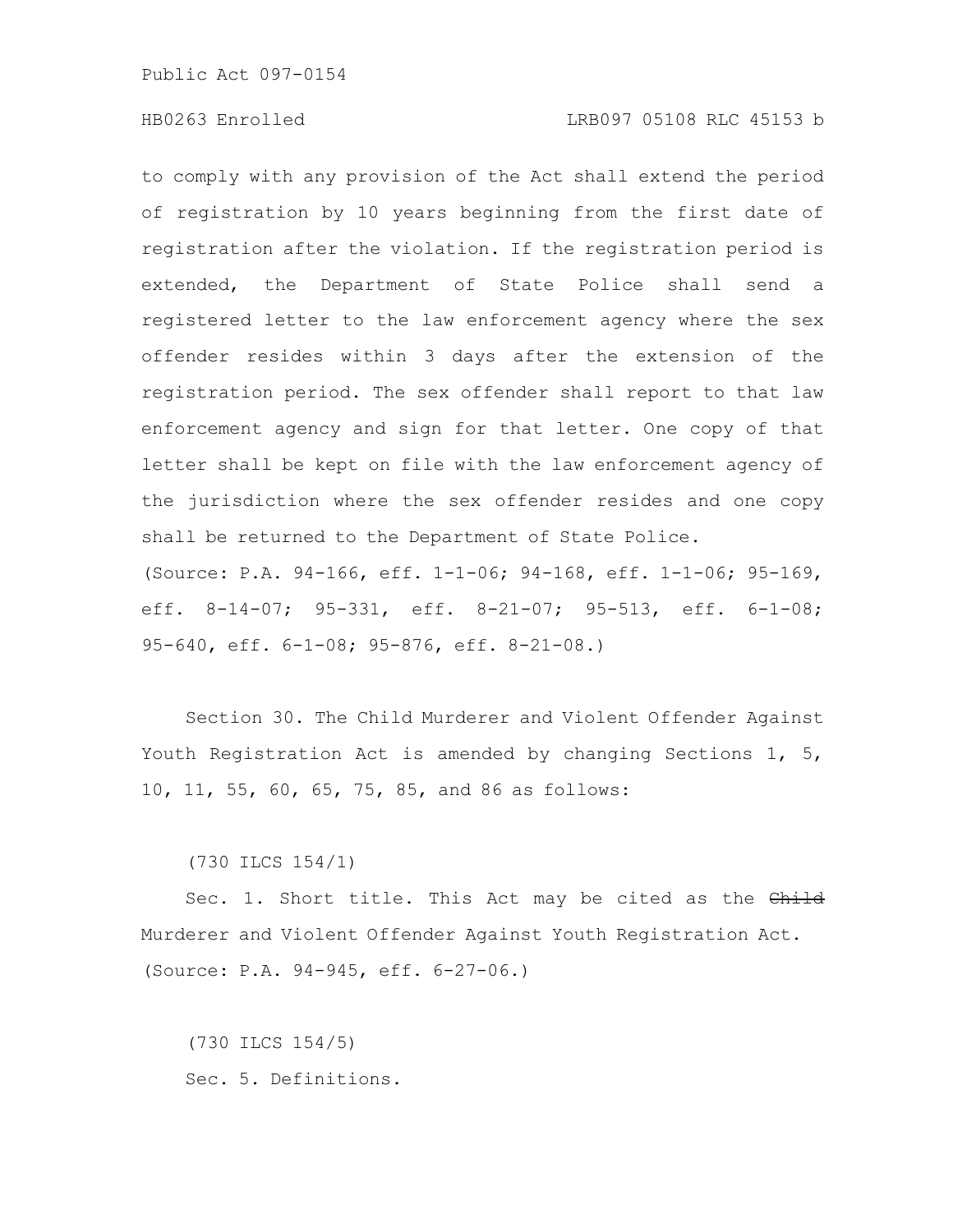(a) As used in this Act, "violent offender against youth" means any person who is:

(1) charged pursuant to Illinois law, or any substantially similar federal, Uniform Code of Military Justice, sister state, or foreign country law, with a violent offense against youth set forth in subsection (b) of this Section or the attempt to commit an included violent offense against youth, and:

(A) is convicted of such offense or an attempt to commit such offense; or

(B) is found not guilty by reason of insanity of such offense or an attempt to commit such offense; or

(C) is found not guilty by reason of insanity pursuant to subsection (c) of Section 104-25 of the Code of Criminal Procedure of 1963 of such offense or an attempt to commit such offense; or

(D) is the subject of a finding not resulting in an acquittal at a hearing conducted pursuant to subsection (a) of Section 104-25 of the Code of Criminal Procedure of 1963 for the alleged commission or attempted commission of such offense; or

(E) is found not guilty by reason of insanity following a hearing conducted pursuant to a federal, Uniform Code of Military Justice, sister state, or foreign country law substantially similar to subsection (c) of Section 104-25 of the Code of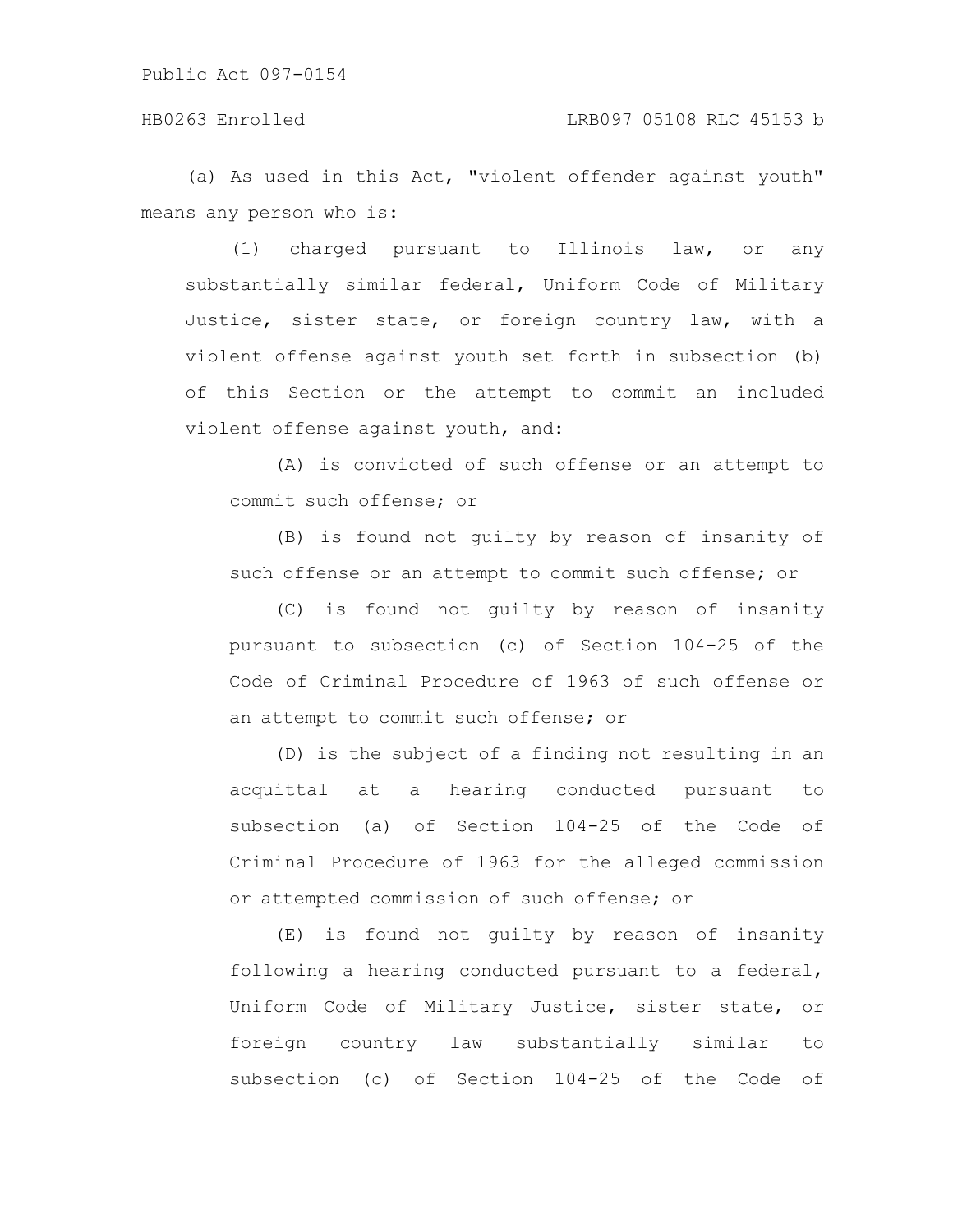Criminal Procedure of 1963 of such offense or of the attempted commission of such offense; or

(F) is the subject of a finding not resulting in an acquittal at a hearing conducted pursuant to a federal, Uniform Code of Military Justice, sister state, or foreign country law substantially similar to subsection (c) of Section 104-25 of the Code of Criminal Procedure of 1963 for the alleged violation or attempted commission of such offense; or

(2) adjudicated a juvenile delinquent as the result of committing or attempting to commit an act which, if committed by an adult, would constitute any of the offenses specified in subsection (b) or (c-5) of this Section or a violation of any substantially similar federal, Uniform Code of Military Justice, sister state, or foreign country law, or found guilty under Article V of the Juvenile Court Act of 1987 of committing or attempting to commit an act which, if committed by an adult, would constitute any of the offenses specified in subsection (b) or (c-5) of this Section or a violation of any substantially similar federal, Uniform Code of Military Justice, sister state, or foreign country law.

Convictions that result from or are connected with the same act, or result from offenses committed at the same time, shall be counted for the purpose of this Act as one conviction. Any conviction set aside pursuant to law is not a conviction for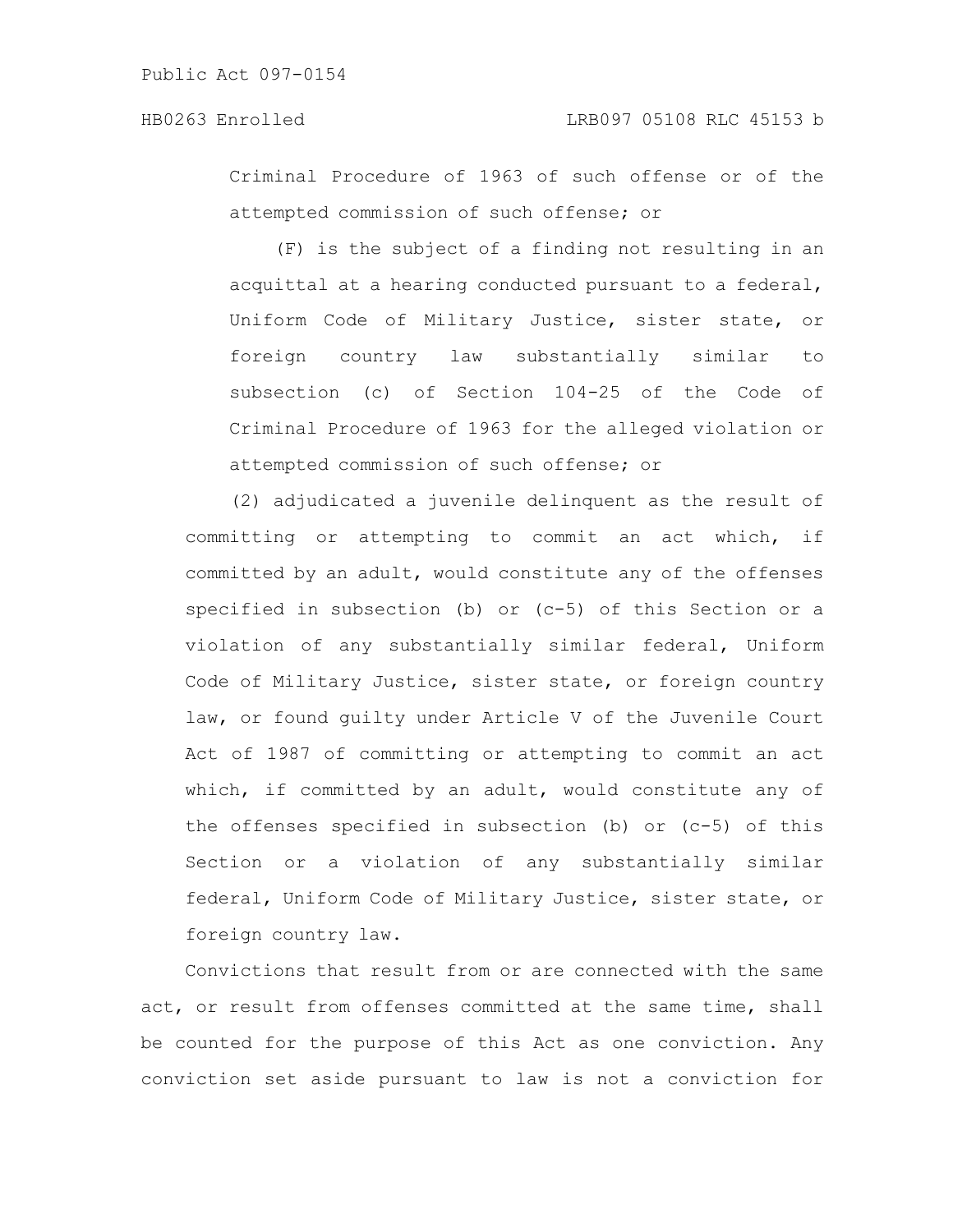purposes of this Act.

For purposes of this Section, "convicted" shall have the same meaning as "adjudicated". For the purposes of this Act, a person who is defined as a violent offender against youth as a result of being adjudicated a juvenile delinquent under paragraph (2) of this subsection (a) upon attaining 17 years of age shall be considered as having committed the violent offense against youth on or after the 17th birthday of the violent offender against youth. Registration of juveniles upon attaining 17 years of age shall not extend the original registration of 10 years from the date of conviction.

(b) As used in this Act, "violent offense against youth" means:

(1) A violation of any of the following Sections of the Criminal Code of 1961, when the victim is a person under 18 years of age and the offense was committed on or after January 1, 1996:

| 10-1 (kidnapping),                      |
|-----------------------------------------|
| 10-2 (aggravated kidnapping),           |
| 10-3 (unlawful restraint),              |
| 10-3.1 (aggravated unlawful restraint), |
| 12-3.2 (domestic battery),              |
| 12-3.3 (aggravated domestic battery),   |
| 12-4 (aggravated battery),              |
| 12-4.1 (heinous battery),               |
| 12-4.3 (aggravated battery of a child), |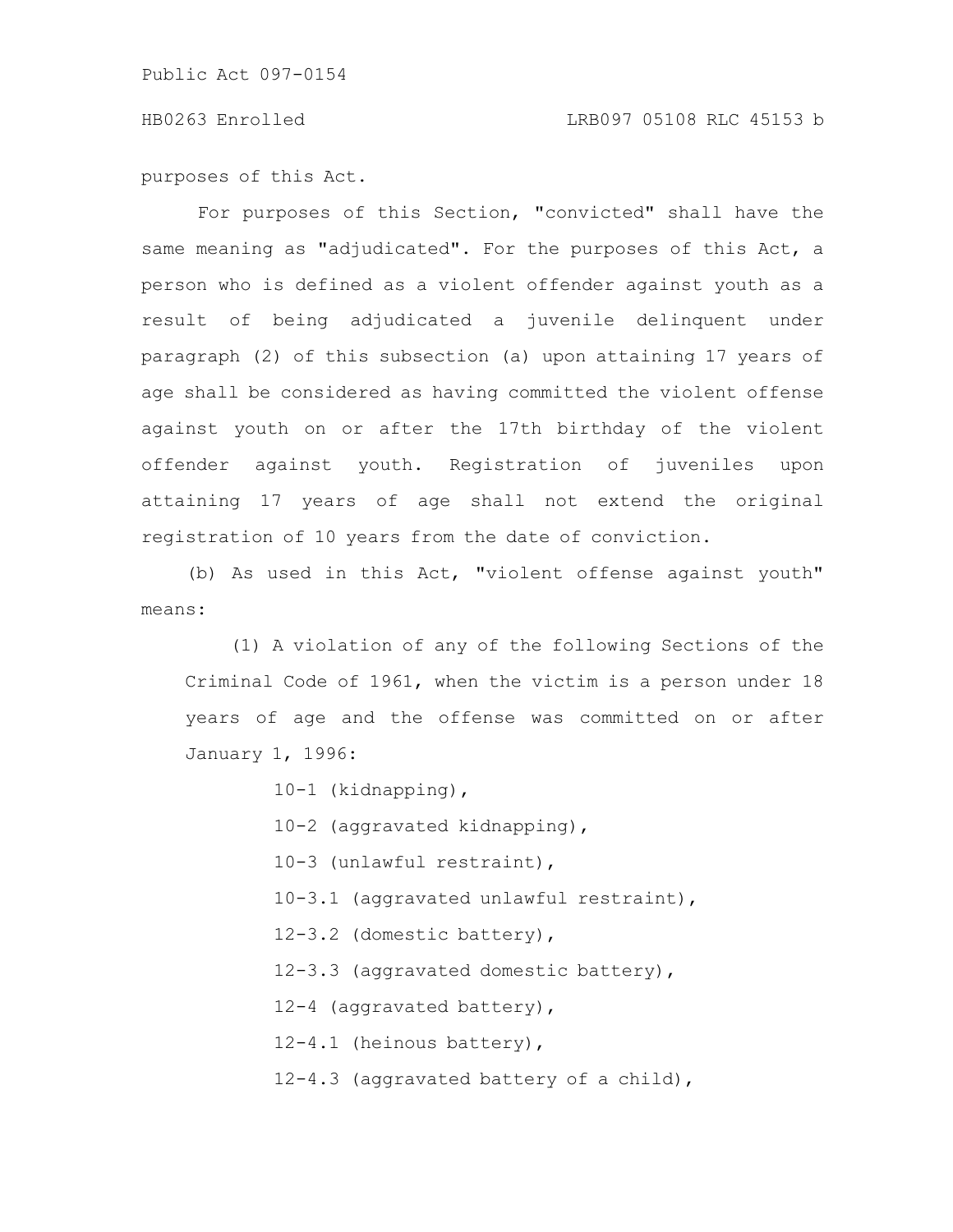12-4.4 (aggravated battery of an unborn child),

12-33 (ritualized abuse of a child).

An attempt to commit any of these offenses.

(2) First degree murder under Section 9-1 of the Criminal Code of 1961, when the victim was a person under 18 years of age and the defendant was at least 17 years of age at the time of the commission of the offense.

(3) Child abduction under paragraph (10) of subsection (b) of Section 10-5 of the Criminal Code of 1961 committed by luring or attempting to lure a child under the age of 16 into a motor vehicle, building, house trailer, or dwelling place without the consent of the parent or lawful custodian of the child for other than a lawful purpose and the offense was committed on or after January 1, 1998.

(4) A violation or attempted violation of  $\frac{any}{def}$  the following Section Sections of the Criminal Code of 1961 when the offense was committed on or after July 1, 1999:

10-4 (forcible detention, if the victim is under 18 years of age).

(4.1) Involuntary manslaughter under Section 9-3 of the Criminal Code of 1961 where baby shaking was the proximate cause of death of the victim of the offense.

(4.2) Endangering the life or health of a child under Section 12-21.6 of the Criminal Code of 1961 that results in the death of the child where baby shaking was the proximate cause of the death of the child.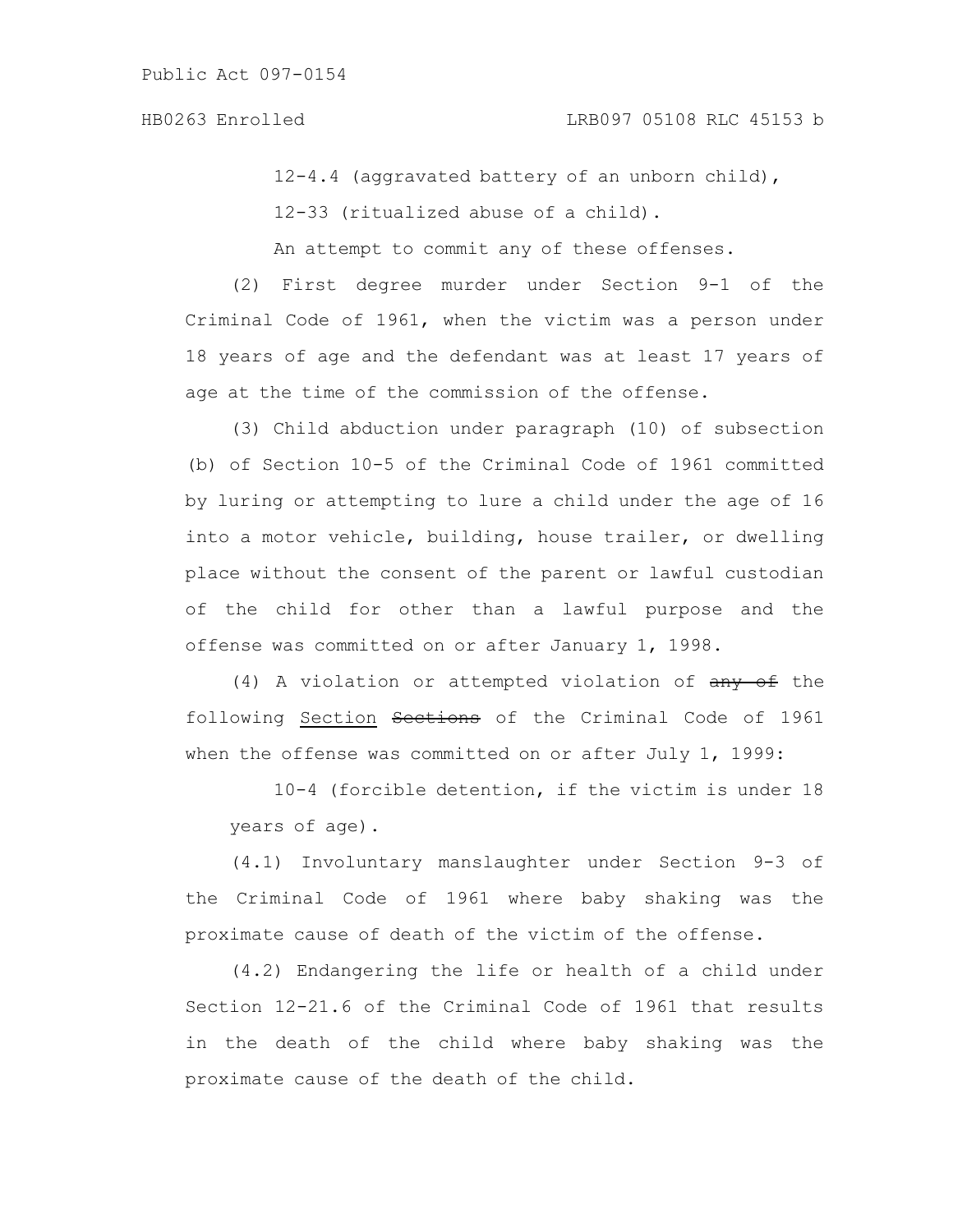(5) A violation of any former law of this State substantially equivalent to any offense listed in this subsection (b).

(b-5) For the purposes of this Section, "first degree murder of an adult" means first degree murder under Section 9-1 of the Criminal Code of 1961 when the victim was a person 18 years of age or older at the time of the commission of the offense.

(c) A conviction for an offense of federal law, Uniform Code of Military Justice, or the law of another state or a foreign country that is substantially equivalent to any offense listed in subsections (b) and (c-5) of this Section shall constitute a conviction for the purpose of this Act.

(c-5) A person at least 17 years of age at the time of the commission of the offense who is convicted of first degree murder under Section 9-1 of the Criminal Code of 1961, against a person under 18 years of age, shall be required to register for natural life. A conviction for an offense of federal, Uniform Code of Military Justice, sister state, or foreign country law that is substantially equivalent to any offense listed in this subsection (c-5) shall constitute a conviction for the purpose of this Act. This subsection (c-5) applies to a person who committed the offense before June 1, 1996 only if the person is incarcerated in an Illinois Department of Corrections facility on August 20, 2004.

(c-6) A person who is convicted or adjudicated delinquent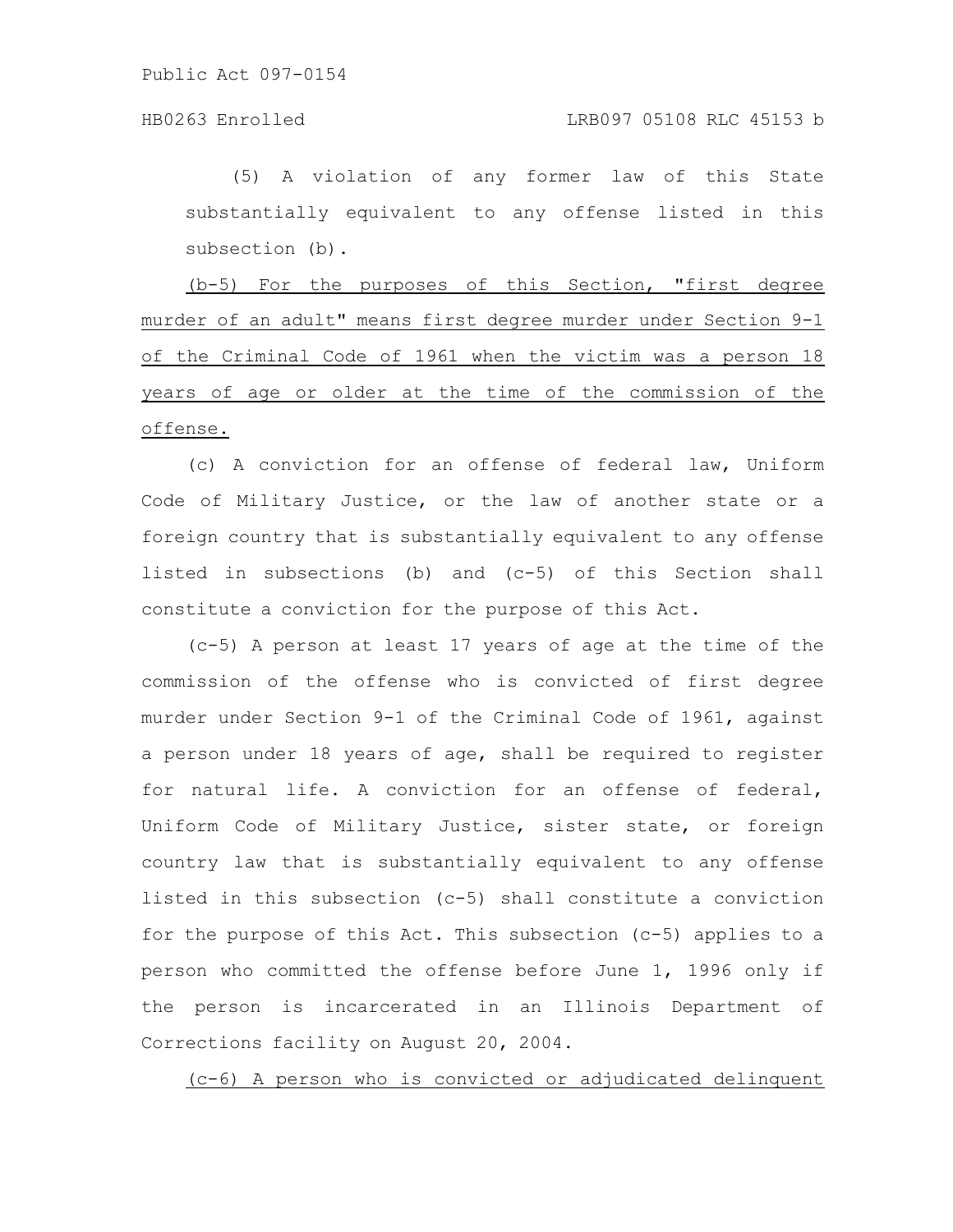of first degree murder of an adult shall be required to register for a period of 10 years after conviction or adjudication if not confined to a penal institution, hospital, or any other institution or facility, and if confined, for a period of 10 years after parole, discharge, or release from any such facility. A conviction for an offense of federal, Uniform Code of Military Justice, sister state, or foreign country law that is substantially equivalent to any offense listed in subsection (c-6) of this Section shall constitute a conviction for the purpose of this Act. This subsection (c-6) does not apply to those individuals released from incarceration more than 10 years prior to the effective date of this amendatory Act of the 97th General Assembly.

(d) As used in this Act, "law enforcement agency having jurisdiction" means the Chief of Police in each of the municipalities in which the violent offender against youth expects to reside, work, or attend school (1) upon his or her discharge, parole or release or (2) during the service of his or her sentence of probation or conditional discharge, or the Sheriff of the county, in the event no Police Chief exists or if the offender intends to reside, work, or attend school in an unincorporated area. "Law enforcement agency having jurisdiction" includes the location where out-of-state students attend school and where out-of-state employees are employed or are otherwise required to register.

(e) As used in this Act, "supervising officer" means the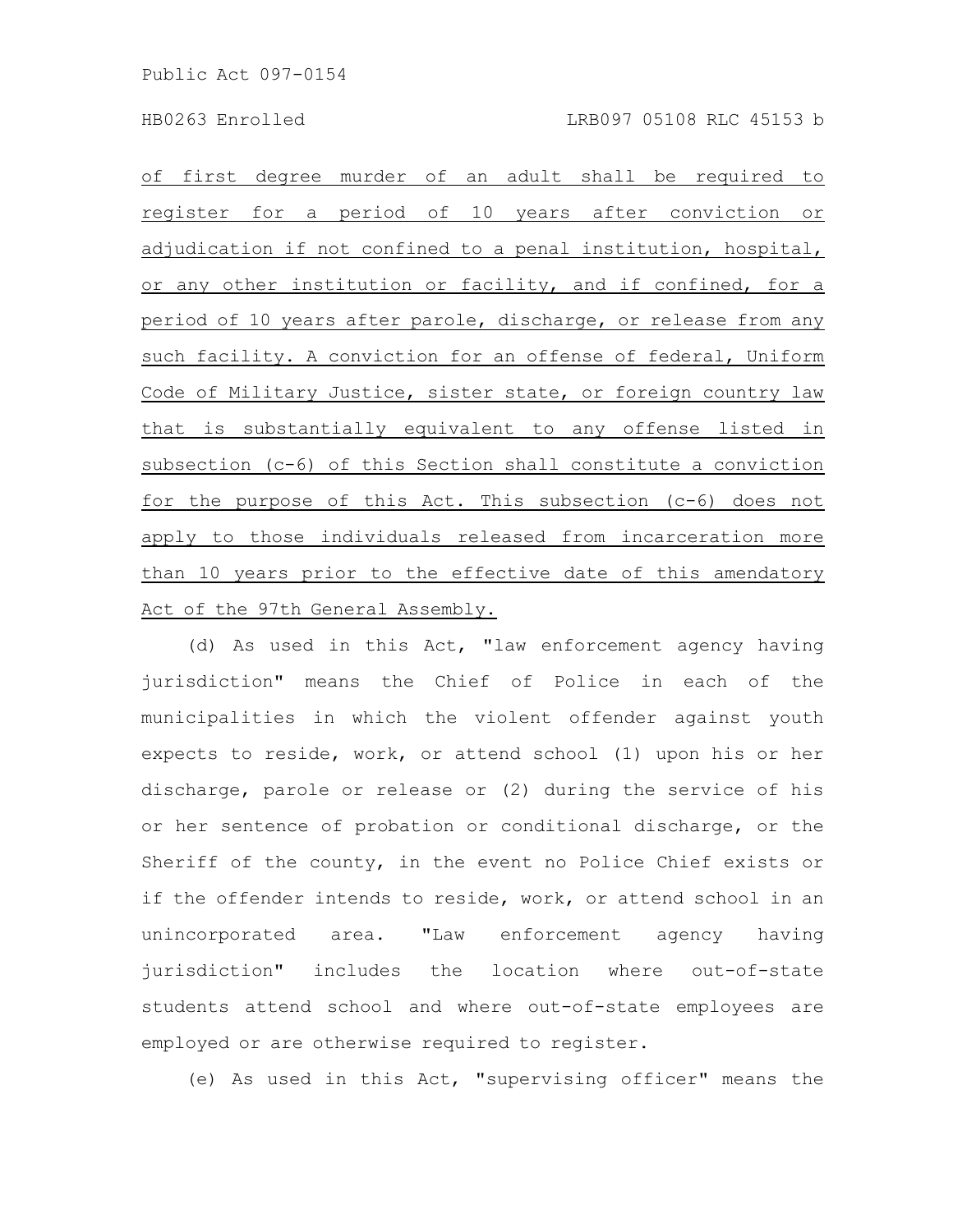assigned Illinois Department of Corrections parole agent or county probation officer.

(f) As used in this Act, "out-of-state student" means any violent offender against youth who is enrolled in Illinois, on a full-time or part-time basis, in any public or private educational institution, including, but not limited to, any secondary school, trade or professional institution, or institution of higher learning.

(g) As used in this Act, "out-of-state employee" means any violent offender against youth who works in Illinois, regardless of whether the individual receives payment for services performed, for a period of time of 10 or more days or for an aggregate period of time of 30 or more days during any calendar year. Persons who operate motor vehicles in the State accrue one day of employment time for any portion of a day spent in Illinois.

(h) As used in this Act, "school" means any public or private educational institution, including, but not limited to, any elementary or secondary school, trade or professional institution, or institution of higher education.

(i) As used in this Act, "fixed residence" means any and all places that a violent offender against youth resides for an aggregate period of time of 5 or more days in a calendar year.

(j) As used in this Act, "baby shaking" means the vigorous shaking of an infant or a young child that may result in bleeding inside the head and cause one or more of the following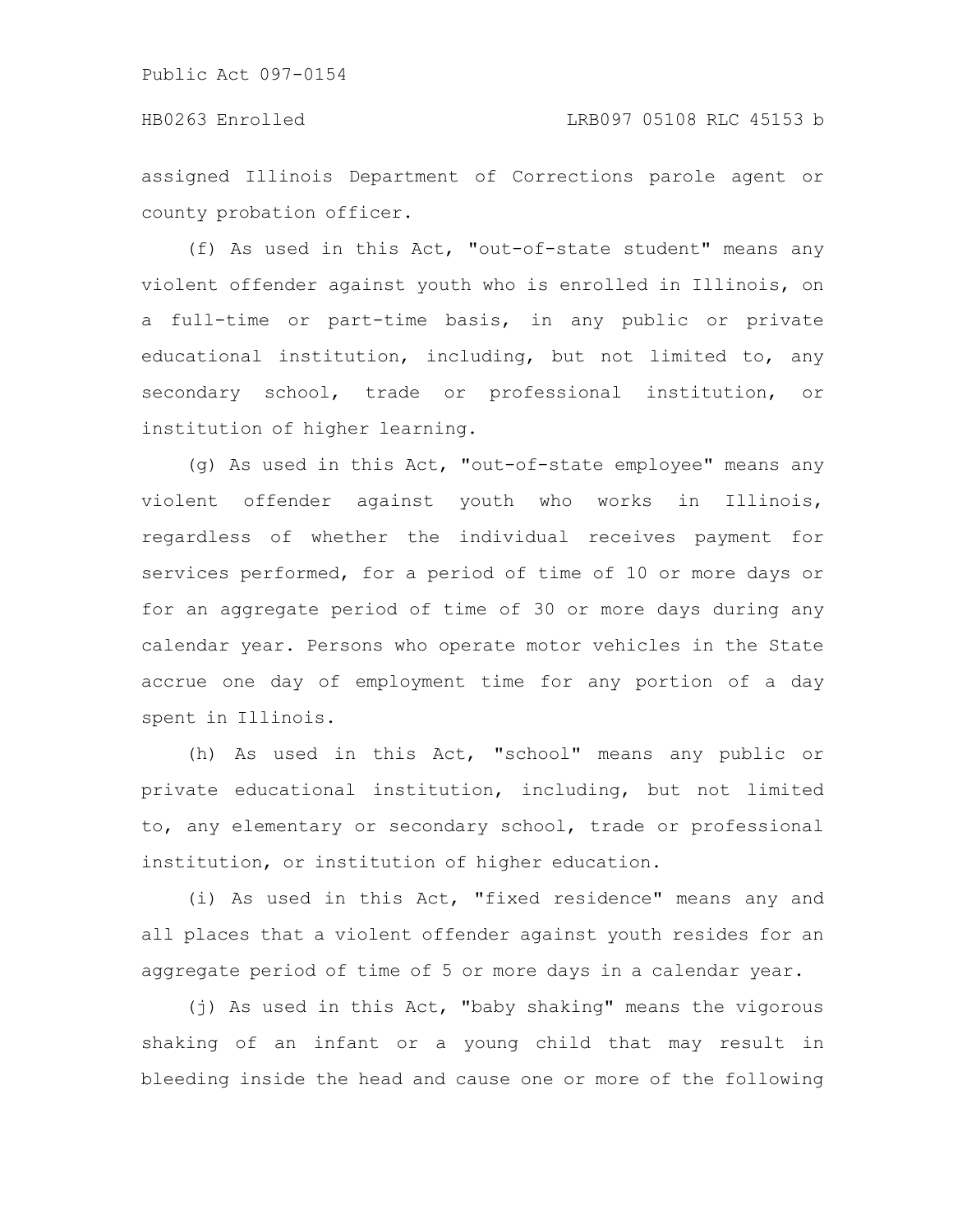# HB0263 Enrolled LRB097 05108 RLC 45153 b

conditions: irreversible brain damage; blindness, retinal hemorrhage, or eye damage; cerebral palsy; hearing loss; spinal cord injury, including paralysis; seizures; learning disability; central nervous system injury; closed head injury; rib fracture; subdural hematoma; or death.

(Source: P.A. 96-1115, eff. 1-1-11; 96-1294, eff. 7-26-10; revised 9-2-10.)

(730 ILCS 154/10)

Sec. 10. Duty to register.

(a) A violent offender against youth shall, within the time period prescribed in subsections (b) and (c), register in person and provide accurate information as required by the Department of State Police. Such information shall include a current photograph, current address, current place of employment, the employer's telephone number, school attended, extensions of the time period for registering as provided in this Act and, if an extension was granted, the reason why the extension was granted and the date the violent offender against youth was notified of the extension. A person who has been adjudicated a juvenile delinquent for an act which, if committed by an adult, would be a violent offense against youth shall register as an adult violent offender against youth within 10 days after attaining 17 years of age. The violent offender against youth shall register:

(1) with the chief of police in the municipality in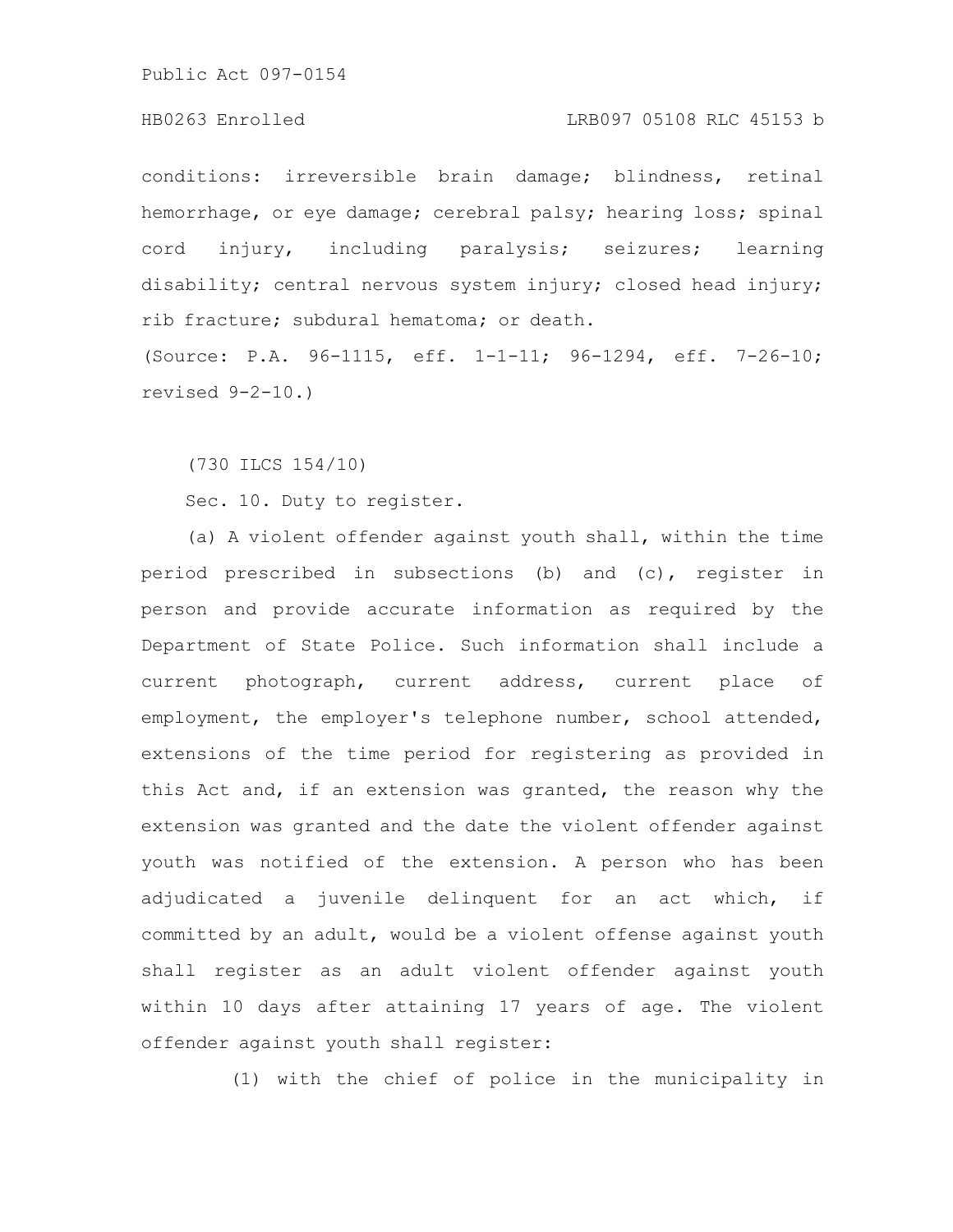# HB0263 Enrolled LRB097 05108 RLC 45153 b

which he or she resides or is temporarily domiciled for a period of time of 5 or more days, unless the municipality is the City of Chicago, in which case he or she shall register at the Chicago Police Department Headquarters; or

(2) with the sheriff in the county in which he or she resides or is temporarily domiciled for a period of time of 5 or more days in an unincorporated area or, if incorporated, no police chief exists.

If the violent offender against youth is employed at or attends an institution of higher education, he or she shall register:

(i) with the chief of police in the municipality in which he or she is employed at or attends an institution of higher education, unless the municipality is the City of Chicago, in which case he or she shall register at the Chicago Police Department Headquarters; or

(ii) with the sheriff in the county in which he or she is employed or attends an institution of higher education located in an unincorporated area, or if incorporated, no police chief exists.

For purposes of this Act, the place of residence or temporary domicile is defined as any and all places where the violent offender against youth resides for an aggregate period of time of 5 or more days during any calendar year. Any person required to register under this Act who lacks a fixed address or temporary domicile must notify, in person, the agency of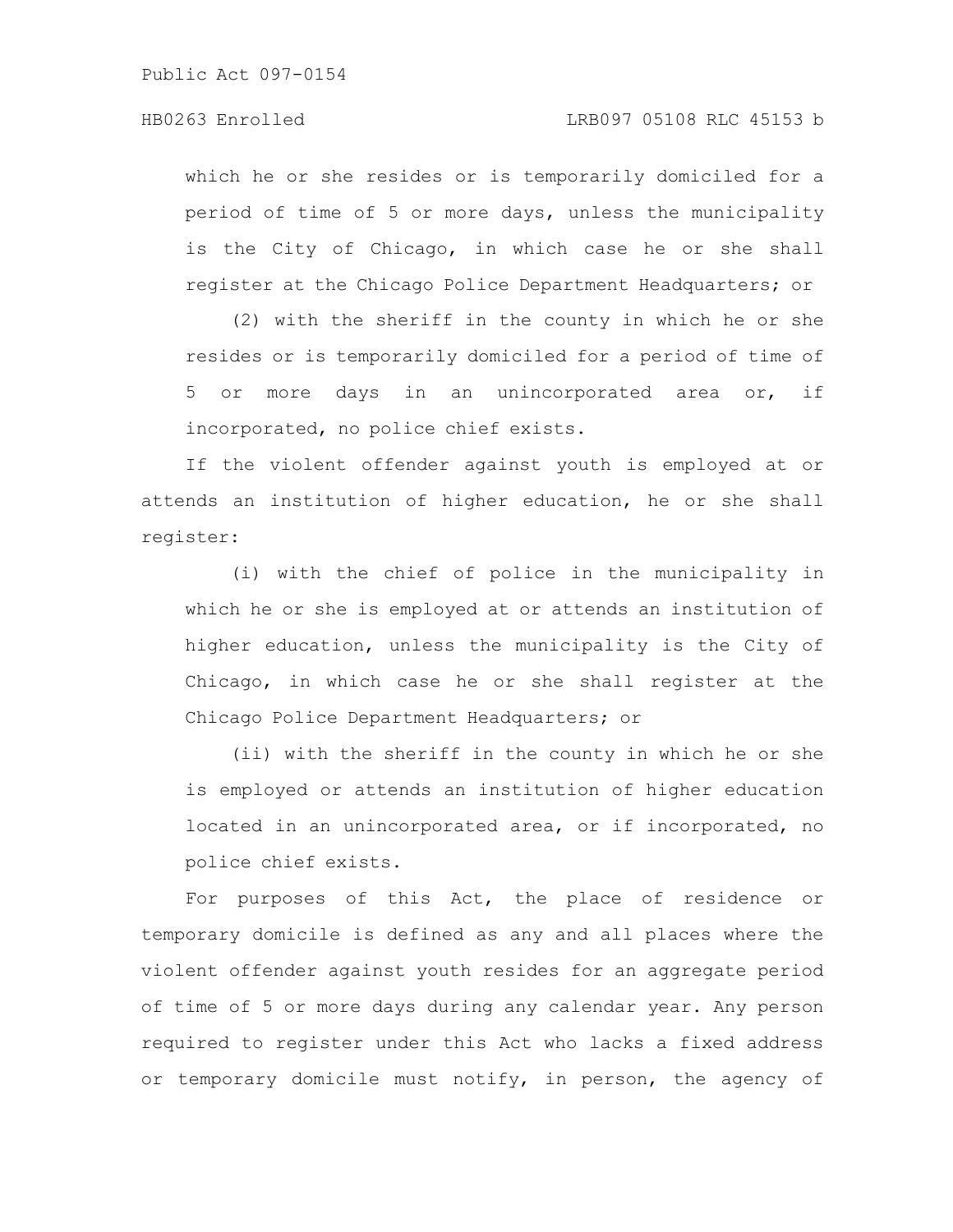jurisdiction of his or her last known address within 5 days after ceasing to have a fixed residence.

Any person who lacks a fixed residence must report weekly, in person, with the sheriff's office of the county in which he or she is located in an unincorporated area, or with the chief of police in the municipality in which he or she is located. The agency of jurisdiction will document each weekly registration to include all the locations where the person has stayed during the past 7 days.

The violent offender against youth shall provide accurate information as required by the Department of State Police. That information shall include the current place of employment of the violent offender against youth.

(a-5) An out-of-state student or out-of-state employee shall, within 5 days after beginning school or employment in this State, register in person and provide accurate information as required by the Department of State Police. Such information will include current place of employment, school attended, and address in state of residence. The out-of-state student or out-of-state employee shall register:

(1) with the chief of police in the municipality in which he or she attends school or is employed for a period of time of 5 or more days or for an aggregate period of time of more than 30 days during any calendar year, unless the municipality is the City of Chicago, in which case he or she shall register at the Chicago Police Department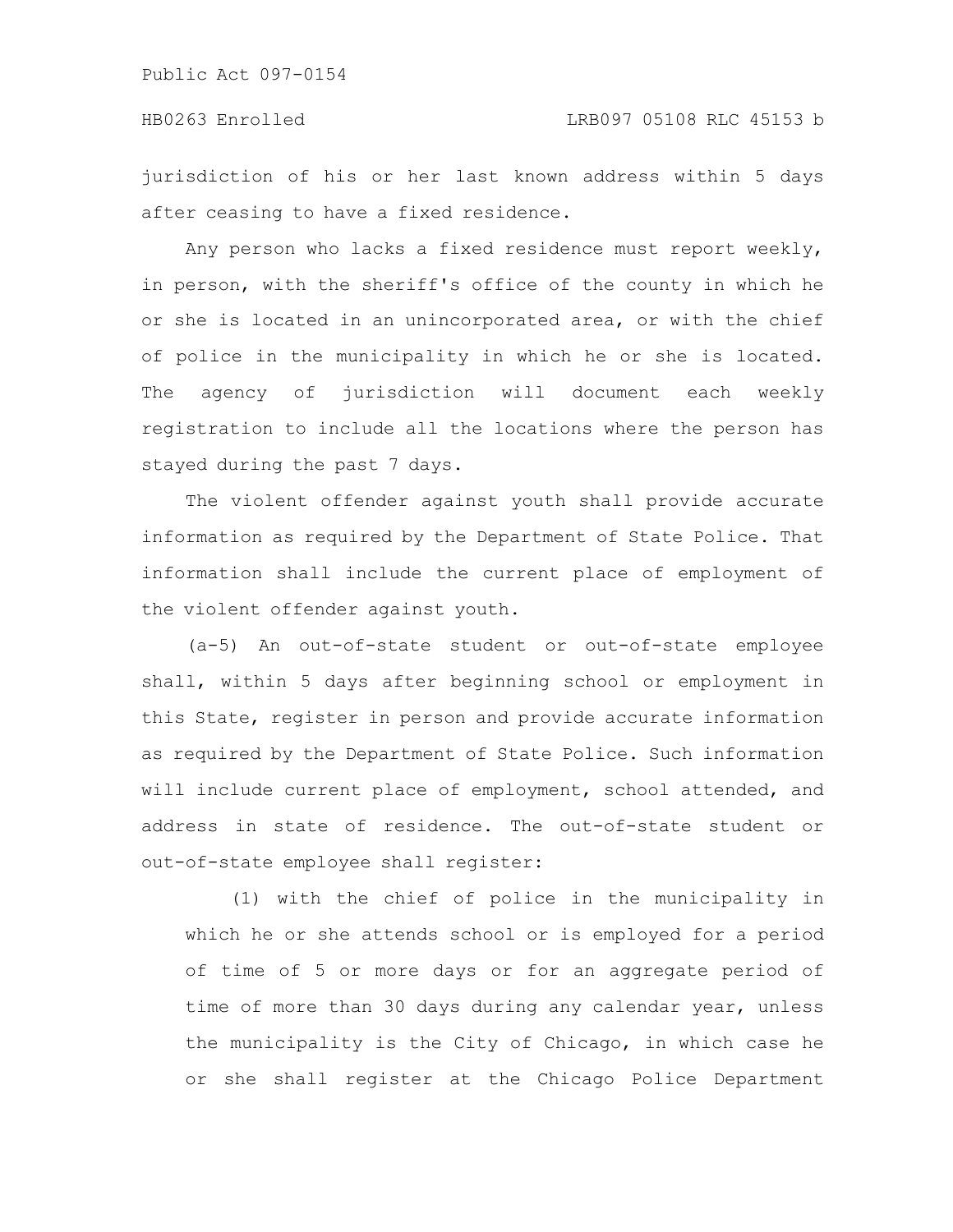Headquarters; or

(2) with the sheriff in the county in which he or she attends school or is employed for a period of time of 5 or more days or for an aggregate period of time of more than 30 days during any calendar year in an unincorporated area or, if incorporated, no police chief exists.

The out-of-state student or out-of-state employee shall provide accurate information as required by the Department of State Police. That information shall include the out-of-state student's current place of school attendance or the out-of-state employee's current place of employment.

(b) Any violent offender against youth regardless of any initial, prior, or other registration, shall, within 5 days of beginning school, or establishing a residence, place of employment, or temporary domicile in any county, register in person as set forth in subsection (a) or (a-5).

(c) The registration for any person required to register under this Act shall be as follows:

(1) Except as provided in paragraph (3) of this subsection (c), any person who has not been notified of his or her responsibility to register shall be notified by a criminal justice entity of his or her responsibility to register. Upon notification the person must then register within 5 days of notification of his or her requirement to register. If notification is not made within the offender's 10 year registration requirement, and the Department of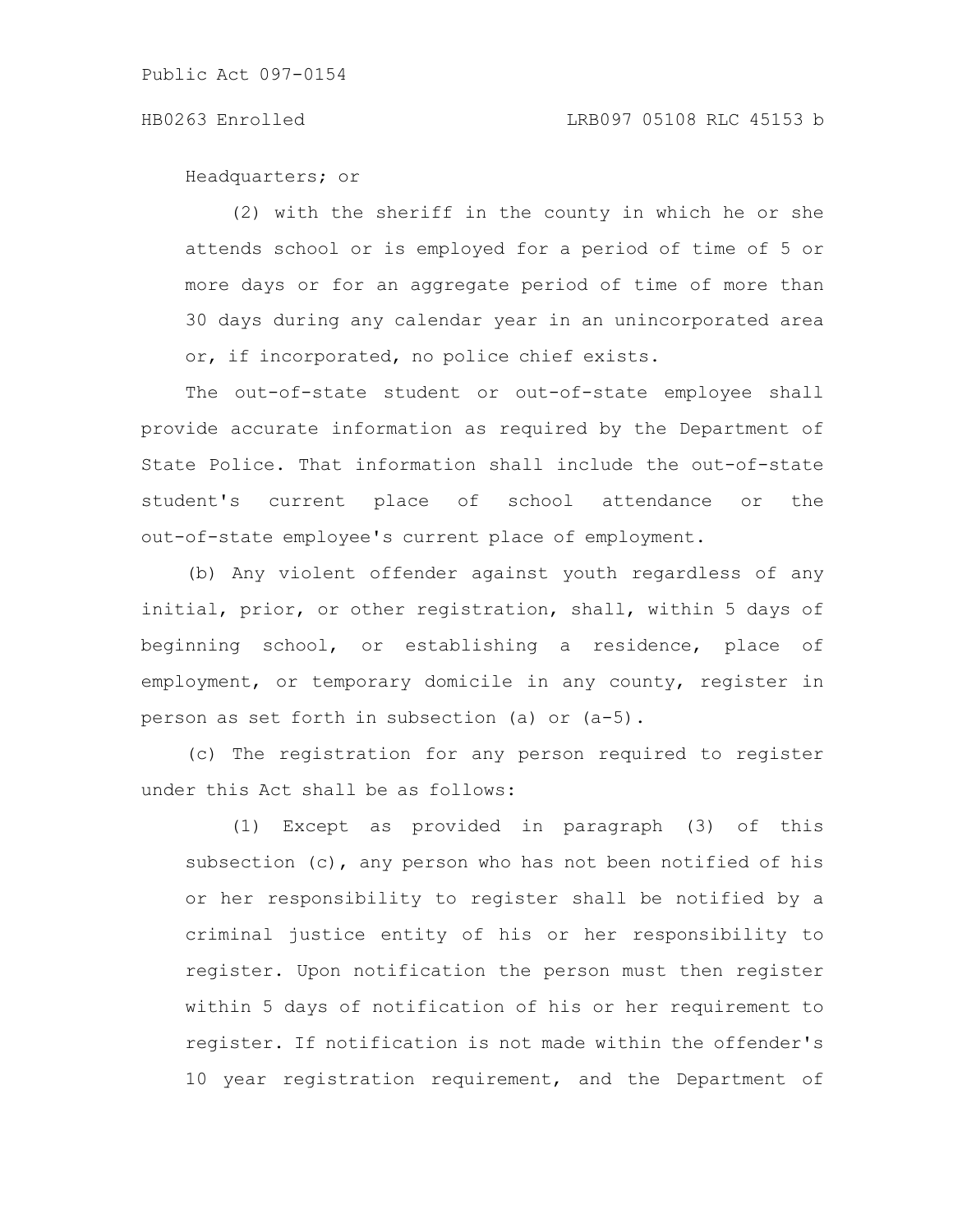State Police determines no evidence exists or indicates the offender attempted to avoid registration, the offender will no longer be required to register under this Act.

(2) Except as provided in paragraph (3) of this subsection (c), any person convicted on or after the effective date of this Act shall register in person within 5 days after the entry of the sentencing order based upon his or her conviction.

(3) Any person unable to comply with the registration requirements of this Act because he or she is confined, institutionalized, or imprisoned in Illinois on or after the effective date of this Act shall register in person within 5 days of discharge, parole or release.

(4) The person shall provide positive identification and documentation that substantiates proof of residence at the registering address.

(5) The person shall pay a \$20 initial registration fee and a \$10 annual renewal fee. The fees shall be deposited into the Child Murderer and Violent Offender Against Youth Registration Fund. The fees shall be used by the registering agency for official purposes. The agency shall establish procedures to document receipt and use of the funds. The law enforcement agency having jurisdiction may waive the registration fee if it determines that the person is indigent and unable to pay the registration fee.

(d) Within 5 days after obtaining or changing employment, a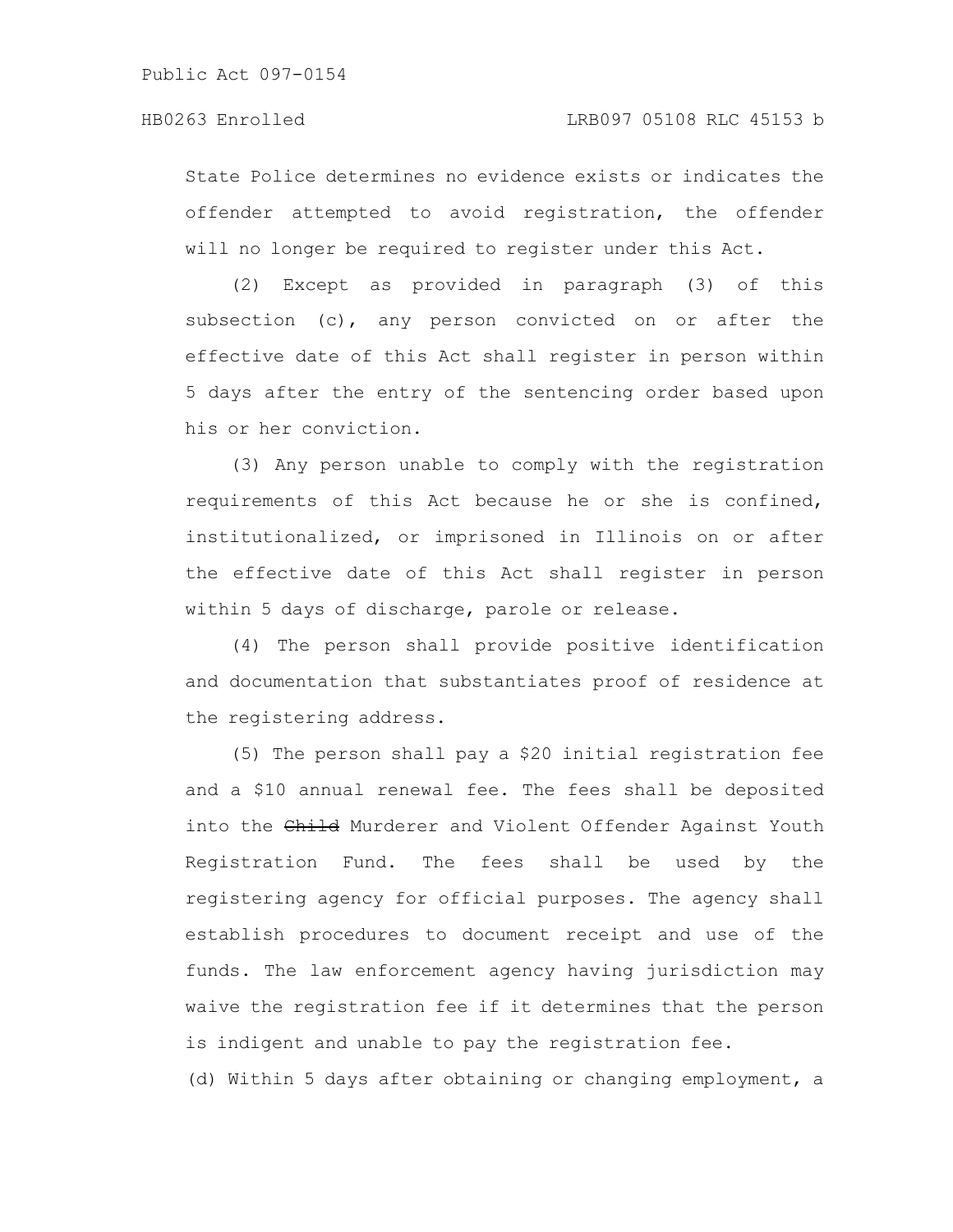### HB0263 Enrolled LRB097 05108 RLC 45153 b

person required to register under this Section must report, in person to the law enforcement agency having jurisdiction, the business name and address where he or she is employed. If the person has multiple businesses or work locations, every business and work location must be reported to the law enforcement agency having jurisdiction.

(Source: P.A. 94-945, eff. 6-27-06.)

(730 ILCS 154/11)

Sec. 11. Transfer from the sex offender registry.

(a) The registration information for a person registered under the Sex Offender Registration Act who was convicted or adjudicated for an offense listed in subsection (b) of Section 5 of this Act may only be transferred to the Child Murderer and Violent Offender Against Youth Registry if all the following conditions are met:

(1) The offender's sole offense requiring registration was a conviction or adjudication for an offense or offenses listed in subsection (b) of Section 5 of this Act.

(2) The State's Attorney's Office in the county in which the offender was convicted has verified, on a form prescribed by the Illinois State Police, that the person's crime that required or requires registration was not sexually motivated as defined in Section 10 of the Sex Offender Management Board Act.

(3) The completed form has been received by the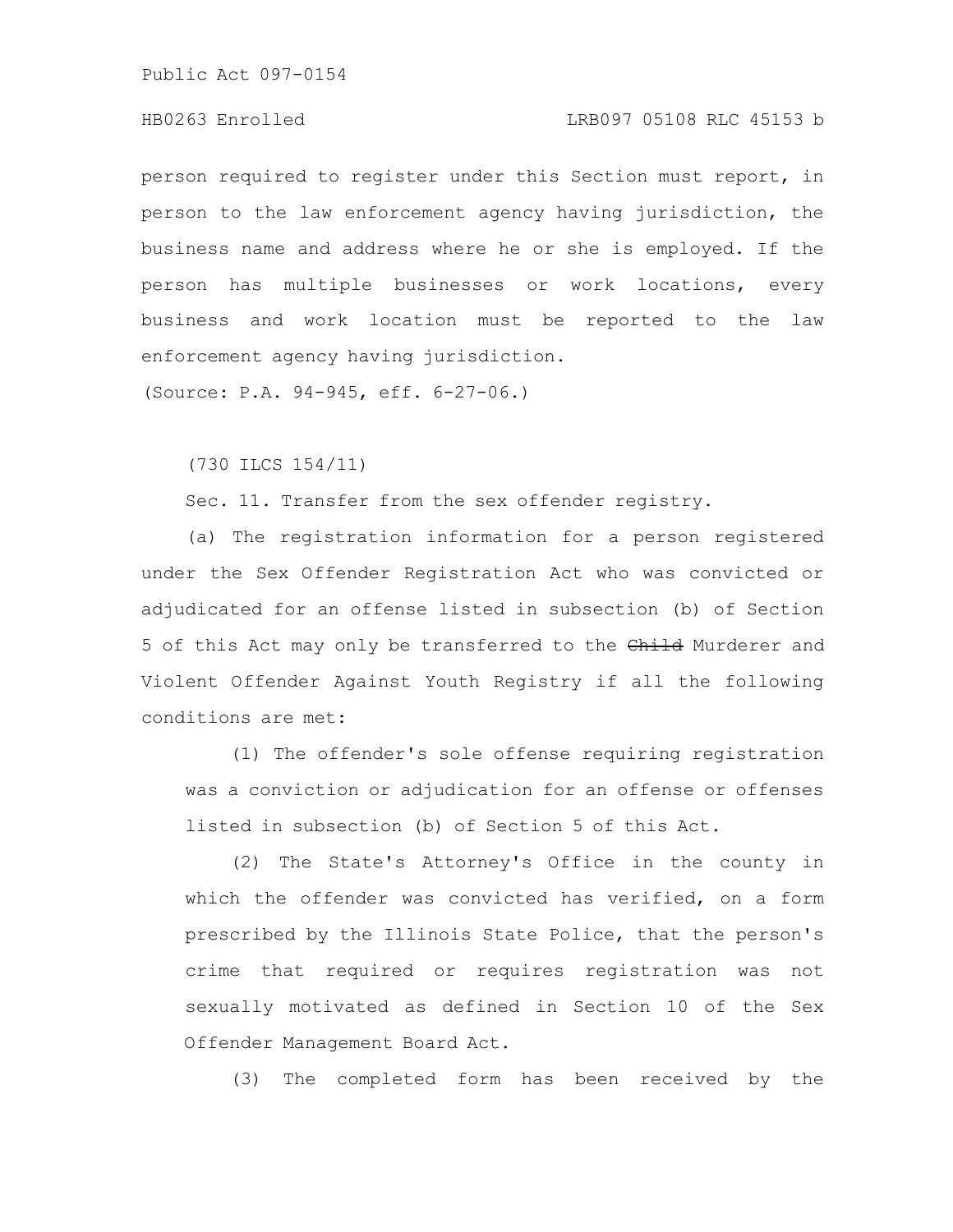registering law enforcement agency and the Illinois State Police's Sex Offender Registration Unit.

(b) Transfer under this Section shall not extend the registration period for offenders who were registered under the Sex Offender Registration Act.

(Source: P.A. 94-945, eff. 6-27-06.)

(730 ILCS 154/55)

Sec. 55. Public inspection of registration data. Except as provided in the Child Murderer and Violent Offender Against Youth Community Notification Law, the statements or any other information required by this Act shall not be open to inspection by the public, or by any person other than by a law enforcement officer or other individual as may be authorized by law and shall include law enforcement agencies of this State, any other state, or of the federal government. Similar information may be requested from any law enforcement agency of another state or of the federal government for purposes of this Act. It is a Class B misdemeanor to permit the unauthorized release of any information required by this Act.

(Source: P.A. 94-945, eff. 6-27-06.)

(730 ILCS 154/60)

Sec. 60. Penalty. Any person who is required to register under this Act who violates any of the provisions of this Act and any person who is required to register under this Act who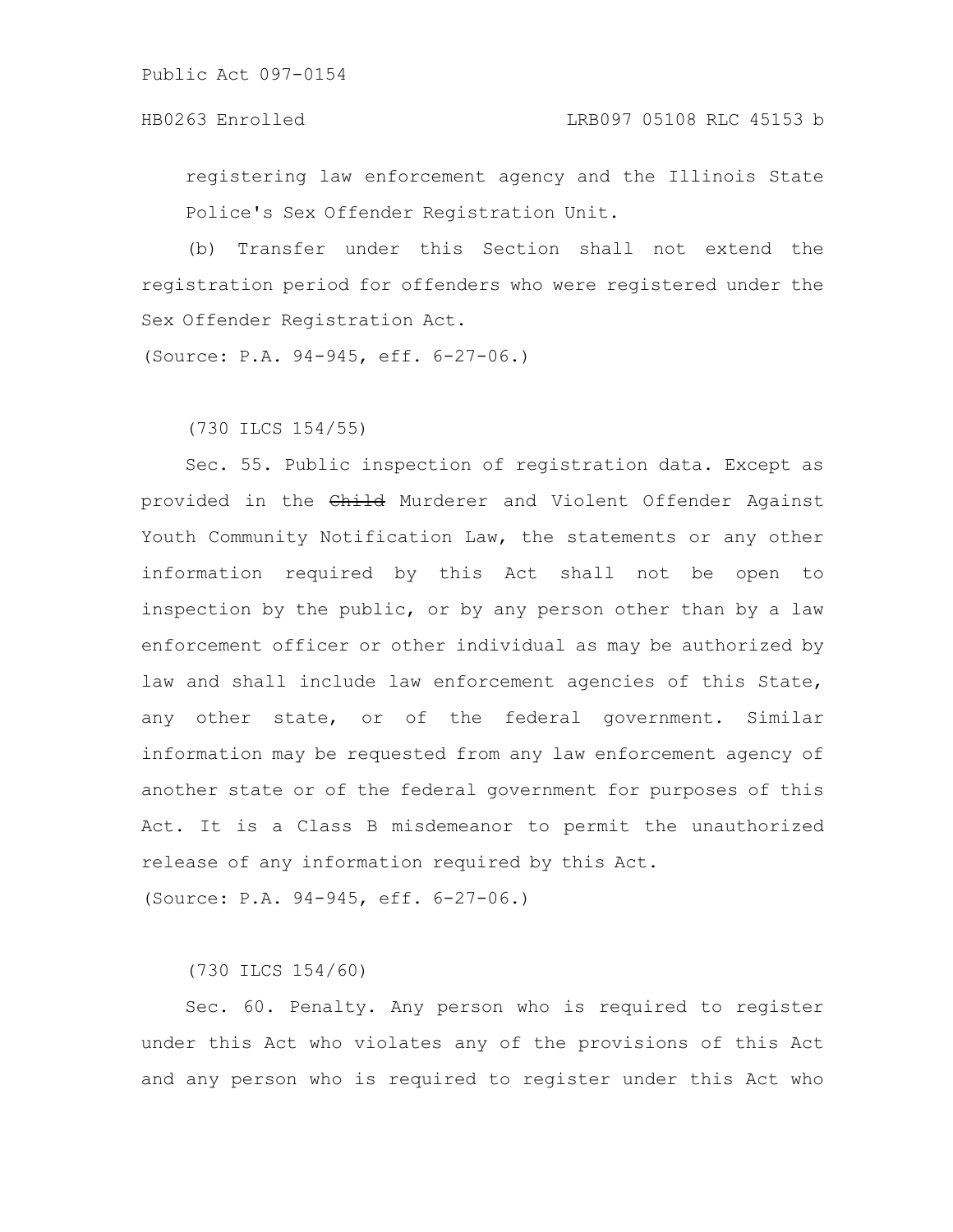seeks to change his or her name under Article 21 of the Code of Civil Procedure is guilty of a Class 3 felony. Any person who is convicted for a violation of this Act for a second or subsequent time is guilty of a Class 2 felony. Any person who is required to register under this Act who knowingly or wilfully gives material information required by this Act that is false is guilty of a Class 3 felony. Any person convicted of a violation of any provision of this Act shall, in addition to any other penalty required by law, be required to serve a minimum period of 7 days confinement in the local county jail. The court shall impose a mandatory minimum fine of \$500 for failure to comply with any provision of this Act. These fines shall be deposited into the Child Murderer and Violent Offender Against Youth Registration Fund. Any violent offender against youth who violates any provision of this Act may be arrested and tried in any Illinois county where the violent offender against youth can be located. The local police department or sheriff's office is not required to determine whether the person is living within its jurisdiction.

(Source: P.A. 94-945, eff. 6-27-06.)

(730 ILCS 154/65)

Sec. 65. Child Murderer and Violent Offender Against Youth Registration Fund. There is created the Child Murderer and Violent Offender Against Youth Registration Fund. Moneys in the Fund shall be used to cover costs incurred by the criminal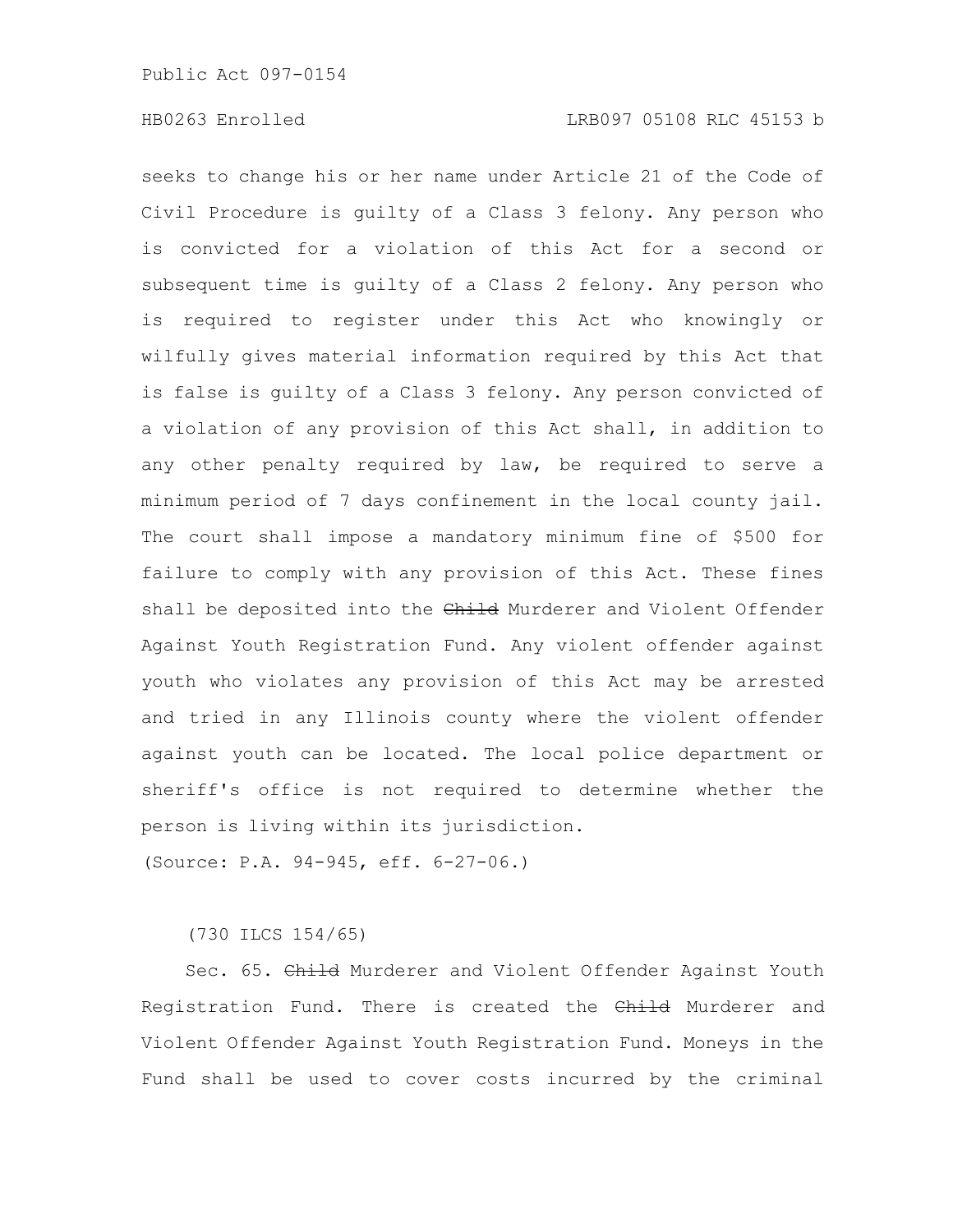# HB0263 Enrolled LRB097 05108 RLC 45153 b

justice system to administer this Act. The Department of State Police shall establish and promulgate rules and procedures regarding the administration of this Fund. Fifty percent of the moneys in the Fund shall be allocated by the Department for sheriffs' offices and police departments. The remaining moneys in the Fund shall be allocated to the Illinois State Police for education and administration of the Act.

(Source: P.A. 94-945, eff. 6-27-06.)

(730 ILCS 154/75)

Sec. 75. Child Murderer and Violent Offender Against Youth Community Notification Law. Sections 75 through 105 of this Act may be cited as the Child Murderer and Violent Offender Against Youth Community Notification Law.

(Source: P.A. 94-945, eff. 6-27-06.)

(730 ILCS 154/85)

Sec. 85. Child Murderer and Violent Offender Against Youth Database.

(a) The Department of State Police shall establish and maintain a Statewide Child Murderer and Violent Offender Against Youth Database for the purpose of identifying violent offenders against youth and making that information available to the persons specified in Section 95. The Database shall be created from the Law Enforcement Agencies Data System (LEADS) established under Section 6 of the Intergovernmental Missing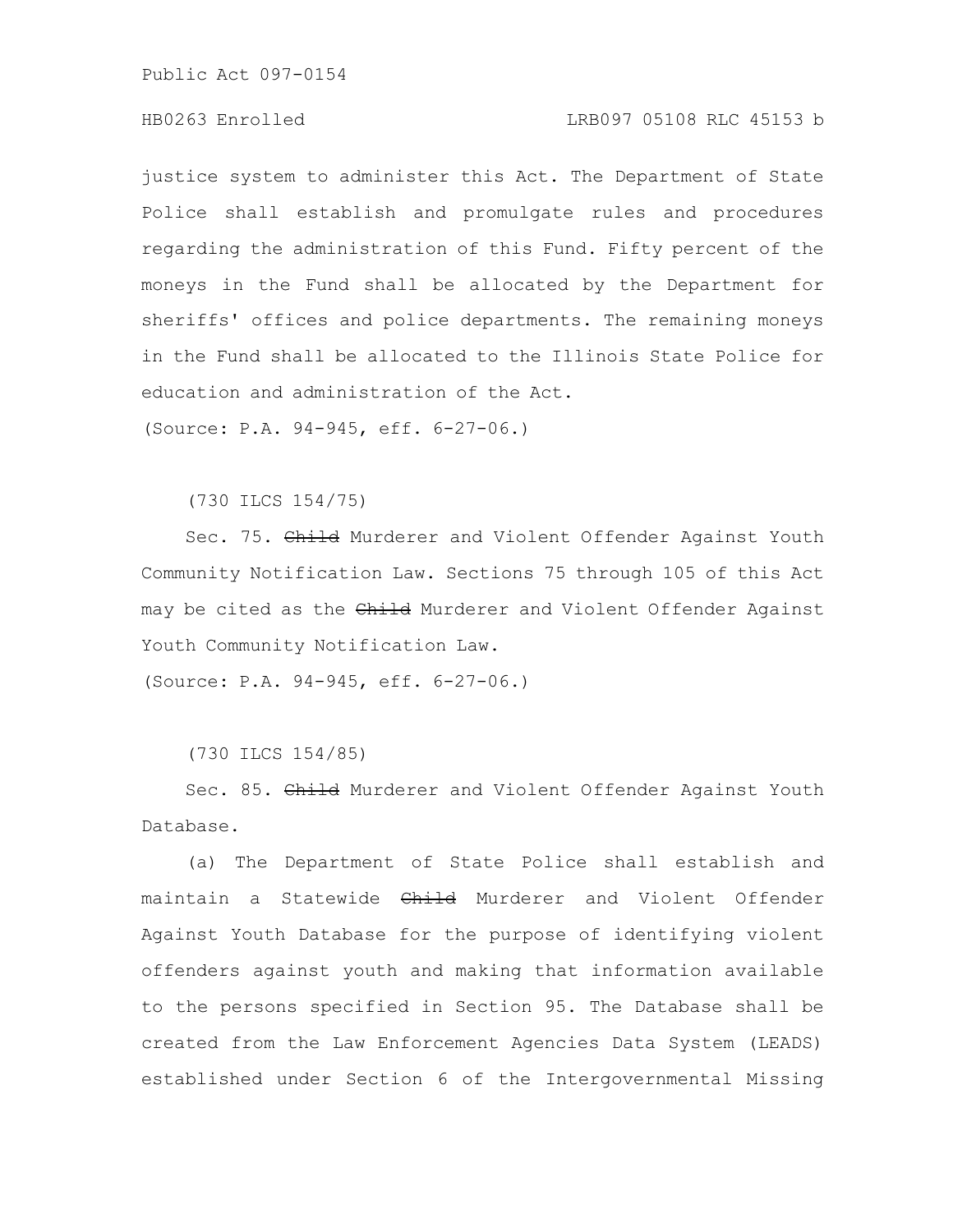# HB0263 Enrolled LRB097 05108 RLC 45153 b

Child Recovery Act of 1984. The Department of State Police shall examine its LEADS database for persons registered as violent offenders against youth under this Act and shall identify those who are violent offenders against youth and shall add all the information, including photographs if available, on those violent offenders against youth to the Statewide Child Murderer and Violent Offender Against Youth Database.

(b) The Department of State Police must make the information contained in the Statewide Child Murderer and Violent Offender Against Youth Database accessible on the Internet by means of a hyperlink labeled "Child Murderer and Violent Offender Against Youth Information" on the Department's World Wide Web home page. The Department of State Police must update that information as it deems necessary.

The Department of State Police may require that a person who seeks access to the violent offender against youth information submit biographical information about himself or herself before permitting access to the violent offender against youth information. The Department of State Police must promulgate rules in accordance with the Illinois Administrative Procedure Act to implement this subsection (b) and those rules must include procedures to ensure that the information in the database is accurate.

(c) The Department of State Police must develop and conduct training to educate all those entities involved in the Child